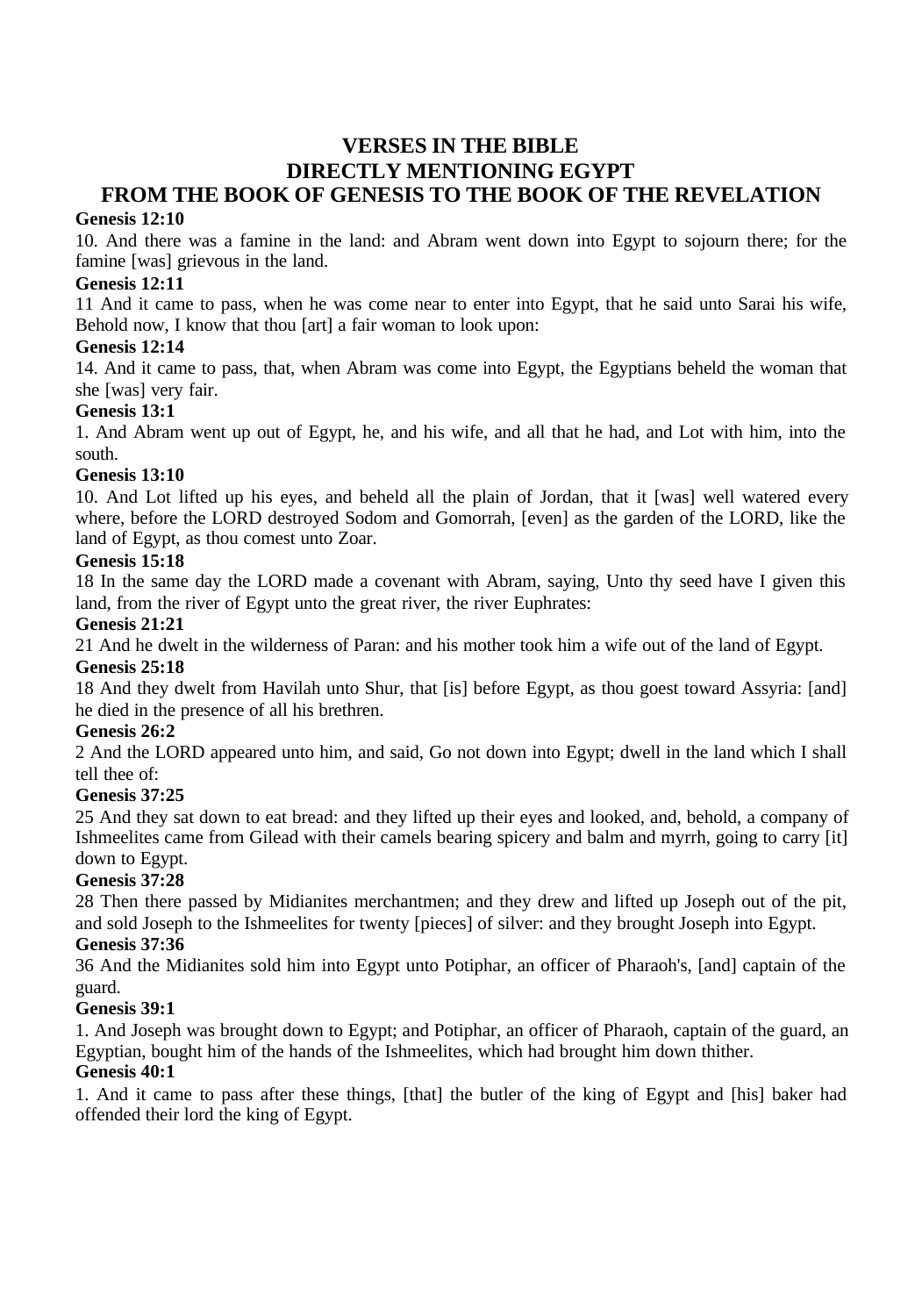# **Genesis 40:5**

5. And they dreamed a dream both of them, each man his dream in one night, each man according to the interpretation of his dream, the butler and the baker of the king of Egypt, which [were] bound in the prison.

# **Genesis 41:8**

8 And it came to pass in the morning that his spirit was troubled; and he sent and called for all the magicians of Egypt, and all the wise men thereof: and Pharaoh told them his dream; but [there was] none that could interpret them unto Pharaoh.

# **Genesis 41:19**

19 And, behold, seven other kine came up after them, poor and very ill favoured and leanfleshed, such as I never saw in all the land of Egypt for badness:

# **Genesis 41:29**

29 Behold, there come seven years of great plenty throughout all the land of Egypt:

# **Genesis 41:30**

30 And there shall arise after them seven years of famine; and all the plenty shall be forgotten in the land of Egypt; and the famine shall consume the land;

# **Genesis 41:33**

33. Now therefore let Pharaoh look out a man discreet and wise, and set him over the land of Egypt.

# **Genesis 41:34**

34 Let Pharaoh do [this], and let him appoint officers over the land, and take up the fifth part of the land of Egypt in the seven plenteous years.

# **Genesis 41:36**

36 And that food shall be for store to the land against the seven years of famine, which shall be in the land of Egypt; that the land perish not through the famine.

# **Genesis 41:41**

41 And Pharaoh said unto Joseph, See, I have set thee over all the land of Egypt.

# **Genesis 41:43**

43 And he made him to ride in the second chariot which he had; and they cried before him, Bow the knee: and he made him [ruler] over all the land of Egypt.

# **Genesis 41:44**

44 And Pharaoh said unto Joseph, I [am] Pharaoh, and without thee shall no man lift up his hand or foot in all the land of Egypt.

# **Genesis 41:45**

45 And Pharaoh called Joseph's name Zaphnathpaaneah; and he gave him to wife Asenath the daughter of Potipherah priest of On. And Joseph went out over [all] the land of Egypt.

# **Genesis 41:46**

46. And Joseph [was] thirty years old when he stood before Pharaoh king of Egypt. And Joseph went out from the presence of Pharaoh, and went throughout all the land of Egypt.

# **Genesis 41:48**

48 And he gathered up all the food of the seven years, which were in the land of Egypt, and laid up the food in the cities: the food of the field, which [was] round about every city, laid he up in the same.

# **Genesis 41:53**

53 And the seven years of plenteousness, that was in the land of Egypt, were ended.

# **Genesis 41:54**

54 And the seven years of dearth began to come, according as Joseph had said: and the dearth was in all lands; but in all the land of Egypt there was bread.

# **Genesis 41:55**

55 And when all the land of Egypt was famished, the people cried to Pharaoh for bread: and Pharaoh said unto all the Egyptians, Go unto Joseph; what he saith to you, do.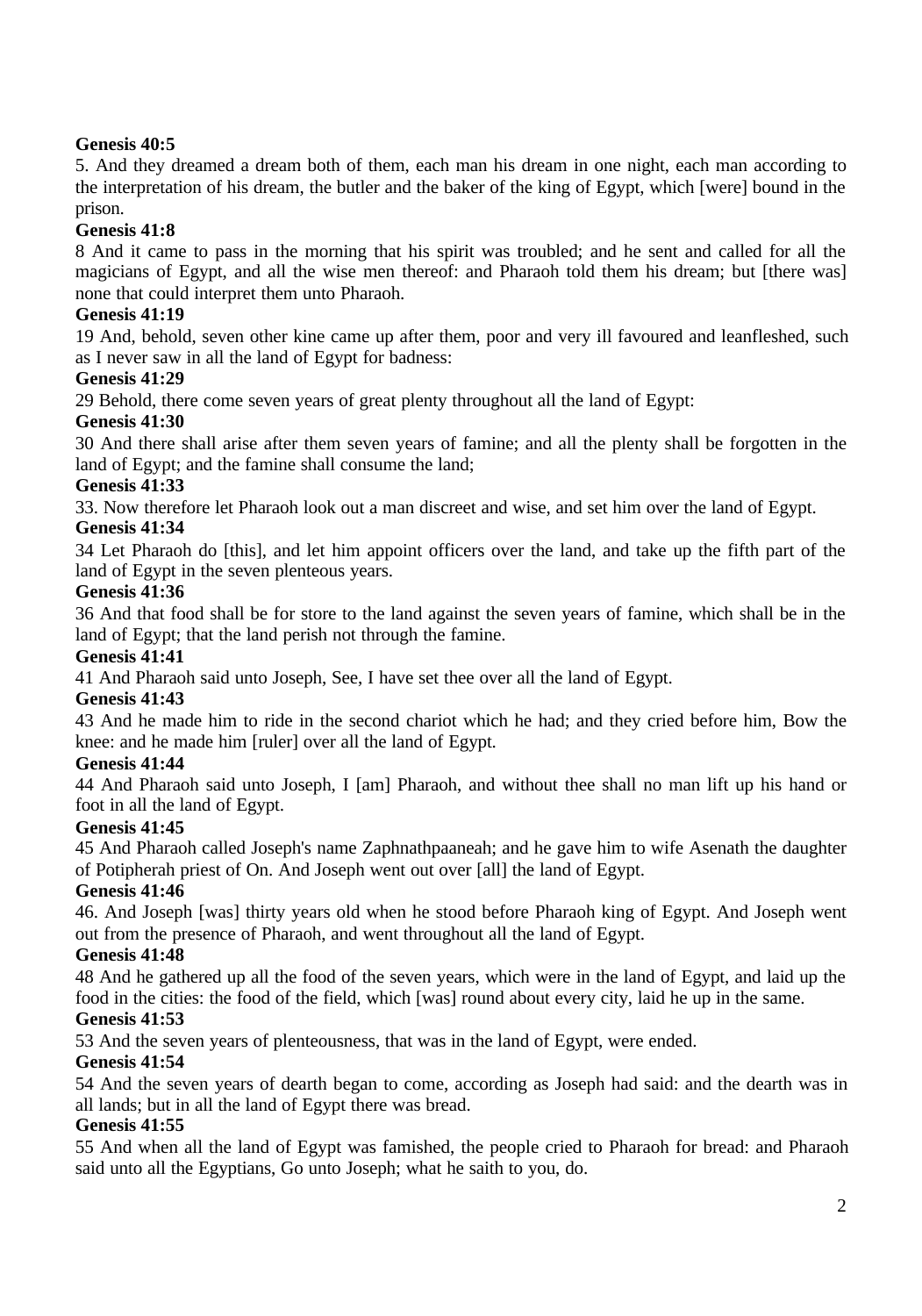# **Genesis 41:56**

56 And the famine was over all the face of the earth: And Joseph opened all the storehouses, and sold unto the Egyptians; and the famine waxed sore in the land of Egypt.

# **Genesis 41:57**

57 And all countries came into Egypt to Joseph for to buy [corn]; because that the famine was [so] sore in all lands.

# **Genesis 42:1**

1. Now when Jacob saw that there was corn in Egypt, Jacob said unto his sons, Why do ye look one upon another?

# **Genesis 42:2**

2 And he said, Behold, I have heard that there is corn in Egypt: get you down thither, and buy for us from thence; that we may live, and not die.

# **Genesis 42:3**

3 And Joseph's ten brethren went down to buy corn in Egypt.

# **Genesis 43:2**

2 And it came to pass, when they had eaten up the corn which they had brought out of Egypt, their father said unto them, Go again, buy us a little food.

# **Genesis 43:15**

15. And the men took that present, and they took double money in their hand, and Benjamin; and rose up, and went down to Egypt, and stood before Joseph.

# **Genesis 45:4**

4 And Joseph said unto his brethren, Come near to me, I pray you. And they came near. And he said, I [am] Joseph your brother, whom ye sold into Egypt.

# **Genesis 45:8**

8 So now [it was] not you [that] sent me hither, but God: and he hath made me a father to Pharaoh, and lord of all his house, and a ruler throughout all the land of Egypt.

# **Genesis 45:9**

9 Haste ye, and go up to my father, and say unto him, Thus saith thy son Joseph, God hath made me lord of all Egypt: come down unto me, tarry not:

# **Genesis 45:13**

13 And ye shall tell my father of all my glory in Egypt, and of all that ye have seen; and ye shall haste and bring down my father hither.

# **Genesis 45:18**

18 And take your father and your households, and come unto me: and I will give you the good of the land of Egypt, and ye shall eat the fat of the land.

# **Genesis 45:19**

19 Now thou art commanded, this do ye; take you wagons out of the land of Egypt for your little ones, and for your wives, and bring your father, and come.

# **Genesis 45:20**

20 Also regard not your stuff; for the good of all the land of Egypt [is] yours.

# **Genesis 45:23**

23 And to his father he sent after this [manner]; ten asses laden with the good things of Egypt, and ten she asses laden with corn and bread and meat for his father by the way.

# **Genesis 45:25**

25. And they went up out of Egypt, and came into the land of Canaan unto Jacob their father,

# **Genesis 45:26**

26 And told him, saying, Joseph [is] yet alive, and he [is] governor over all the land of Egypt. And Jacob's heart fainted, for he believed them not.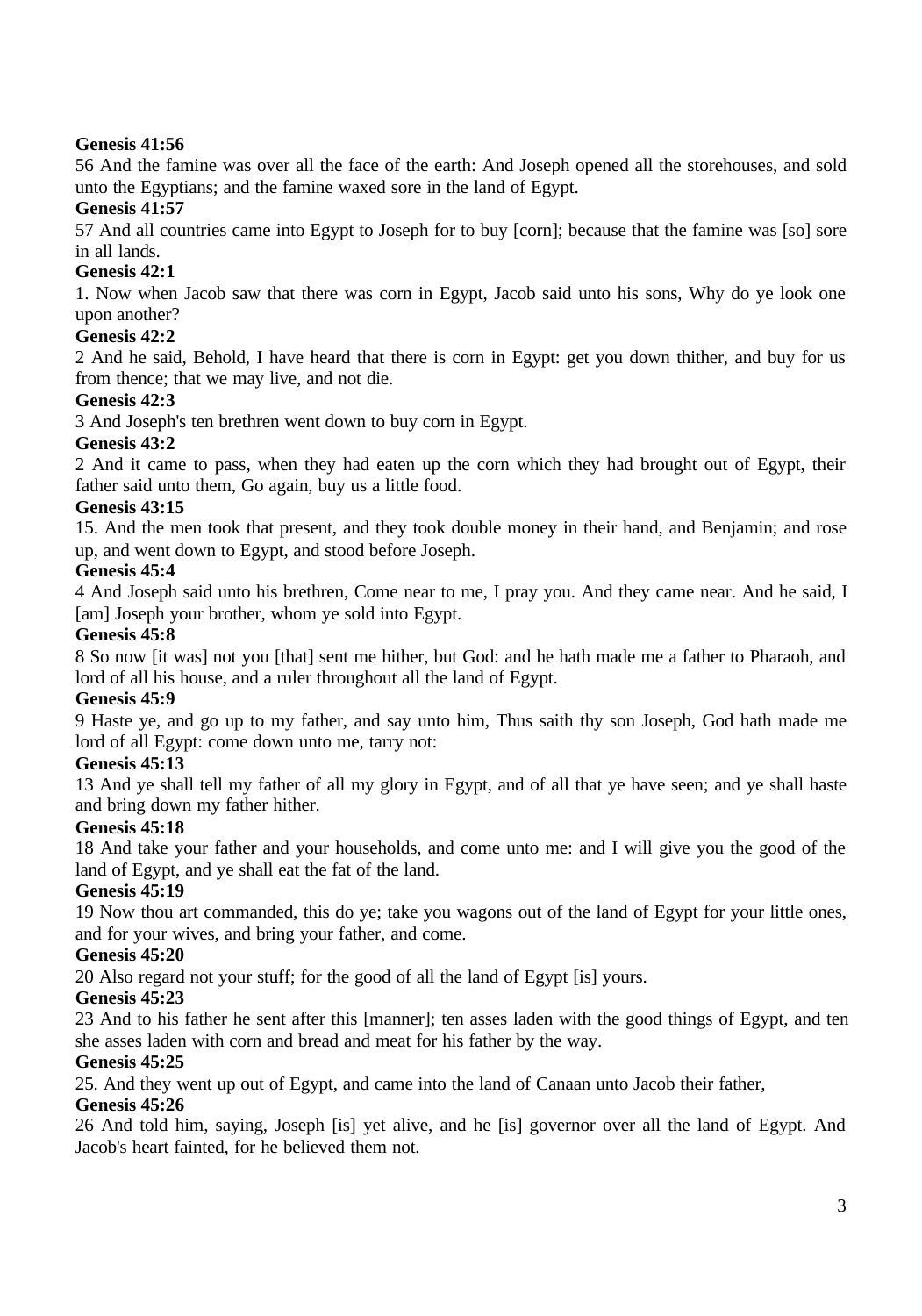# **Genesis 46:3**

3 And he said, I [am] God, the God of thy father: fear not to go down into Egypt; for I will there make of thee a great nation:

## **Genesis 46:4**

4 I will go down with thee into Egypt; and I will also surely bring thee up [again]: and Joseph shall put his hand upon thine eyes.

## **Genesis 46:6**

6 And they took their cattle, and their goods, which they had gotten in the land of Canaan, and came into Egypt, Jacob, and all his seed with him:

## **Genesis 46:7**

7 His sons, and his sons' sons with him, his daughters, and his sons' daughters, and all his seed brought he with him into Egypt.

## **Genesis 46:8**

8 And these [are] the names of the children of Israel, which came into Egypt, Jacob and his sons: Reuben, Jacob's firstborn.

## **Genesis 46:20**

20 And unto Joseph in the land of Egypt were born Manasseh and Ephraim, which Asenath the daughter of Potipherah priest of On bare unto him.

## **Genesis 46:26**

26 All the souls that came with Jacob into Egypt, which came out of his loins, besides Jacob's sons' wives, all the souls [were] threescore and six;

## **Genesis 46:27**

27 And the sons of Joseph, which were born him in Egypt, [were] two souls: all the souls of the house of Jacob, which came into Egypt, [were] threescore and ten.

## **Genesis 47:6**

6 The land of Egypt [is] before thee; in the best of the land make thy father and brethren to dwell; in the land of Goshen let them dwell: and if thou knowest [any] men of activity among them, then make them rulers over my cattle.

## **Genesis 47:11**

11 And Joseph placed his father and his brethren, and gave them a possession in the land of Egypt, in the best of the land, in the land of Rameses, as Pharaoh had commanded.

## **Genesis 47:13**

13. And [there was] no bread in all the land; for the famine [was] very sore, so that the land of Egypt and [all] the land of Canaan fainted by reason of the famine.

# **Genesis 47:14**

14 And Joseph gathered up all the money that was found in the land of Egypt, and in the land of Canaan, for the corn which they bought: and Joseph brought the money into Pharaoh's house.

## **Genesis 47:15**

15 And when money failed in the land of Egypt, and in the land of Canaan, all the Egyptians came unto Joseph, and said, Give us bread: for why should we die in thy presence? for the money faileth.

## **Genesis 47:20**

20 And Joseph bought all the land of Egypt for Pharaoh; for the Egyptians sold every man his field, because the famine prevailed over them: so the land became Pharaoh's.

## **Genesis 47:21**

21 And as for the people, he removed them to cities from [one] end of the borders of Egypt even to the [other] end thereof.

# **Genesis 47:26**

26 And Joseph made it a law over the land of Egypt unto this day, [that] Pharaoh should have the fifth [part]; except the land of the priests only, [which] became not Pharaoh's.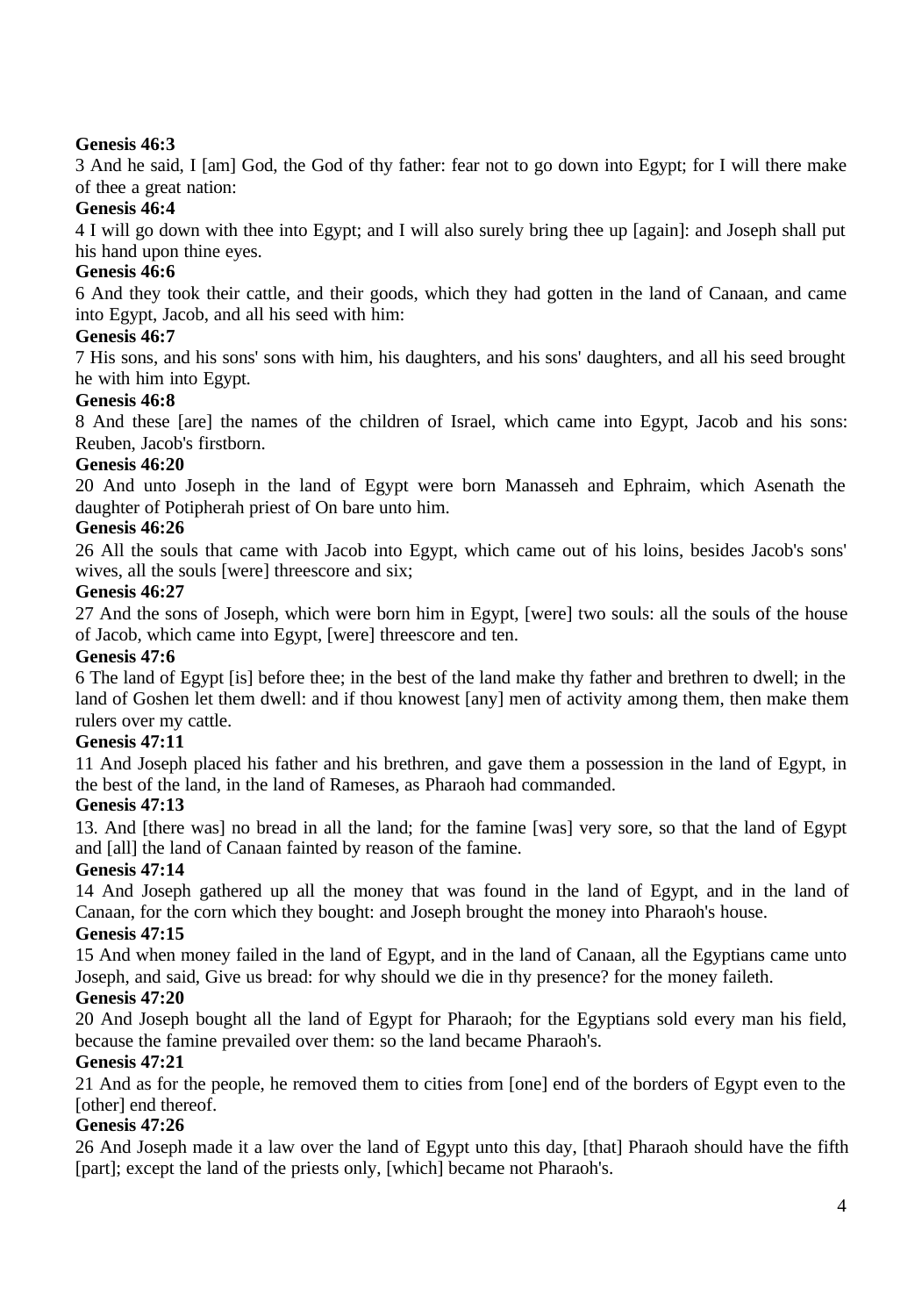# **Genesis 47:27**

27. And Israel dwelt in the land of Egypt, in the country of Goshen; and they had possessions therein, and grew, and multiplied exceedingly.

## **Genesis 47:28**

28 And Jacob lived in the land of Egypt seventeen years: so the whole age of Jacob was an hundred forty and seven years.

## **Genesis 47:29**

29 And the time drew nigh that Israel must die: and he called his son Joseph, and said unto him, If now I have found grace in thy sight, put, I pray thee, thy hand under my thigh, and deal kindly and truly with me; bury me not, I pray thee, in Egypt:

## **Genesis 47:30**

30 But I will lie with my fathers, and thou shalt carry me out of Egypt, and bury me in their buryingplace. And he said, I will do as thou hast said.

## **Genesis 48:5**

5 And now thy two sons, Ephraim and Manasseh, which were born unto thee in the land of Egypt before I came unto thee into Egypt, [are] mine; as Reuben and Simeon, they shall be mine.

## **Genesis 50:7**

7. And Joseph went up to bury his father: and with him went up all the servants of Pharaoh, the elders of his house, and all the elders of the land of Egypt,

## **Genesis 50:14**

14 And Joseph returned into Egypt, he, and his brethren, and all that went up with him to bury his father, after he had buried his father.

## **Genesis 50:22**

22. And Joseph dwelt in Egypt, he, and his father's house: and Joseph lived an hundred and ten years.

## **Genesis 50:26**

26 So Joseph died, [being] an hundred and ten years old: and they embalmed him, and he was put in a coffin in Egypt.

## **Exodus 1:1**

1. Now these [are] the names of the children of Israel, which came into Egypt; every man and his household came with Jacob.

# **Exodus 1:5**

5 And all the souls that came out of the loins of Jacob were seventy souls: for Joseph was in Egypt [already].

## **Exodus 1:8**

8. Now there arose up a new king over Egypt, which knew not Joseph.

## **Exodus 1:15**

15. And the king of Egypt spake to the Hebrew midwives, of which the name of the one [was] Shiphrah, and the name of the other Puah:

## **Exodus 1:17**

17 But the midwives feared God, and did not as the king of Egypt commanded them, but saved the men children alive.

## **Exodus 1:18**

18 And the king of Egypt called for the midwives, and said unto them, Why have ye done this thing, and have saved the men children alive?

## **Exodus 2:23**

23. And it came to pass in process of time, that the king of Egypt died: and the children of Israel sighed by reason of the bondage, and they cried, and their cry came up unto God by reason of the bondage.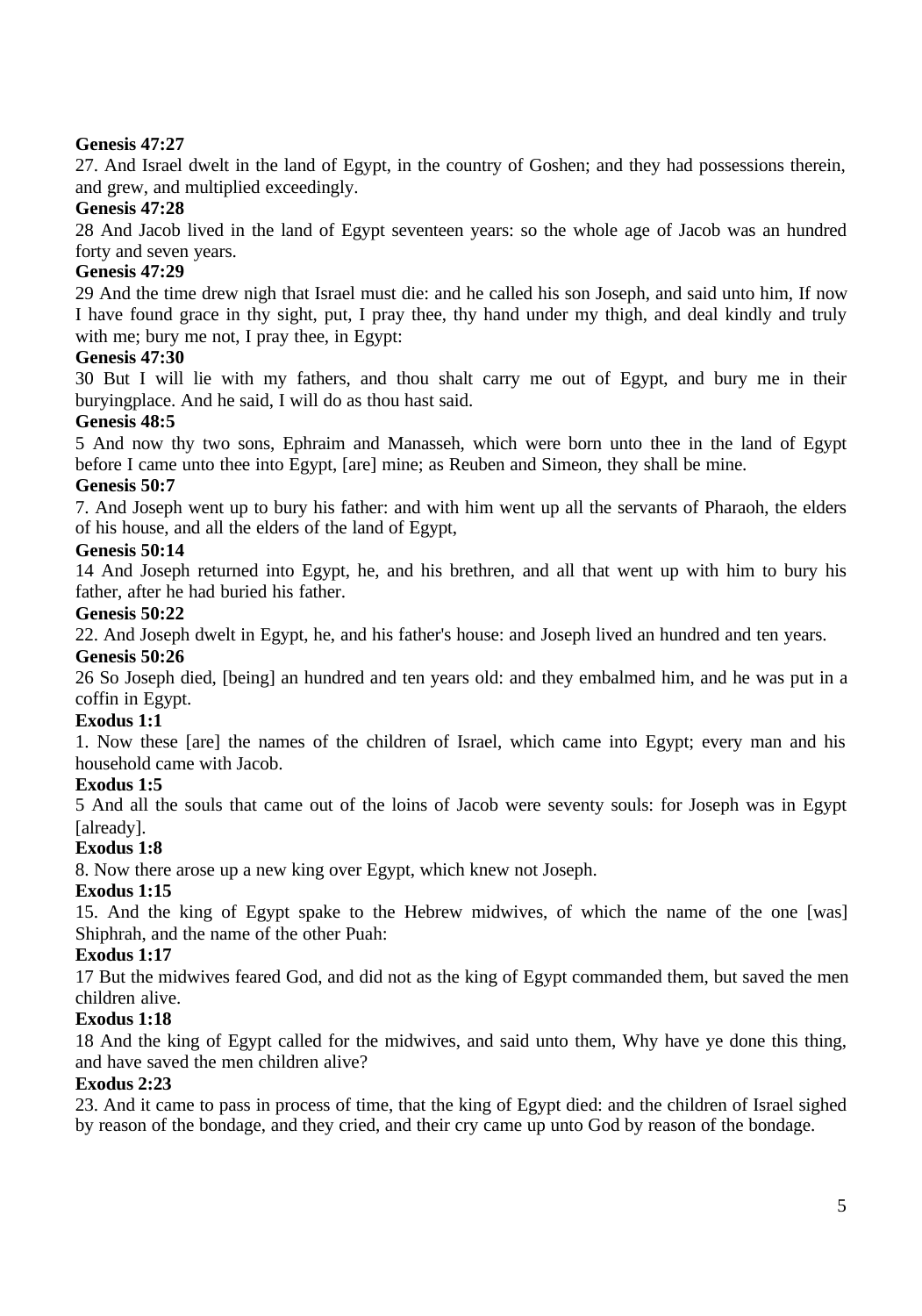# **Exodus 3:7**

7. And the LORD said, I have surely seen the affliction of my people which [are] in Egypt, and have heard their cry by reason of their taskmasters; for I know their sorrows;

## **Exodus 3:10**

10 Come now therefore, and I will send thee unto Pharaoh, that thou mayest bring forth my people the children of Israel out of Egypt.

## **Exodus 3:11**

11. And Moses said unto God, Who [am] I, that I should go unto Pharaoh, and that I should bring forth the children of Israel out of Egypt?

## **Exodus 3:12**

12 And he said, Certainly I will be with thee; and this [shall be] a token unto thee, that I have sent thee: When thou hast brought forth the people out of Egypt, ye shall serve God upon this mountain.

## **Exodus 3:16**

16. Go, and gather the elders of Israel together, and say unto them, The LORD God of your fathers, the God of Abraham, of Isaac, and of Jacob, appeared unto me, saying, I have surely visited you, and [seen] that which is done to you in Egypt:

## **Exodus 3:17**

17 And I have said, I will bring you up out of the affliction of Egypt unto the land of the Canaanites, and the Hittites, and the Amorites, and the Perizzites, and the Hivites, and the Jebusites, unto a land flowing with milk and honey.

## **Exodus 3:18**

18 And they shall hearken to thy voice: and thou shalt come, thou and the elders of Israel, unto the king of Egypt, and ye shall say unto him, The LORD God of the Hebrews hath met with us: and now let us go, we beseech thee, three days' journey into the wilderness, that we may sacrifice to the LORD our God.

# **Exodus 3:19**

19 And I am sure that the king of Egypt will not let you go, no, not by a mighty hand.

## **Exodus 3:20**

20 And I will stretch out my hand, and smite Egypt with all my wonders which I will do in the midst thereof: and after that he will let you go.

# **Exodus 4:18**

18. And Moses went and returned to Jethro his father in law, and said unto him, Let me go, I pray thee, and return unto my brethren which [are] in Egypt, and see whether they be yet alive. And Jethro said to Moses, Go in peace.

## **Exodus 4:19**

19 And the LORD said unto Moses in Midian, Go, return into Egypt: for all the men are dead which sought thy life.

## **Exodus 4:20**

20 And Moses took his wife and his sons, and set them upon an ass, and he returned to the land of Egypt: and Moses took the rod of God in his hand.

## **Exodus 4:21**

21 And the LORD said unto Moses, When thou goest to return into Egypt, see that thou do all those wonders before Pharaoh, which I have put in thine hand: but I will harden his heart, that he shall not let the people go.

## **Exodus 5:4**

4 And the king of Egypt said unto them, Wherefore do ye, Moses and Aaron, let the people from their works? get you unto your burdens.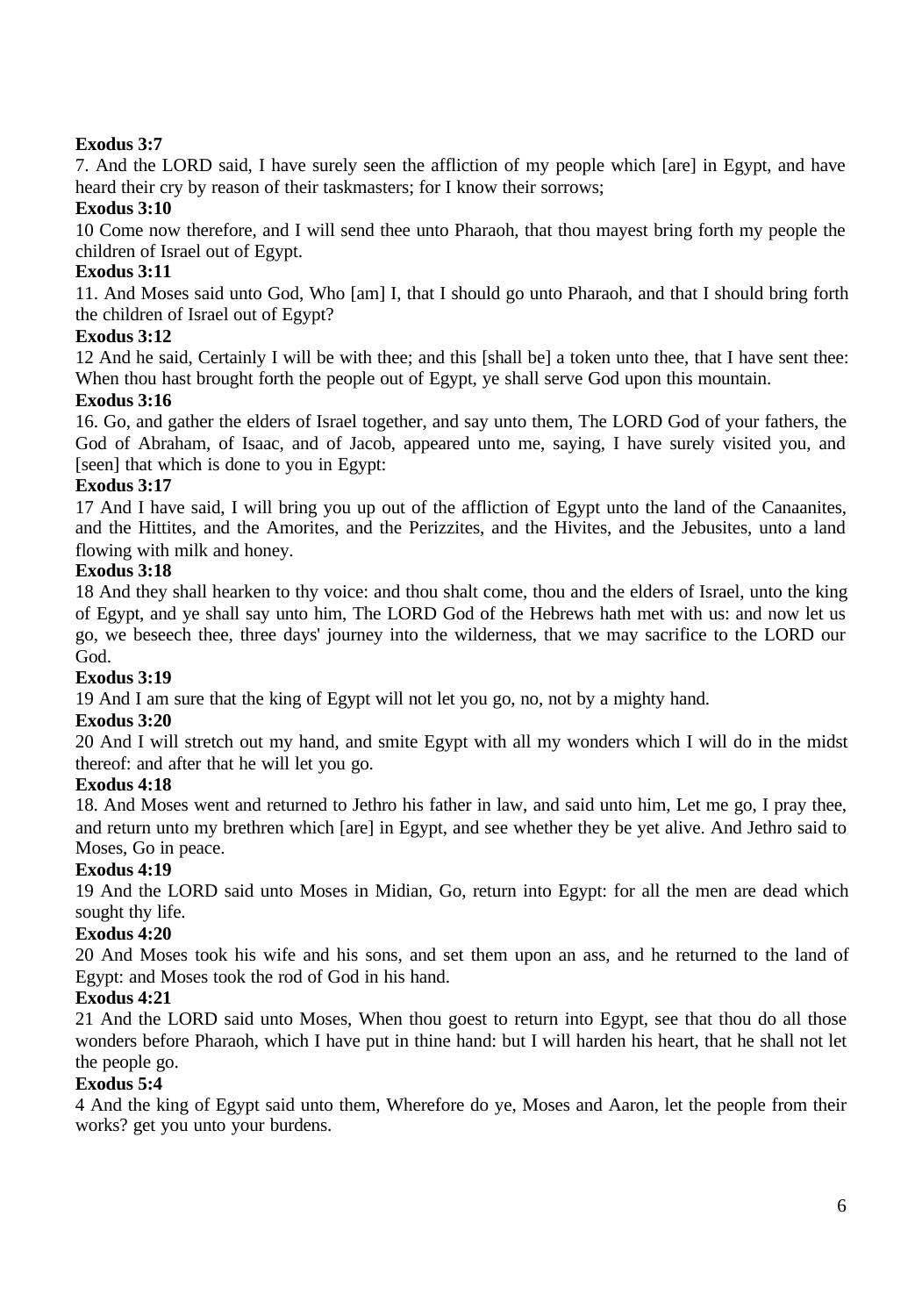# **Exodus 5:12**

12 So the people were scattered abroad throughout all the land of Egypt to gather stubble instead of straw.

# **Exodus 6:11**

11 Go in, speak unto Pharaoh king of Egypt, that he let the children of Israel go out of his land.

## **Exodus 6:13**

13 And the LORD spake unto Moses and unto Aaron, and gave them a charge unto the children of Israel, and unto Pharaoh king of Egypt, to bring the children of Israel out of the land of Egypt.

## **Exodus 6:26**

26 These [are] that Aaron and Moses, to whom the LORD said, Bring out the children of Israel from the land of Egypt according to their armies.

# **Exodus 6:27**

27 These [are] they which spake to Pharaoh king of Egypt, to bring out the children of Israel from Egypt: these [are] that Moses and Aaron.

# **Exodus 6:28**

28 And it came to pass on the day [when] the LORD spake unto Moses in the land of Egypt,

## **Exodus 6:29**

29 That the LORD spake unto Moses, saying, I [am] the LORD: speak thou unto Pharaoh king of Egypt all that I say unto thee.

# **Exodus 7:3**

3 And I will harden Pharaoh's heart, and multiply my signs and my wonders in the land of Egypt.

## **Exodus 7:4**

4 But Pharaoh shall not hearken unto you, that I may lay my hand upon Egypt, and bring forth mine armies, [and] my people the children of Israel, out of the land of Egypt by great judgments.

## **Exodus 7:5**

5 And the Egyptians shall know that I [am] the LORD, when I stretch forth mine hand upon Egypt, and bring out the children of Israel from among them.

# **Exodus 7:11**

11 Then Pharaoh also called the wise men and the sorcerers: now the magicians of Egypt, they also did in like manner with their enchantments.

# **Exodus 7:19**

19 And the LORD spake unto Moses, Say unto Aaron, Take thy rod, and stretch out thine hand upon the waters of Egypt, upon their streams, upon their rivers, and upon their ponds, and upon all their pools of water, that they may become blood; and [that] there may be blood throughout all the land of Egypt, both in [vessels of] wood, and in [vessels of] stone.

# **Exodus 7:21**

21 And the fish that [was] in the river died; and the river stank, and the Egyptians could not drink of the water of the river; and there was blood throughout all the land of Egypt.

## **Exodus 7:22**

22 And the magicians of Egypt did so with their enchantments: and Pharaoh's heart was hardened, neither did he hearken unto them; as the LORD had said.

# **Exodus 8:5**

5 And the LORD spake unto Moses, Say unto Aaron, Stretch forth thine hand with thy rod over the streams, over the rivers, and over the ponds, and cause frogs to come up upon the land of Egypt.

## **Exodus 8:6**

6 And Aaron stretched out his hand over the waters of Egypt; and the frogs came up, and covered the land of Egypt.

## **Exodus 8:7**

7 And the magicians did so with their enchantments, and brought up frogs upon the land of Egypt.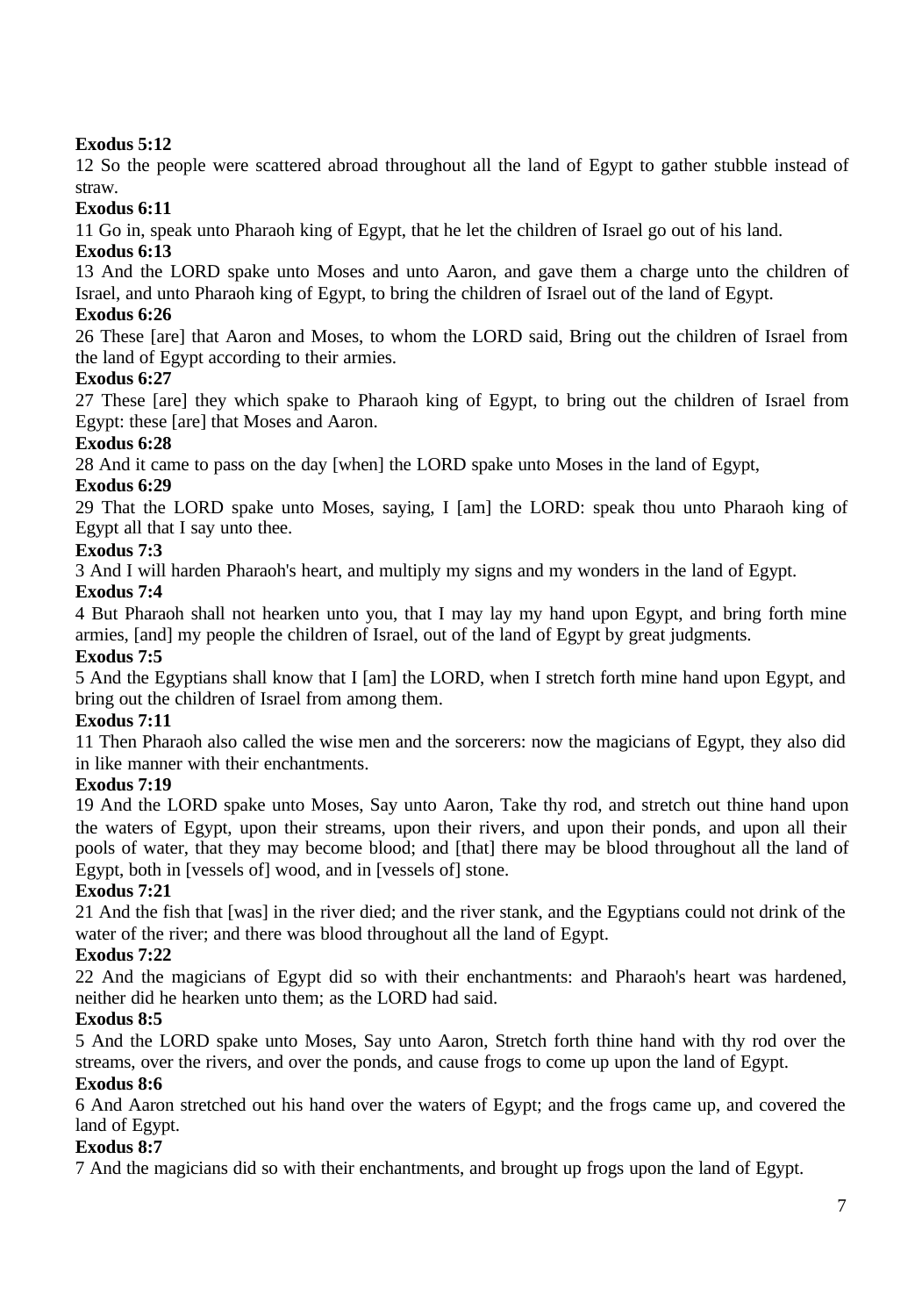# **Exodus 8:16**

16. And the LORD said unto Moses, Say unto Aaron, Stretch out thy rod, and smite the dust of the land, that it may become lice throughout all the land of Egypt.

# **Exodus 8:17**

17 And they did so; for Aaron stretched out his hand with his rod, and smote the dust of the earth, and it became lice in man, and in beast; all the dust of the land became lice throughout all the land of Egypt.

## **Exodus 8:24**

24 And the LORD did so; and there came a grievous swarm [of flies] into the house of Pharaoh, and [into] his servants' houses, and into all the land of Egypt: the land was corrupted by reason of the swarm [of flies].

# **Exodus 9:4**

4 And the LORD shall sever between the cattle of Israel and the cattle of Egypt: and there shall nothing die of all [that is] the children's of Israel.

## **Exodus 9:6**

6 And the LORD did that thing on the morrow, and all the cattle of Egypt died: but of the cattle of the children of Israel died not one.

## **Exodus 9:9**

9 And it shall become small dust in all the land of Egypt, and shall be a boil breaking forth [with] blains upon man, and upon beast, throughout all the land of Egypt.

## **Exodus 9:18**

18 Behold, to morrow about this time I will cause it to rain a very grievous hail, such as hath not been in Egypt since the foundation thereof even until now.

## **Exodus 9:22**

22. And the LORD said unto Moses, Stretch forth thine hand toward heaven, that there may be hail in all the land of Egypt, upon man, and upon beast, and upon every herb of the field, throughout the land of Egypt.

## **Exodus 9:23**

23 And Moses stretched forth his rod toward heaven: and the LORD sent thunder and hail, and the fire ran along upon the ground; and the LORD rained hail upon the land of Egypt.

# **Exodus 9:24**

24 So there was hail, and fire mingled with the hail, very grievous, such as there was none like it in all the land of Egypt since it became a nation.

# **Exodus 9:25**

25 And the hail smote throughout all the land of Egypt all that [was] in the field, both man and beast; and the hail smote every herb of the field, and brake every tree of the field.

## **Exodus 10:2**

2 And that thou mayest tell in the ears of thy son, and of thy son's son, what things I have wrought in Egypt, and my signs which I have done among them; that ye may know how that I [am] the LORD.

## **Exodus 10:7**

7 And Pharaoh's servants said unto him, How long shall this man be a snare unto us? let the men go, that they may serve the LORD their God: knowest thou not yet that Egypt is destroyed?

## **Exodus 10:12**

12. And the LORD said unto Moses, Stretch out thine hand over the land of Egypt for the locusts, that they may come up upon the land of Egypt, and eat every herb of the land, [even] all that the hail hath left.

## **Exodus 10:13**

13 And Moses stretched forth his rod over the land of Egypt, and the LORD brought an east wind upon the land all that day, and all [that] night; [and] when it was morning, the east wind brought the locusts.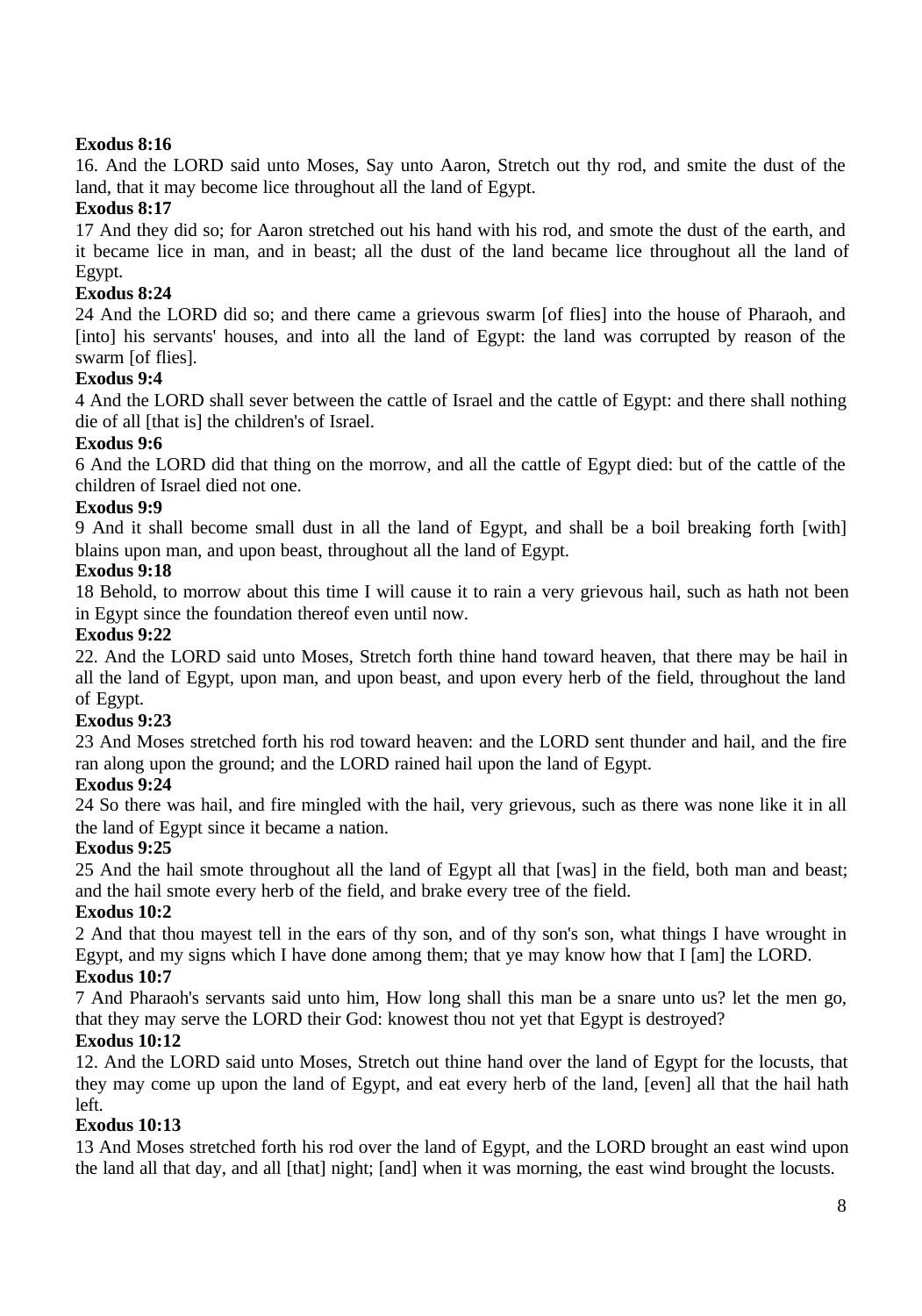# **Exodus 10:14**

14 And the locusts went up over all the land of Egypt, and rested in all the coasts of Egypt: very grievous [were they]; before them there were no such locusts as they, neither after them shall be such.

## **Exodus 10:15**

15 For they covered the face of the whole earth, so that the land was darkened; and they did eat every herb of the land, and all the fruit of the trees which the hail had left: and there remained not any green thing in the trees, or in the herbs of the field, through all the land of Egypt.

## **Exodus 10:19**

19 And the LORD turned a mighty strong west wind, which took away the locusts, and cast them into the Red sea; there remained not one locust in all the coasts of Egypt.

## **Exodus 10:21**

21. And the LORD said unto Moses, Stretch out thine hand toward heaven, that there may be darkness over the land of Egypt, even darkness [which] may be felt.

# **Exodus 10:22**

22 And Moses stretched forth his hand toward heaven; and there was a thick darkness in all the land of Egypt three days:

## **Exodus 11:1**

1. And the LORD said unto Moses, Yet will I bring one plague [more] upon Pharaoh, and upon Egypt; afterwards he will let you go hence: when he shall let [you] go, he shall surely thrust you out hence altogether.

## **Exodus 11:3**

3 And the LORD gave the people favour in the sight of the Egyptians. Moreover the man Moses [was] very great in the land of Egypt, in the sight of Pharaoh's servants, and in the sight of the people.

## **Exodus 11:4**

4. And Moses said, Thus saith the LORD, About midnight will I go out into the midst of Egypt:

## **Exodus 11:5**

5 And all the firstborn in the land of Egypt shall die, from the firstborn of Pharaoh that sitteth upon his throne, even unto the firstborn of the maidservant that [is] behind the mill; and all the firstborn of beasts.

# **Exodus 11:6**

6 And there shall be a great cry throughout all the land of Egypt, such as there was none like it, nor shall be like it any more.

# **Exodus 11:9**

9 And the LORD said unto Moses, Pharaoh shall not hearken unto you; that my wonders may be multiplied in the land of Egypt.

# **Exodus 12:1**

1. And the LORD spake unto Moses and Aaron in the land of Egypt, saying,

# **Exodus 12:12**

12 For I will pass through the land of Egypt this night, and will smite all the firstborn in the land of Egypt, both man and beast; and against all the gods of Egypt I will execute judgment: I [am] the LORD.

## **Exodus 12:13**

13 And the blood shall be to you for a token upon the houses where ye [are]: and when I see the blood, I will pass over you, and the plague shall not be upon you to destroy [you], when I smite the land of Egypt.

# **Exodus 12:17**

17 And ye shall observe [the feast of] unleavened bread; for in this selfsame day have I brought your armies out of the land of Egypt: therefore shall ye observe this day in your generations by an ordinance for ever.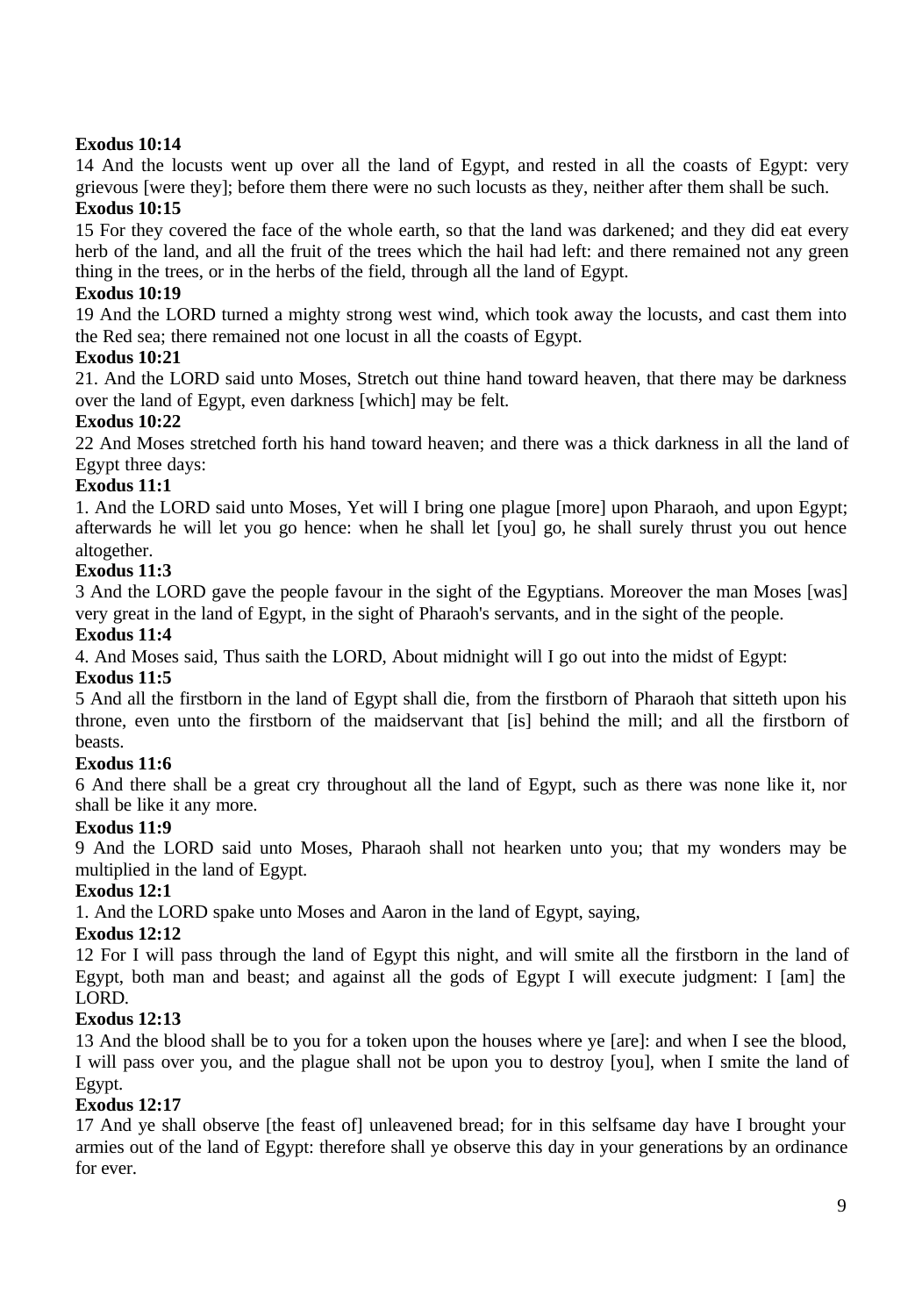# **Exodus 12:27**

27 That ye shall say, It [is] the sacrifice of the LORD'S passover, who passed over the houses of the children of Israel in Egypt, when he smote the Egyptians, and delivered our houses. And the people bowed the head and worshipped.

## **Exodus 12:29**

29. And it came to pass, that at midnight the LORD smote all the firstborn in the land of Egypt, from the firstborn of Pharaoh that sat on his throne unto the firstborn of the captive that [was] in the dungeon; and all the firstborn of cattle.

## **Exodus 12:30**

30 And Pharaoh rose up in the night, he, and all his servants, and all the Egyptians; and there was a great cry in Egypt; for [there was] not a house where [there was] not one dead.

## **Exodus 12:39**

39 And they baked unleavened cakes of the dough which they brought forth out of Egypt, for it was not leavened; because they were thrust out of Egypt, and could not tarry, neither had they prepared for themselves any victual.

## **Exodus 12:40**

40 Now the sojourning of the children of Israel, who dwelt in Egypt, [was] four hundred and thirty years.

## **Exodus 12:41**

41 And it came to pass at the end of the four hundred and thirty years, even the selfsame day it came to pass, that all the hosts of the LORD went out from the land of Egypt.

## **Exodus 12:42**

42 It [is] a night to be much observed unto the LORD for bringing them out from the land of Egypt: this [is] that night of the LORD to be observed of all the children of Israel in their generations.

## **Exodus 12:51**

51 And it came to pass the selfsame day, [that] the LORD did bring the children of Israel out of the land of Egypt by their armies.

## **Exodus 13:3**

3 And Moses said unto the people, Remember this day, in which ye came out from Egypt, out of the house of bondage; for by strength of hand the LORD brought you out from this [place]: there shall no leavened bread be eaten.

## **Exodus 13:8**

8 And thou shalt shew thy son in that day, saying, [This is done] because of that [which] the LORD did unto me when I came forth out of Egypt.

## **Exodus 13:9**

9 And it shall be for a sign unto thee upon thine hand, and for a memorial between thine eyes, that the LORD'S law may be in thy mouth: for with a strong hand hath the LORD brought thee out of Egypt.

## **Exodus 13:14**

14 And it shall be when thy son asketh thee in time to come, saying, What [is] this? that thou shalt say unto him, By strength of hand the LORD brought us out from Egypt, from the house of bondage:

## **Exodus 13:15**

15 And it came to pass, when Pharaoh would hardly let us go, that the LORD slew all the firstborn in the land of Egypt, both the firstborn of man, and the firstborn of beast: therefore I sacrifice to the LORD all that openeth the matrix, being males; but all the firstborn of my children I redeem.

## **Exodus 13:16**

16 And it shall be for a token upon thine hand, and for frontlets between thine eyes: for by strength of hand the LORD brought us forth out of Egypt.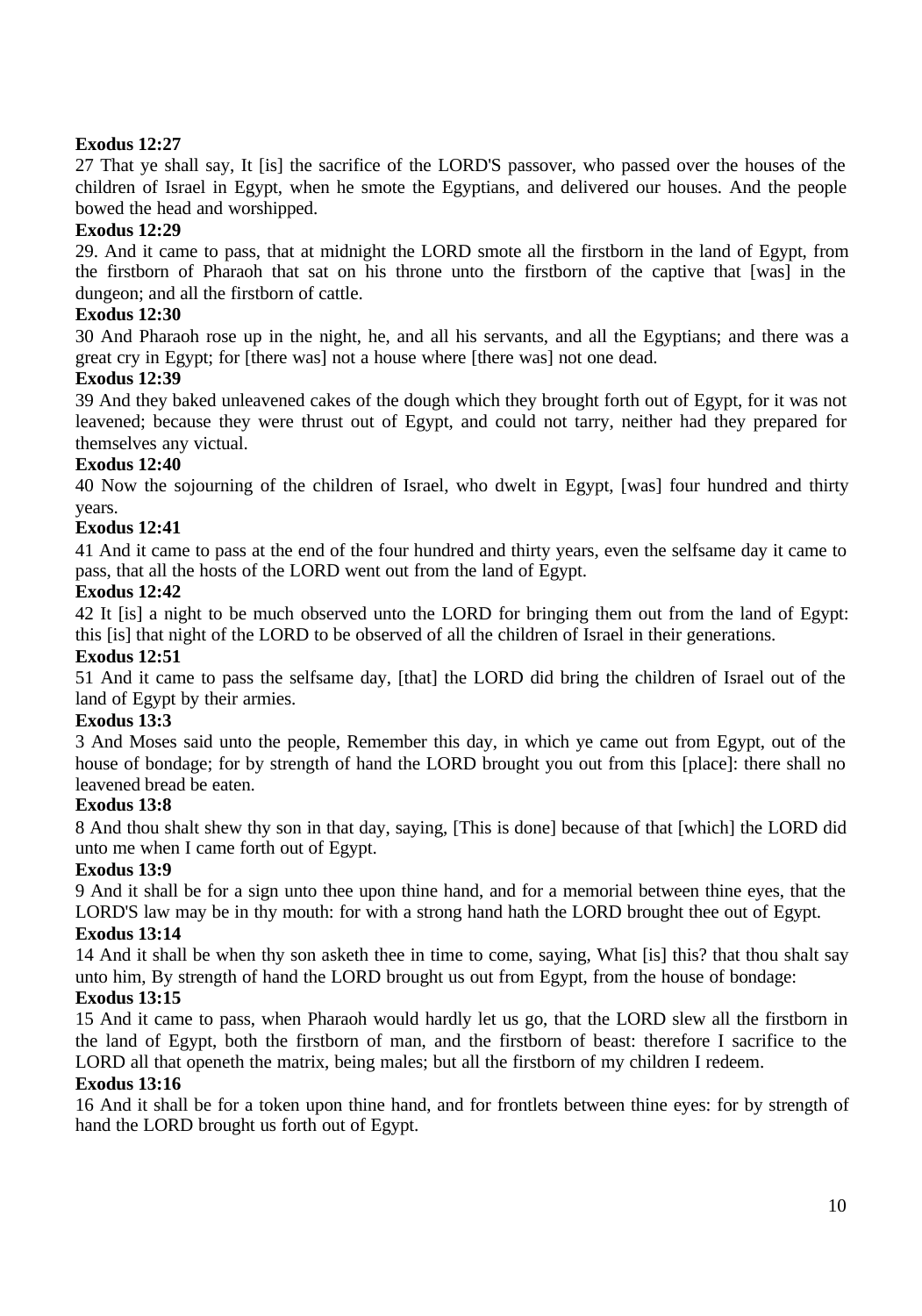# **Exodus 13:17**

17. And it came to pass, when Pharaoh had let the people go, that God led them not [through] the way of the land of the Philistines, although that [was] near; for God said, Lest peradventure the people repent when they see war, and they return to Egypt:

# **Exodus 13:18**

18 But God led the people about, [through] the way of the wilderness of the Red sea: and the children of Israel went up harnessed out of the land of Egypt.

## **Exodus 14:5**

5 And it was told the king of Egypt that the people fled: and the heart of Pharaoh and of his servants was turned against the people, and they said, Why have we done this, that we have let Israel go from serving us?

# **Exodus 14:7**

7 And he took six hundred chosen chariots, and all the chariots of Egypt, and captains over every one of them.

## **Exodus 14:8**

8 And the LORD hardened the heart of Pharaoh king of Egypt, and he pursued after the children of Israel: and the children of Israel went out with an high hand.

## **Exodus 14:11**

11 And they said unto Moses, Because [there were] no graves in Egypt, hast thou taken us away to die in the wilderness? wherefore hast thou dealt thus with us, to carry us forth out of Egypt?

## **Exodus 14:12**

12 [Is] not this the word that we did tell thee in Egypt, saying, Let us alone, that we may serve the Egyptians? For [it had been] better for us to serve the Egyptians, than that we should die in the wilderness.

## **Exodus 16:1**

1. And they took their journey from Elim, and all the congregation of the children of Israel came unto the wilderness of Sin, which [is] between Elim and Sinai, on the fifteenth day of the second month after their departing out of the land of Egypt.

## **Exodus 16:3**

3 And the children of Israel said unto them, Would to God we had died by the hand of the LORD in the land of Egypt, when we sat by the flesh pots, [and] when we did eat bread to the full; for ye have brought us forth into this wilderness, to kill this whole assembly with hunger.

## **Exodus 16:6**

6 And Moses and Aaron said unto all the children of Israel, At even, then ye shall know that the LORD hath brought you out from the land of Egypt:

## **Exodus 16:32**

32. And Moses said, This [is] the thing which the LORD commandeth, Fill an omer of it to be kept for your generations; that they may see the bread wherewith I have fed you in the wilderness, when I brought you forth from the land of Egypt.

# **Exodus 17:3**

3 And the people thirsted there for water; and the people murmured against Moses, and said, Wherefore [is] this [that] thou hast brought us up out of Egypt, to kill us and our children and our cattle with thirst?

Exodus 18:1

1. When Jethro, the priest of Midian, Moses' father in law, heard of all that God had done for Moses, and for Israel his people, [and] that the LORD had brought Israel out of Egypt;

## **Exodus 19:1**

1. In the third month, when the children of Israel were gone forth out of the land of Egypt, the same day came they [into] the wilderness of Sinai.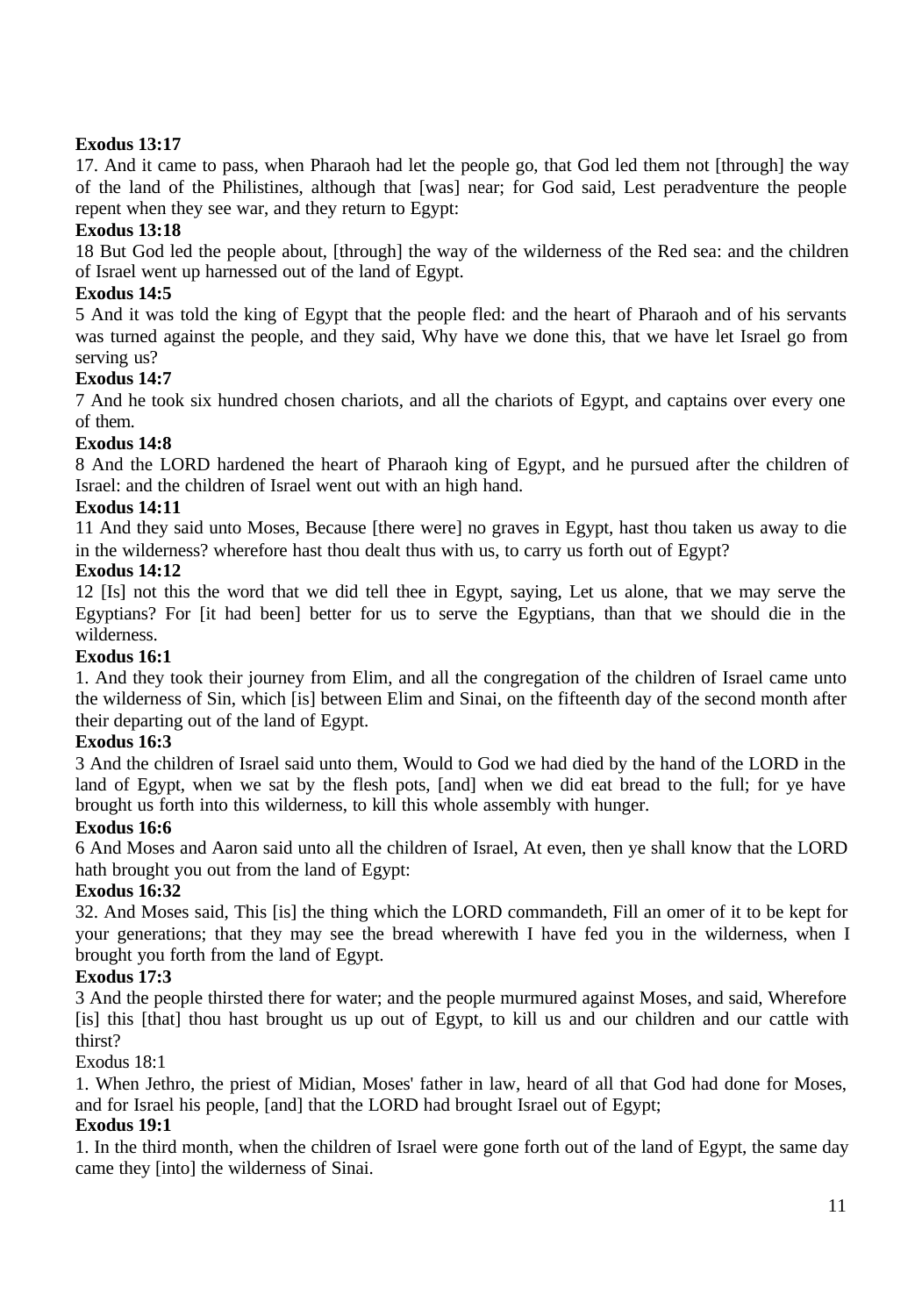# **Exodus 20:2**

2 I [am] the LORD thy God, which have brought thee out of the land of Egypt, out of the house of bondage.

# Exodus 22:21

21 Thou shalt neither vex a stranger, nor oppress him: for ye were strangers in the land of Egypt.

# **Exodus 23:9**

9 Also thou shalt not oppress a stranger: for ye know the heart of a stranger, seeing ye were strangers in the land of Egypt.

# **Exodus 23:15**

15 Thou shalt keep the feast of unleavened bread: (thou shalt eat unleavened bread seven days, as I commanded thee, in the time appointed of the month Abib; for in it thou camest out from Egypt: and none shall appear before me empty:)

# **Exodus 29:46**

46 And they shall know that I [am] the LORD their God, that brought them forth out of the land of Egypt, that I may dwell among them: I [am] the LORD their God.

# **Exodus 32:1**

1. And when the people saw that Moses delayed to come down out of the mount, the people gathered themselves together unto Aaron, and said unto him, Up, make us gods, which shall go before us; for [as for] this Moses, the man that brought us up out of the land of Egypt, we wot not what is become of him.

## **Exodus 32:4**

4 And he received [them] at their hand, and fashioned it with a graving tool, after he had made it a molten calf: and they said, These [be] thy gods, O Israel, which brought thee up out of the land of Egypt.

## **Exodus 32:7**

7. And the LORD said unto Moses, Go, get thee down; for thy people, which thou broughtest out of the land of Egypt, have corrupted [themselves]:

## **Exodus 32:8**

8 They have turned aside quickly out of the way which I commanded them: they have made them a molten calf, and have worshipped it, and have sacrificed thereunto, and said, These [be] thy gods, O Israel, which have brought thee up out of the land of Egypt.

# **Exodus 32:11**

11 And Moses besought the LORD his God, and said, LORD, why doth thy wrath wax hot against thy people, which thou hast brought forth out of the land of Egypt with great power, and with a mighty hand?

# **Exodus 32:23**

23 For they said unto me, Make us gods, which shall go before us: for [as for] this Moses, the man that brought us up out of the land of Egypt, we wot not what is become of him.

## **Exodus 33:1**

1. And the LORD said unto Moses, Depart, [and] go up hence, thou and the people which thou hast brought up out of the land of Egypt, unto the land which I sware unto Abraham, to Isaac, and to Jacob, saying, Unto thy seed will I give it:

## **Exodus 34:18**

18. The feast of unleavened bread shalt thou keep. Seven days thou shalt eat unleavened bread, as I commanded thee, in the time of the month Abib: for in the month Abib thou camest out from Egypt.

# **Leviticus 11:45**

45 For I [am] the LORD that bringeth you up out of the land of Egypt, to be your God: ye shall therefore be holy, for I [am] holy.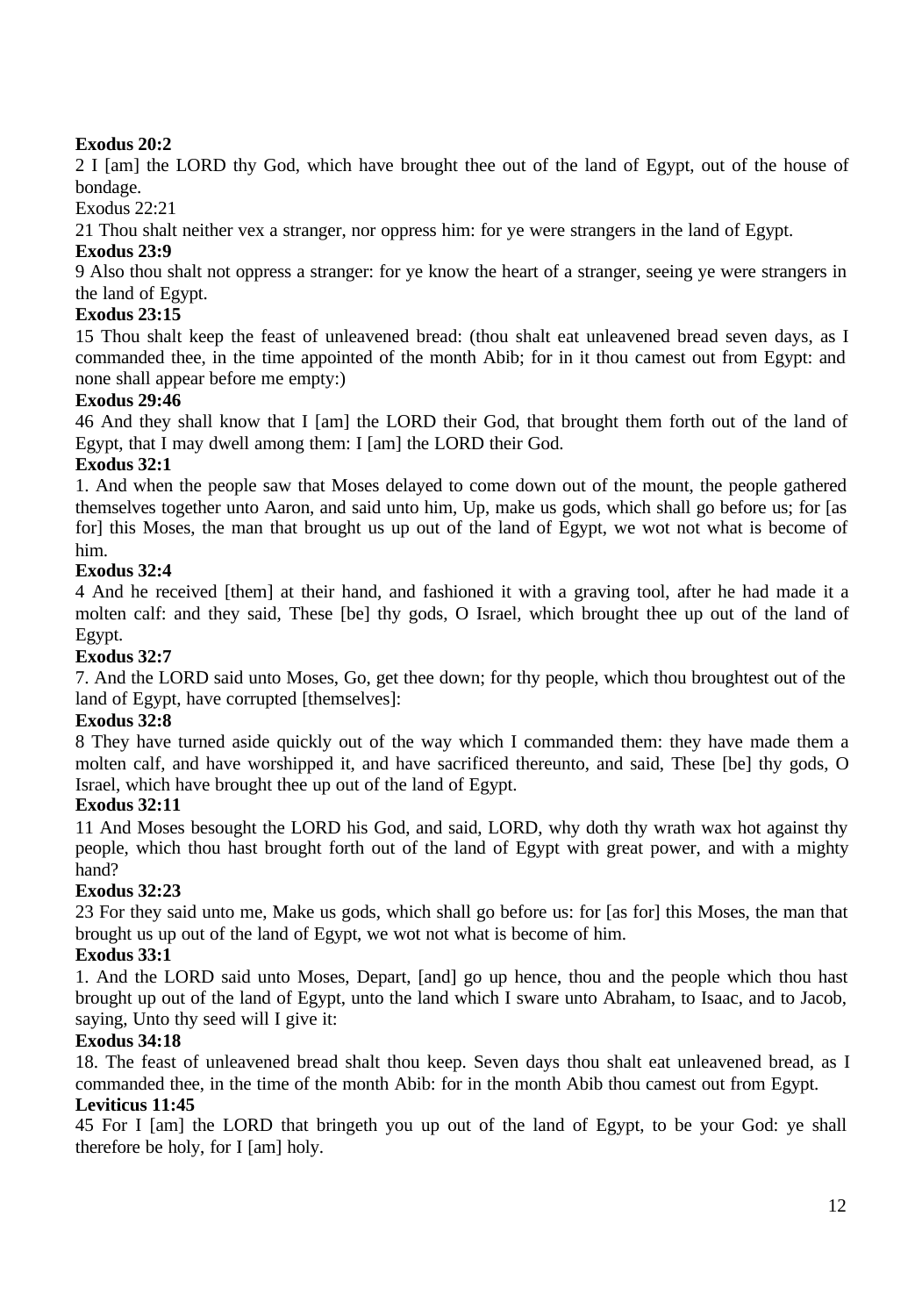# **Leviticus 18:3**

3 After the doings of the land of Egypt, wherein ye dwelt, shall ye not do: and after the doings of the land of Canaan, whither I bring you, shall ye not do: neither shall ye walk in their ordinances.

# **Leviticus 19:34**

34 [But] the stranger that dwelleth with you shall be unto you as one born among you, and thou shalt love him as thyself; for ye were strangers in the land of Egypt: I [am] the LORD your God.

# **Leviticus 19:36**

36 Just balances, just weights, a just ephah, and a just hin, shall ye have: I [am] the LORD your God, which brought you out of the land of Egypt.

# **Leviticus 22:33**

33 That brought you out of the land of Egypt, to be your God: I [am] the LORD.

# **Leviticus 23:43**

43 That your generations may know that I made the children of Israel to dwell in booths, when I brought them out of the land of Egypt: I [am] the LORD your God.

# **Leviticus 25:38**

38 I [am] the LORD your God, which brought you forth out of the land of Egypt, to give you the land of Canaan, [and] to be your God.

# **Leviticus 25:42**

42 For they [are] my servants, which I brought forth out of the land of Egypt: they shall not be sold as bondmen.

# **Leviticus 25:55**

55 For unto me the children of Israel [are] servants; they [are] my servants whom I brought forth out of the land of Egypt: I [am] the LORD your God.

# **Leviticus 26:13**

13 I [am] the LORD your God, which brought you forth out of the land of Egypt, that ye should not be their bondmen; and I have broken the bands of your yoke, and made you go upright.

# **Leviticus 26:45**

45 But I will for their sakes remember the covenant of their ancestors, whom I brought forth out of the land of Egypt in the sight of the heathen, that I might be their God: I [am] the LORD.

# **Numbers 1:1**

1. And the LORD spake unto Moses in the wilderness of Sinai, in the tabernacle of the congregation, on the first [day] of the second month, in the second year after they were come out of the land of Egypt, saying,

# **Numbers 3:13**

13 Because all the firstborn [are] mine; [for] on the day that I smote all the firstborn in the land of Egypt I hallowed unto me all the firstborn in Israel, both man and beast: mine shall they be: I [am] the LORD.

# **Numbers 8:17**

17 For all the firstborn of the children of Israel [are] mine, [both] man and beast: on the day that I smote every firstborn in the land of Egypt I sanctified them for myself.

# **Numbers 9:1**

1. And the LORD spake unto Moses in the wilderness of Sinai, in the first month of the second year after they were come out of the land of Egypt, saying,

# **Numbers 11:5**

5 We remember the fish, which we did eat in Egypt freely; the cucumbers, and the melons, and the leeks, and the onions, and the garlick: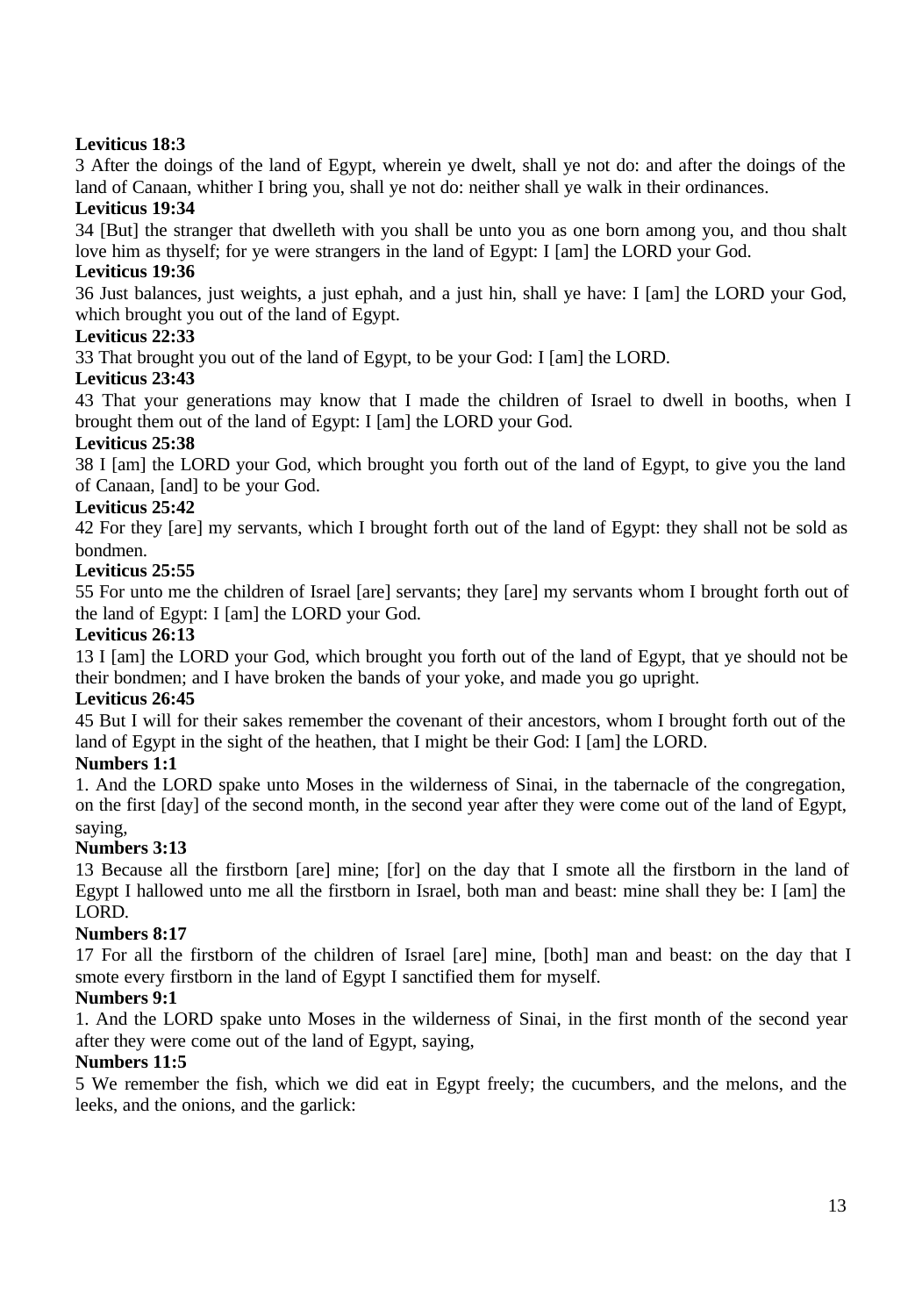# **Numbers 11:18**

18 And say thou unto the people, Sanctify yourselves against to morrow, and ye shall eat flesh: for ye have wept in the ears of the LORD, saying, Who shall give us flesh to eat? for [it was] well with us in Egypt: therefore the LORD will give you flesh, and ye shall eat.

# **Numbers 11:20**

20 [But] even a whole month, until it come out at your nostrils, and it be loathsome unto you: because that ye have despised the LORD which [is] among you, and have wept before him, saying, Why came we forth out of Egypt?

# **Numbers 13:22**

22 And they ascended by the south, and came unto Hebron; where Ahiman, Sheshai, and Talmai, the children of Anak, [were]. (Now Hebron was built seven years before Zoan in Egypt.)

# **Numbers 14:2**

2 And all the children of Israel murmured against Moses and against Aaron: and the whole congregation said unto them, Would God that we had died in the land of Egypt! or would God we had died in this wilderness!

# **Numbers 14:3**

3 And wherefore hath the LORD brought us unto this land, to fall by the sword, that our wives and our children should be a prey? were it not better for us to return into Egypt?

# **Numbers 14:4**

4 And they said one to another, Let us make a captain, and let us return into Egypt.

# **Numbers 14:19**

19 Pardon, I beseech thee, the iniquity of this people according unto the greatness of thy mercy, and as thou hast forgiven this people, from Egypt even until now.

# **Numbers 14:22**

22 Because all those men which have seen my glory, and my miracles, which I did in Egypt and in the wilderness, and have tempted me now these ten times, and have not hearkened to my voice;

# **Numbers 15:41**

41 I [am] the LORD your God, which brought you out of the land of Egypt, to be your God: I [am] the LORD your God.

# **Numbers 20:5**

5 And wherefore have ye made us to come up out of Egypt, to bring us in unto this evil place? it [is] no place of seed, or of figs, or of vines, or of pomegranates; neither [is] there any water to drink.

# **Numbers 20:15**

15 How our fathers went down into Egypt, and we have dwelt in Egypt a long time; and the Egyptians vexed us, and our fathers:

# **Numbers 20:16**

16 And when we cried unto the LORD, he heard our voice, and sent an angel, and hath brought us forth out of Egypt: and, behold, we [are] in Kadesh, a city in the uttermost of thy border:

# **Numbers 21:5**

5 And the people spake against God, and against Moses, Wherefore have ye brought us up out of Egypt to die in the wilderness? for [there is] no bread, neither [is there any] water; and our soul loatheth this light bread.

# **Numbers 22:5**

5 He sent messengers therefore unto Balaam the son of Beor to Pethor, which [is] by the river of the land of the children of his people, to call him, saying, Behold, there is a people come out from Egypt: behold, they cover the face of the earth, and they abide over against me:

# **Numbers 22:11**

11 Behold, [there is] a people come out of Egypt, which covereth the face of the earth: come now, curse me them; peradventure I shall be able to overcome them, and drive them out.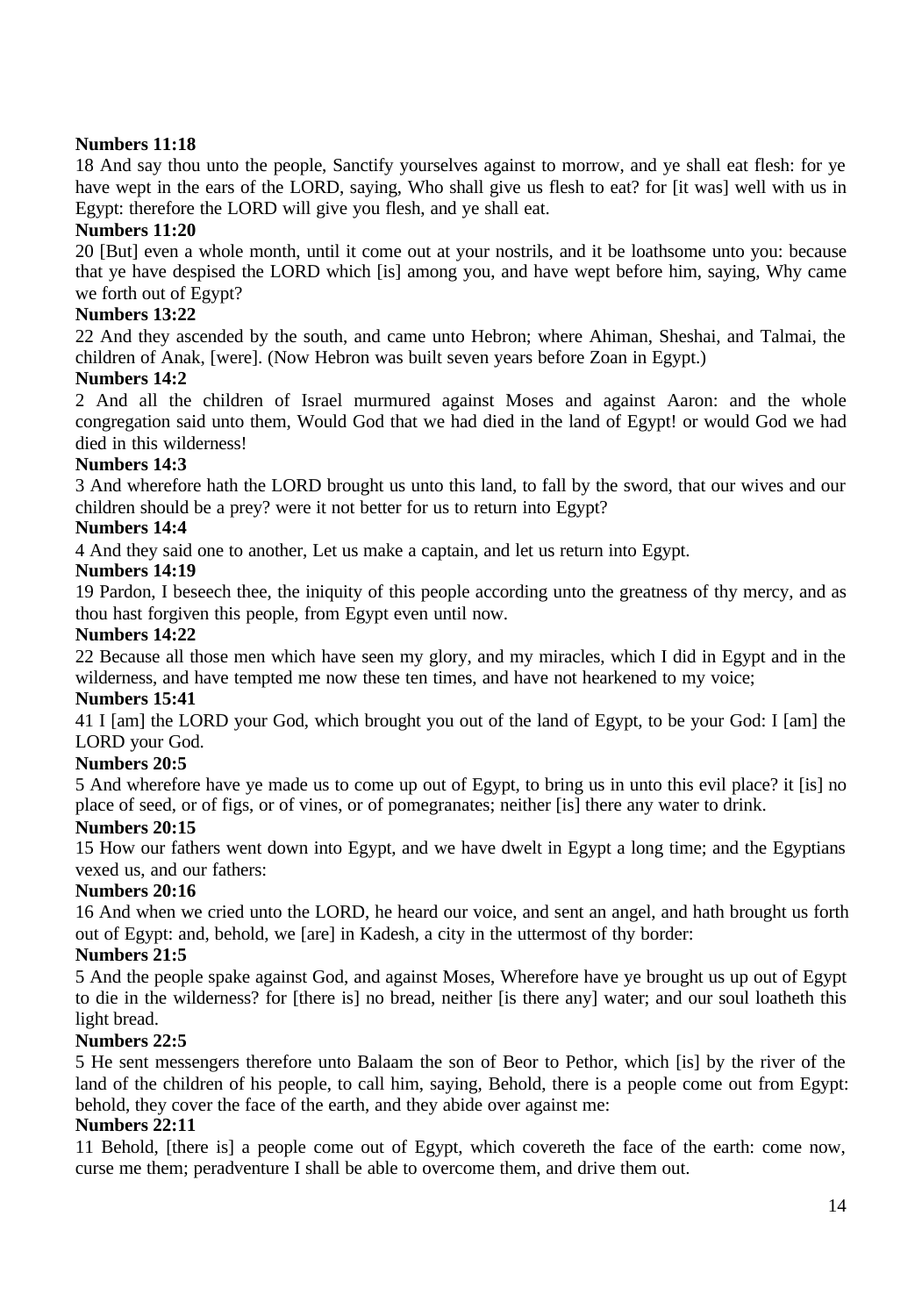# **Numbers 23:22**

22 God brought them out of Egypt; he hath as it were the strength of an unicorn.

## **Numbers 24:8**

8 God brought him forth out of Egypt; he hath as it were the strength of an unicorn: he shall eat up the nations his enemies, and shall break their bones, and pierce [them] through with his arrows.

## **Numbers 26:4**

4 [Take the sum of the people], from twenty years old and upward; as the LORD commanded Moses and the children of Israel, which went forth out of the land of Egypt.

## Numbers 26:59

59 And the name of Amram's wife [was] Jochebed, the daughter of Levi, whom [her mother] bare to Levi in Egypt: and she bare unto Amram Aaron and Moses, and Miriam their sister.

# **Numbers 32:11**

11 Surely none of the men that came up out of Egypt, from twenty years old and upward, shall see the land which I sware unto Abraham, unto Isaac, and unto Jacob; because they have not wholly followed me:

## **Numbers 33:1**

1. These [are] the journeys of the children of Israel, which went forth out of the land of Egypt with their armies under the hand of Moses and Aaron.

# **Numbers 33:38**

38 And Aaron the priest went up into mount Hor at the commandment of the LORD, and died there, in the fortieth year after the children of Israel were come out of the land of Egypt, in the first [day] of the fifth month.

## **Numbers 34:5**

5 And the border shall fetch a compass from Azmon unto the river of Egypt, and the goings out of it shall be at the sea.

## **Deuteronomy 1:27**

27 And ye murmured in your tents, and said, Because the LORD hated us, he hath brought us forth out of the land of Egypt, to deliver us into the hand of the Amorites, to destroy us.

## **Deuteronomy 1:30**

30 The LORD your God which goeth before you, he shall fight for you, according to all that he did for you in Egypt before your eyes;

## **Deuteronomy 4:20**

20 But the LORD hath taken you, and brought you forth out of the iron furnace, [even] out of Egypt, to be unto him a people of inheritance, as [ye are] this day.

## **Deuteronomy 4:34**

34 Or hath God assayed to go [and] take him a nation from the midst of [another] nation, by temptations, by signs, and by wonders, and by war, and by a mighty hand, and by a stretched out arm, and by great terrors, according to all that the LORD your God did for you in Egypt before your eyes?

## **Deuteronomy 4:37**

37 And because he loved thy fathers, therefore he chose their seed after them, and brought thee out in his sight with his mighty power out of Egypt;

## **Deuteronomy 4:45**

45 These [are] the testimonies, and the statutes, and the judgments, which Moses spake unto the children of Israel, after they came forth out of Egypt,

## **Deuteronomy 4:46**

46 On this side Jordan, in the valley over against Bethpeor, in the land of Sihon king of the Amorites, who dwelt at Heshbon, whom Moses and the children of Israel smote, after they were come forth out of Egypt: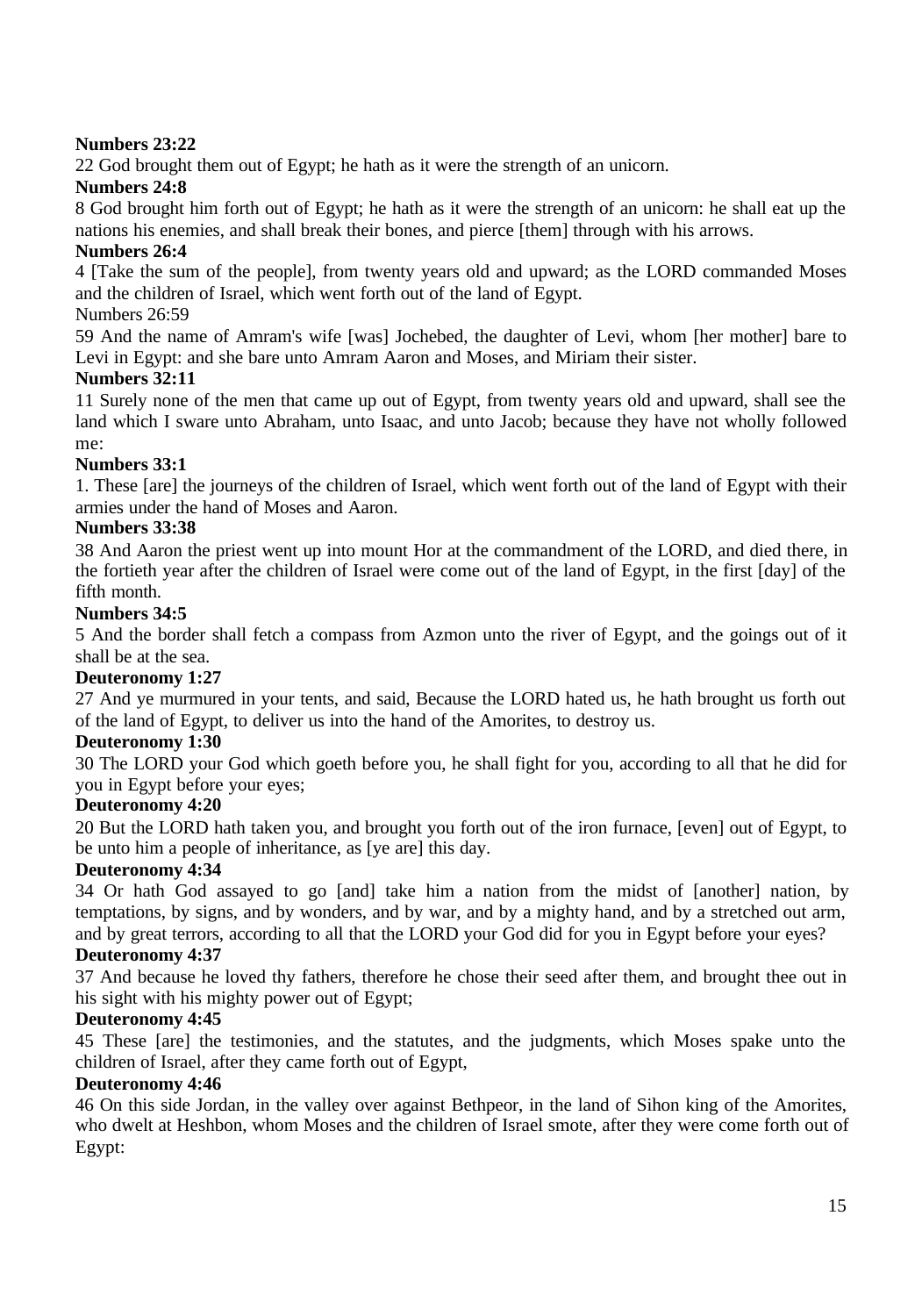# **Deuteronomy 5:6**

6. I [am] the LORD thy God, which brought thee out of the land of Egypt, from the house of bondage.

# **Deuteronomy 5:15**

15 And remember that thou wast a servant in the land of Egypt, and [that] the LORD thy God brought thee out thence through a mighty hand and by a stretched out arm: therefore the LORD thy God commanded thee to keep the sabbath day.

## **Deuteronomy 6:12**

12 [Then] beware lest thou forget the LORD, which brought thee forth out of the land of Egypt, from the house of bondage.

## **Deuteronomy 6:21**

21 Then thou shalt say unto thy son, We were Pharaoh's bondmen in Egypt; and the LORD brought us out of Egypt with a mighty hand:

## **Deuteronomy 6:22**

22 And the LORD shewed signs and wonders, great and sore, upon Egypt, upon Pharaoh, and upon all his household, before our eyes:

## **Deuteronomy 7:8**

8 But because the LORD loved you, and because he would keep the oath which he had sworn unto your fathers, hath the LORD brought you out with a mighty hand, and redeemed you out of the house of bondmen, from the hand of Pharaoh king of Egypt.

## **Deuteronomy 7:15**

15 And the LORD will take away from thee all sickness, and will put none of the evil diseases of Egypt, which thou knowest, upon thee; but will lay them upon all [them] that hate thee.

## **Deuteronomy 7:18**

18 Thou shalt not be afraid of them: [but] shalt well remember what the LORD thy God did unto Pharaoh, and unto all Egypt;

## **Deuteronomy 8:14**

14 Then thine heart be lifted up, and thou forget the LORD thy God, which brought thee forth out of Egypt, from the house of bondage;

## **Deuteronom 9:7**

7 Remember, and forget not, how thou provokedest the LORD thy God to wrath in the wilderness: that thou didst 7. Rememberdepart out of the land of Egypt, until ye came unto this place, ye have been rebellious against the from the dayLORD.

## **Deuteronomy 9:12**

12 And the LORD said unto me, Arise, get thee down quickly from hence; for thy people which thou hast brought forth out of Egypt have corrupted [themselves]; they are quickly turned aside out of the way which I commanded them; they have made them a molten image.

## **Deuteronomy 9:26**

26 I prayed therefore unto the LORD, and said, O Lord GOD, destroy not thy people and thine inheritance, which thou hast redeemed through thy greatness, which thou hast brought forth out of Egypt with a mighty hand.

## **Deuteronomy 10:19**

19 Love ye therefore the stranger: for ye were strangers in the land of Egypt.

## **Deuteronomy 10:22**

22 Thy fathers went down into Egypt with threescore and ten persons; and now the LORD thy God hath made thee as the stars of heaven for multitude.

## **Deuteronomy 11:3**

3 And his miracles, and his acts, which he did in the midst of Egypt unto Pharaoh the king of Egypt, and unto all his land;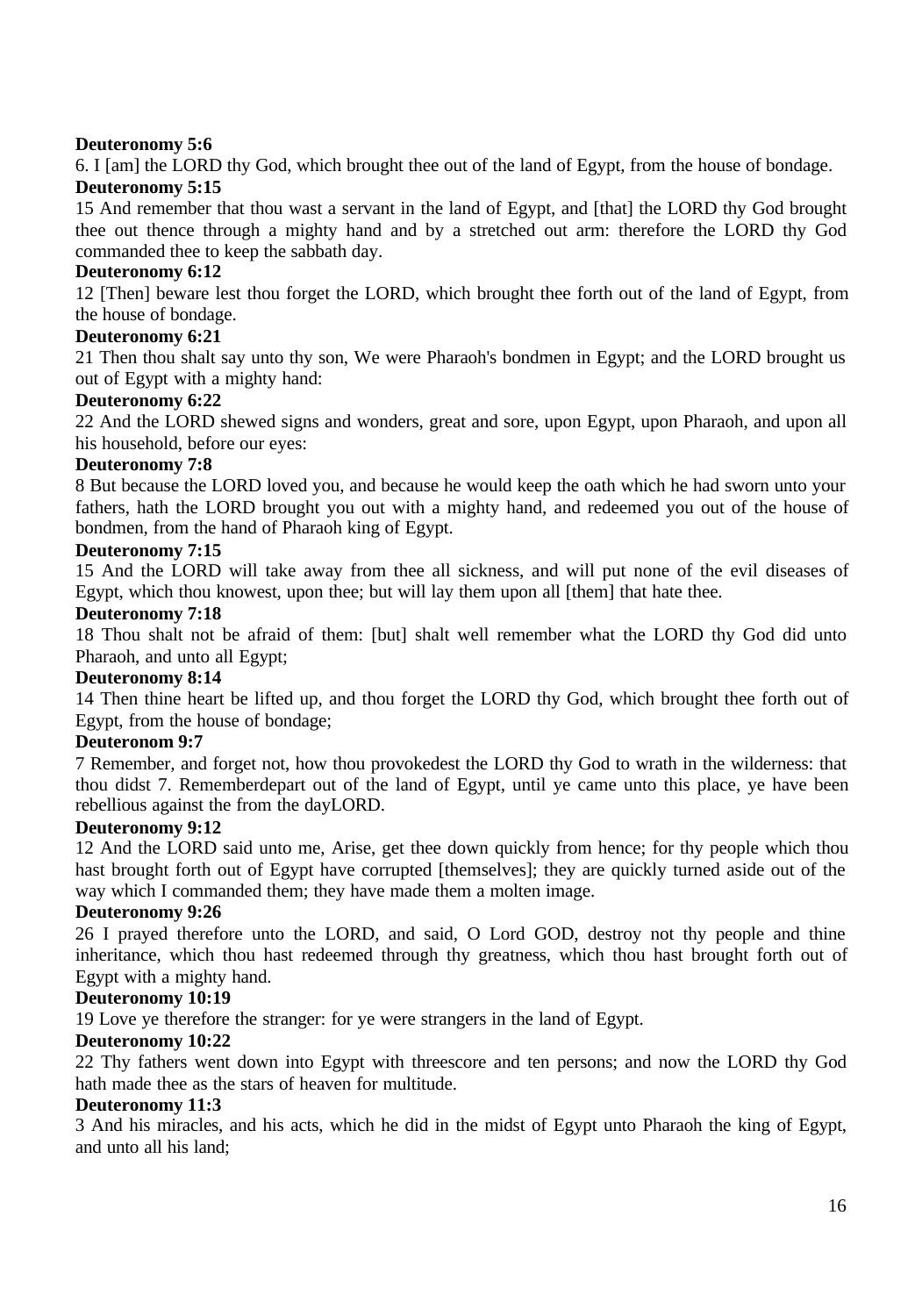## **Deuteronomy 11:4**

4 And what he did unto the army of Egypt, unto their horses, and to their chariots; how he made the water of the Red sea to overflow them as they pursued after you, and [how] the LORD hath destroyed them unto this day;

## **Deuteronomy 11:10**

10 For the land, whither thou goest in to possess it, [is] not as the land of Egypt, from whence ye came out, where thou sowedst thy seed, and wateredst [it] with thy foot, as a garden of herbs:

## **Deuteronomy 13:5**

5 And that prophet, or that dreamer of dreams, shall be put to death; because he hath spoken to turn [you] away from the LORD your God, which brought you out of the land of Egypt, and redeemed you out of the house of bondage, to thrust thee out of the way which the LORD thy God commanded thee to walk in. So shalt thou put the evil away from the midst of thee.

## **Deuteronomy 13:10**

10 And thou shalt stone him with stones, that he die; because he hath sought to thrust thee away from the LORD thy God, which brought thee out of the land of Egypt, from the house of bondage.

## **Deuteronomy 15:15**

15 And thou shalt remember that thou wast a bondman in the land of Egypt, and the LORD thy God redeemed thee: therefore I command thee this thing to day.

## **Deuteronomy 16:1**

1. Observe the month of Abib, and keep the passover unto the LORD thy God: for in the month of Abib the LORD thy God brought thee forth out of Egypt by night.

## **Deuteronomy 16:3**

3 Thou shalt eat no leavened bread with it; seven days shalt thou eat unleavened bread therewith, [even] the bread of affliction; for thou camest forth out of the land of Egypt in haste: that thou mayest remember the day when thou camest forth out of the land of Egypt all the days of thy life.

## **Deuteronomy 16:6**

6 But at the place which the LORD thy God shall choose to place his name in, there thou shalt sacrifice the passover at even, at the going down of the sun, at the season that thou camest forth out of Egypt.

## **Deuteronomy 16:12**

12 And thou shalt remember that thou wast a bondman in Egypt: and thou shalt observe and do these statutes.

# **Deuteronomy 17:16**

16 But he shall not multiply horses to himself, nor cause the people to return to Egypt, to the end that he should multiply horses: forasmuch as the LORD hath said unto you, Ye shall henceforth return no more that way.

## **Deuteronomy 20:1**

1. When thou goest out to battle against thine enemies, and seest horses, and chariots, [and] a people more than thou, be not afraid of them: for the LORD thy God [is] with thee, which brought thee up out of the land of Egypt.

# **Deuteronomy 23:4**

4 Because they met you not with bread and with water in the way, when ye came forth out of Egypt; and because they hired against thee Balaam the son of Beor of Pethor of Mesopotamia, to curse thee.

## **Deuteronomy 24:9**

9 Remember what the LORD thy God did unto Miriam by the way, after that ye were come forth out of Egypt.

## **Deuteronomy 24:18**

18 But thou shalt remember that thou wast a bondman in Egypt, and the LORD thy God redeemed thee thence: therefore I command thee to do this thing.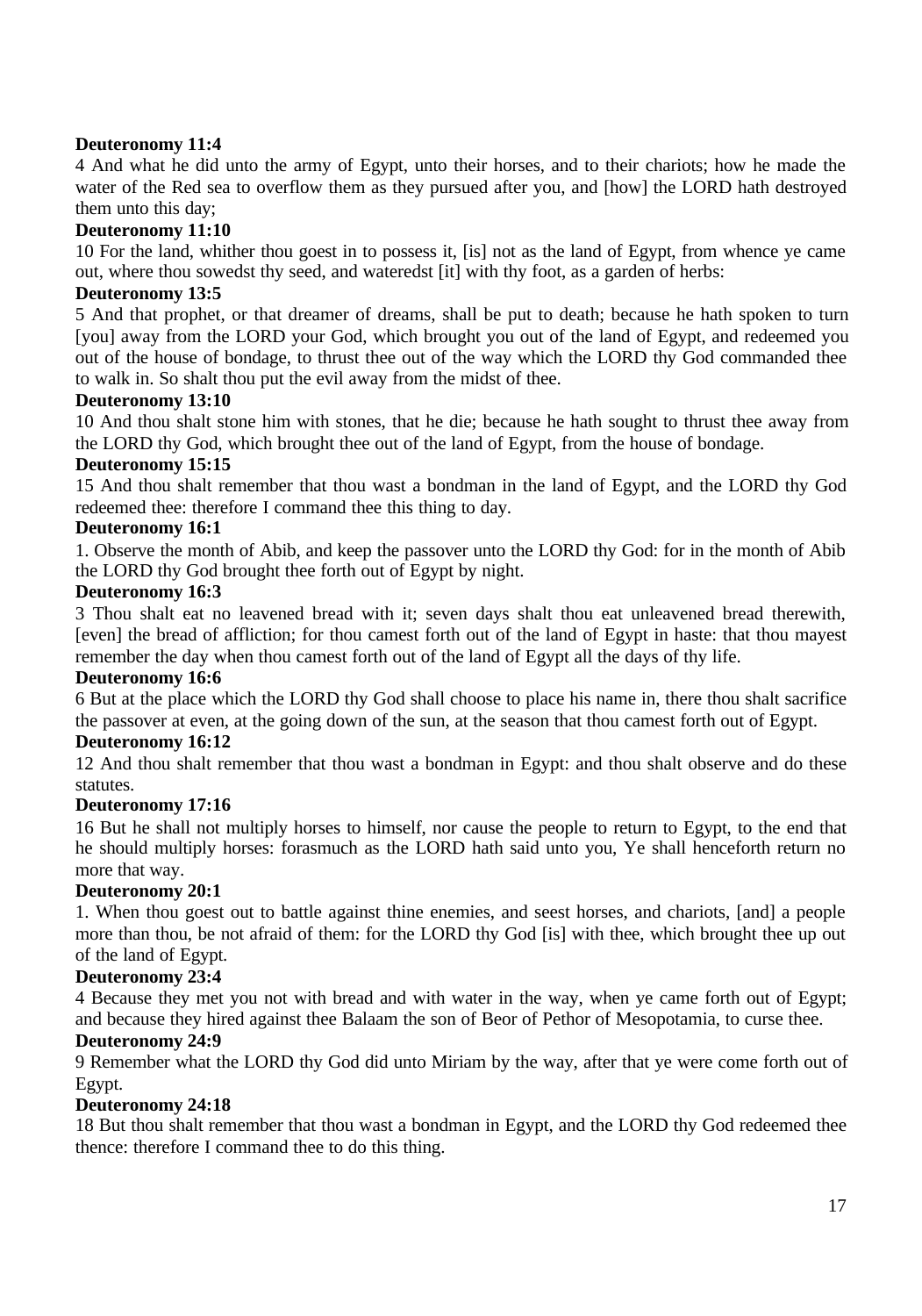## **Deuteronomy 24:22**

22 And thou shalt remember that thou wast a bondman in the land of Egypt: therefore I command thee to do this thing.

## **Deuteronomy 25:17**

17 Remember what Amalek did unto thee by the way, when ye were come forth out of Egypt;

## **Deuteronomy 26:5**

5 And thou shalt speak and say before the LORD thy God, A Syrian ready to perish [was] my father, and he went down into Egypt, and sojourned there with a few, and became there a nation, great, mighty, and populous:

# **Deuteronomy 26:8**

8 And the LORD brought us forth out of Egypt with a mighty hand, and with an outstretched arm, and with great terribleness, and with signs, and with wonders:

## **Deuteronomy 28:27**

27 The LORD will smite thee with the botch of Egypt, and with the emerods, and with the scab, and with the itch, whereof thou canst not be healed.

## **Deuteronomy 28:60**

60 Moreover he will bring upon thee all the diseases of Egypt, which thou wast afraid of; and they shall cleave unto thee.

## **Deuteronomy 28:68**

68 And the LORD shall bring thee into Egypt again with ships, by the way whereof I spake unto thee, Thou shalt see it no more again: and there ye shall be sold unto your enemies for bondmen and bondwomen, and no man shall buy [you].

## **Deuteronomy 29:2**

2 And Moses called unto all Israel, and said unto them, Ye have seen all that the LORD did before your eyes in the land of Egypt unto Pharaoh, and unto all his servants, and unto all his land;

## **Deuteronomy 29:16**

16 (For ye know how we have dwelt in the land of Egypt; and how we came through the nations which ye passed by;

## **Deuteronomy 29:25**

25 Then men shall say, Because they have forsaken the covenant of the LORD God of their fathers, which he made with them when he brought them forth out of the land of Egypt:

## **Deuteronomy 34:11**

11 In all the signs and the wonders, which the LORD sent him to do in the land of Egypt to Pharaoh, and to all his servants, and to all his land,

## **Joshua 2:10**

10 For we have heard how the LORD dried up the water of the Red sea for you, when ye came out of Egypt; and what ye did unto the two kings of the Amorites, that [were] on the other side Jordan, Sihon and Og, whom ye utterly destroyed.

## **Joshua 5:4**

4 And this [is] the cause why Joshua did circumcise: All the people that came out of Egypt, [that were] males, [even] all the men of war, died in the wilderness by the way, after they came out of Egypt. **Joshua 5:5**

5 Now all the people that came out were circumcised: but all the people [that were] born in the wilderness by the way as they came forth out of Egypt, [them] they had not circumcised.

## **Joshua 5:6**

6 For the children of Israel walked forty years in the wilderness, till all the people [that were] men of war, which came out of Egypt, were consumed, because they obeyed not the voice of the LORD: unto whom the LORD sware that he would not shew them the land, which the LORD sware unto their fathers that he would give us, a land that floweth with milk and honey.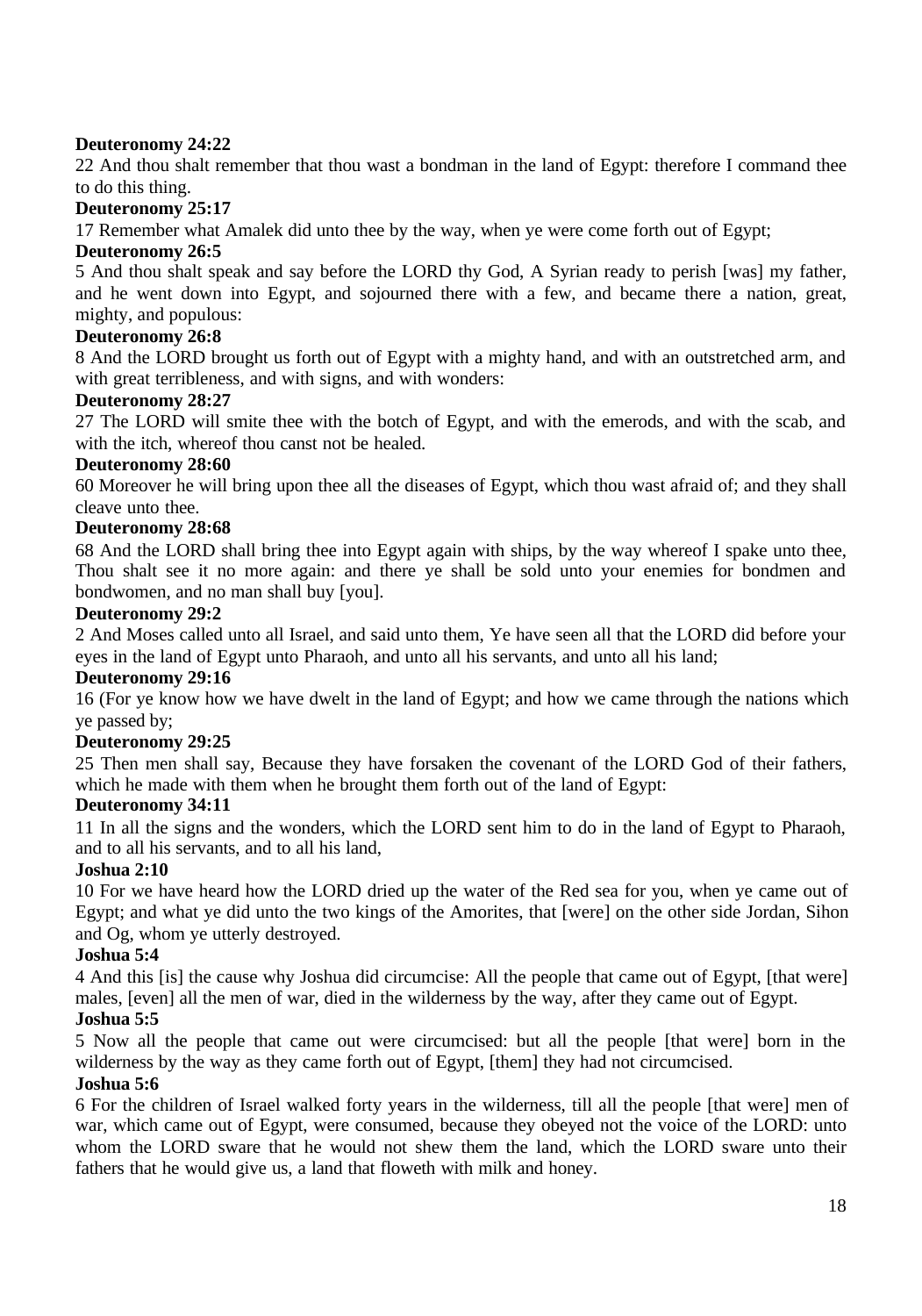# **Joshua 5:9**

9 And the LORD said unto Joshua, This day have I rolled away the reproach of Egypt from off you. Wherefore the name of the place is called Gilgal unto this day.

# **Joshua 9:9**

9 And they said unto him, From a very far country thy servants are come because of the name of the LORD thy God: for we have heard the fame of him, and all that he did in Egypt,

## **Joshua 13:3**

3 From Sihor, which [is] before Egypt, even unto the borders of Ekron northward, [which] is counted to the Canaanite: five lords of the Philistines; the Gazathites, and the Ashdothites, the Eshkalonites, the Gittites, and the Ekronites; also the Avites:

## **Joshua 15:4**

4 [From thence] it passed toward Azmon, and went out unto the river of Egypt; and the goings out of that coast were at the sea: this shall be your south coast.

## **Joshua 15:47**

47 Ashdod with her towns and her villages, Gaza with her towns and her villages, unto the river of Egypt, and the great sea, and the border [thereof]:

## **Joshua 24:4**

4 And I gave unto Isaac Jacob and Esau: and I gave unto Esau mount Seir, to possess it; but Jacob and his children went down into Egypt.

## **Joshua 24:5**

5 I sent Moses also and Aaron, and I plagued Egypt, according to that which I did among them: and afterward I brought you out.

## **Joshua 24:6**

6 And I brought your fathers out of Egypt: and ye came unto the sea; and the Egyptians pursued after your fathers with chariots and horsemen unto the Red sea.

## **Joshua 24:7**

7 And when they cried unto the LORD, he put darkness between you and the Egyptians, and brought the sea upon them, and covered them; and your eyes have seen what I have done in Egypt: and ye dwelt in the wilderness a long season.

## **Joshua 24:14**

14 Now therefore fear the LORD, and serve him in sincerity and in truth: and put away the gods which your fathers served on the other side of the flood, and in Egypt; and serve ye the LORD.

## **Joshua 24:17**

17 For the LORD our God, he [it is] that brought us up and our fathers out of the land of Egypt, from the house of bondage, and which did those great signs in our sight, and preserved us in all the way wherein we went, and among all the people through whom we passed:

## **Joshua 24:32**

32 And the bones of Joseph, which the children of Israel brought up out of Egypt, buried they in Shechem, in a parcel of ground which Jacob bought of the sons of Hamor the father of Shechem for an hundred pieces of silver: and it became the inheritance of the children of Joseph.

## **Judges 2:1**

1. And an angel of the LORD came up from Gilgal to Bochim, and said, I made you to go up out of Egypt, and have brought you unto the land which I sware unto your fathers; and I said, I will never break my covenant with you.

## **Judges 2:12**

12 And they forsook the LORD God of their fathers, which brought them out of the land of Egypt, and followed other gods, of the gods of the people that [were] round about them, and bowed themselves unto them, and provoked the LORD to anger.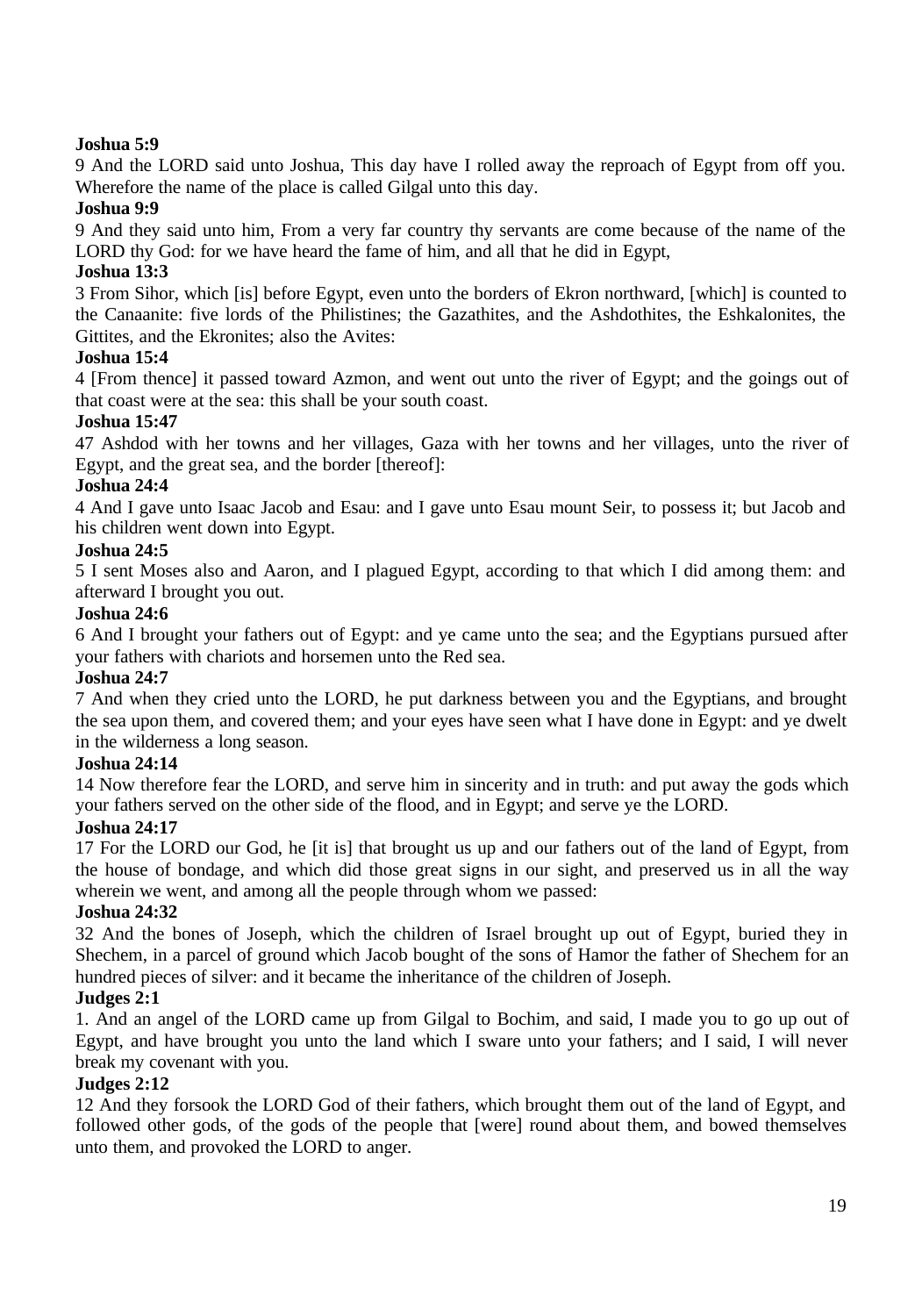# **Judges 6:8**

8 That the LORD sent a prophet unto the children of Israel, which said unto them, Thus saith the LORD God of Israel, I brought you up from Egypt, and brought you forth out of the house of bondage; **Judges 6:13**

13 And Gideon said unto him, Oh my Lord, if the LORD be with us, why then is all this befallen us? and where [be] all his miracles which our fathers told us of, saying, Did not the LORD bring us up from Egypt? but now the LORD hath forsaken us, and delivered us into the hands of the Midianites.

## **Judges 11:13**

13 And the king of the children of Ammon answered unto the messengers of Jephthah, Because Israel took away my land, when they came up out of Egypt, from Arnon even unto Jabbok, and unto Jordan: now therefore restore those [lands] again peaceably.

# **Judges 11:16**

16 But when Israel came up from Egypt, and walked through the wilderness unto the Red sea, and came to Kadesh;

## **Judges 19:30**

30 And it was so, that all that saw it said, There was no such deed done nor seen from the day that the children of Israel came up out of the land of Egypt unto this day: consider of it, take advice, and speak [your minds].

## **1 Samuel 2:27**

27. And there came a man of God unto Eli, and said unto him, Thus saith the LORD, Did I plainly appear unto the house of thy father, when they were in Egypt in Pharaoh's house?

## **1 Samuel 8:8**

8 According to all the works which they have done since the day that I brought them up out of Egypt even unto this day, wherewith they have forsaken me, and served other gods, so do they also unto thee.

## **1 Samuel 10:18**

18 And said unto the children of Israel, Thus saith the LORD God of Israel, I brought up Israel out of Egypt, and delivered you out of the hand of the Egyptians, and out of the hand of all kingdoms, [and] of them that oppressed you:

## **1 Samuel 12:6**

6. And Samuel said unto the people, [It is] the LORD that advanced Moses and Aaron, and that brought your fathers up out of the land of Egypt.

## **1 Samuel 12:8**

8 When Jacob was come into Egypt, and your fathers cried unto the LORD, then the LORD sent Moses and Aaron, which brought forth your fathers out of Egypt, and made them dwell in this place.

## **1 Samuel 15:2**

2 Thus saith the LORD of hosts, I remember [that] which Amalek did to Israel, how he laid [wait] for him in the way, when he came up from Egypt.

## **1 Samuel 15:6**

6 And Saul said unto the Kenites, Go, depart, get you down from among the Amalekites, lest I destroy you with them: for ye shewed kindness to all the children of Israel, when they came up out of Egypt. So the Kenites departed from among the Amalekites.

## **1 Samuel 15:7**

7 And Saul smote the Amalekites from Havilah [until] thou comest to Shur, that [is] over against Egypt.

# **1 Samuel 27:8**

8. And David and his men went up, and invaded the Geshurites, and the Gezrites, and the Amalekites: for those [nations were] of old the inhabitants of the land, as thou goest to Shur, even unto the land of Egypt.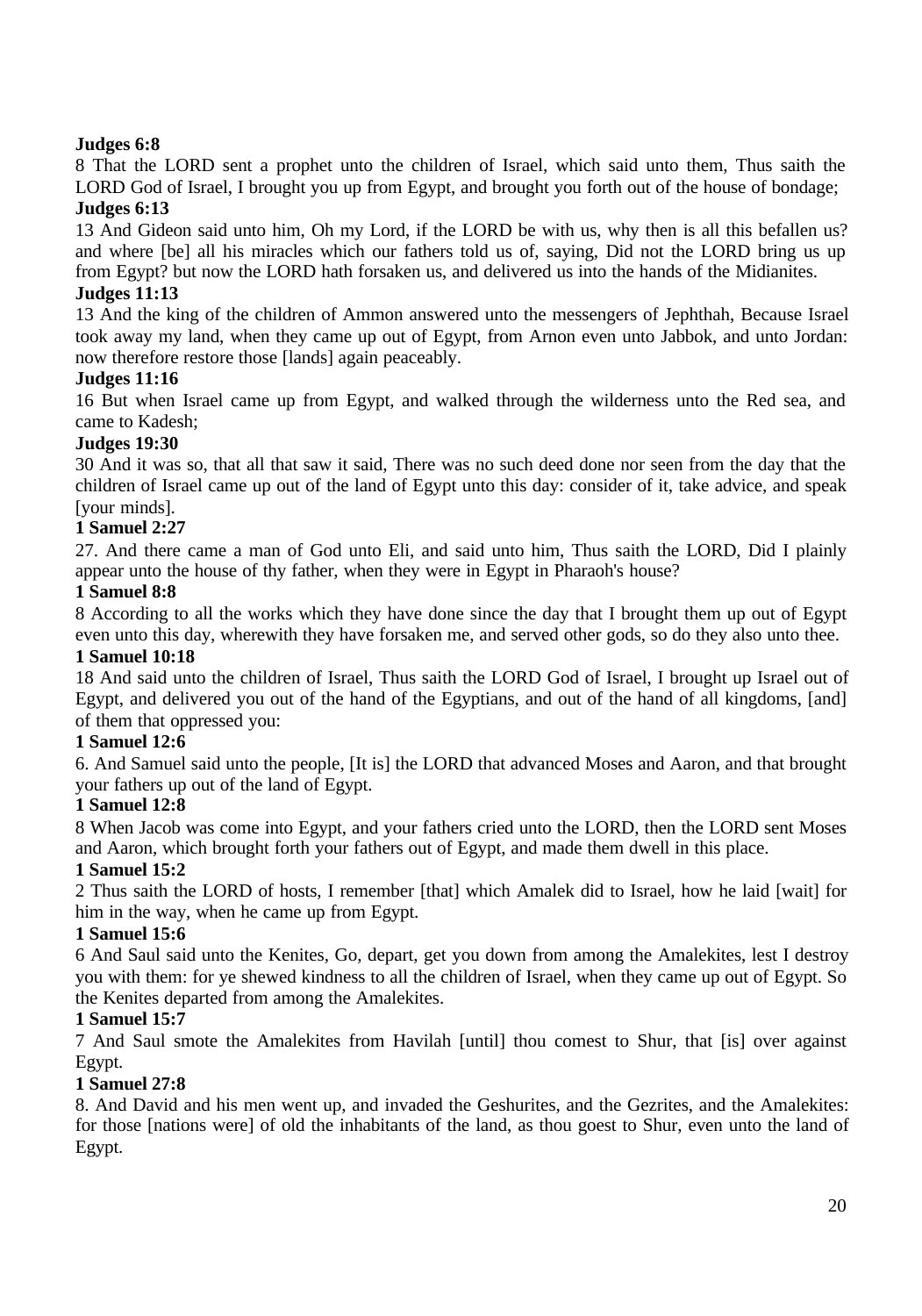# **1 Samuel 30:13**

13 And David said unto him, To whom [belongest] thou? and whence [art] thou? And he said, I [am] a young man of Egypt, servant to an Amalekite; and my master left me, because three days agone I fell sick.

# **2 Samuel 7:66**

Whereas I have not dwelt in [any] house since the time that I brought up the children of Israel out of Egypt, even to this day, but have walked in a tent and in a tabernacle.

# **2 Samuel 7:23**

23 And what one nation in the earth [is] like thy people, [even] like Israel, whom God went to redeem for a people to himself, and to make him a name, and to do for you great things and terrible, for thy land, before thy people, which thou redeemedst to thee from Egypt, [from] the nations and their gods?

# **1 Kings 3:1**

1. And Solomon made affinity with Pharaoh king of Egypt, and took Pharaoh's daughter, and brought her into the city of David, until he had made an end of building his own house, and the house of the LORD, and the wall of Jerusalem round about.

# **1 Kings 4:21**

21 And Solomon reigned over all kingdoms from the river unto the land of the Philistines, and unto the border of Egypt: they brought presents, and served Solomon all the days of his life.

# **1 Kings 4:30**

30 And Solomon's wisdom excelled the wisdom of all the children of the east country, and all the wisdom of Egypt.

# **1 Kings 6:1**

1. And it came to pass in the four hundred and eightieth year after the children of Israel were come out of the land of Egypt, in the fourth year of Solomon's reign over Israel, in the month Zif, which [is] the second month, that he began to build the house of the LORD.

# **1 Kings 8:9**

9 [There was] nothing in the ark save the two tables of stone, which Moses put there at Horeb, when the LORD made [a covenant] with the children of Israel, when they came out of the land of Egypt.

# **1 Kings 8:16**

16 Since the day that I brought forth my people Israel out of Egypt, I chose no city out of all the tribes of Israel to build an house, that my name might be therein; but I chose David to be over my people Israel.

# **1 Kings 8:21**

21 And I have set there a place for the ark, wherein [is] the covenant of the LORD, which he made with our fathers, when he brought them out of the land of Egypt.

# **1 Kings 8:51**

51 For they [be] thy people, and thine inheritance, which thou broughtest forth out of Egypt, from the midst of the furnace of iron:

## **1 Kings 8:53**

53 For thou didst separate them from among all the people of the earth, [to be] thine inheritance, as thou spakest by the hand of Moses thy servant, when thou broughtest our fathers out of Egypt, O Lord GOD.

## **1 Kings 8:65**

65 And at that time Solomon held a feast, and all Israel with him, a great congregation, from the entering in of Hamath unto the river of Egypt, before the LORD our God, seven days and seven days, [even] fourteen days.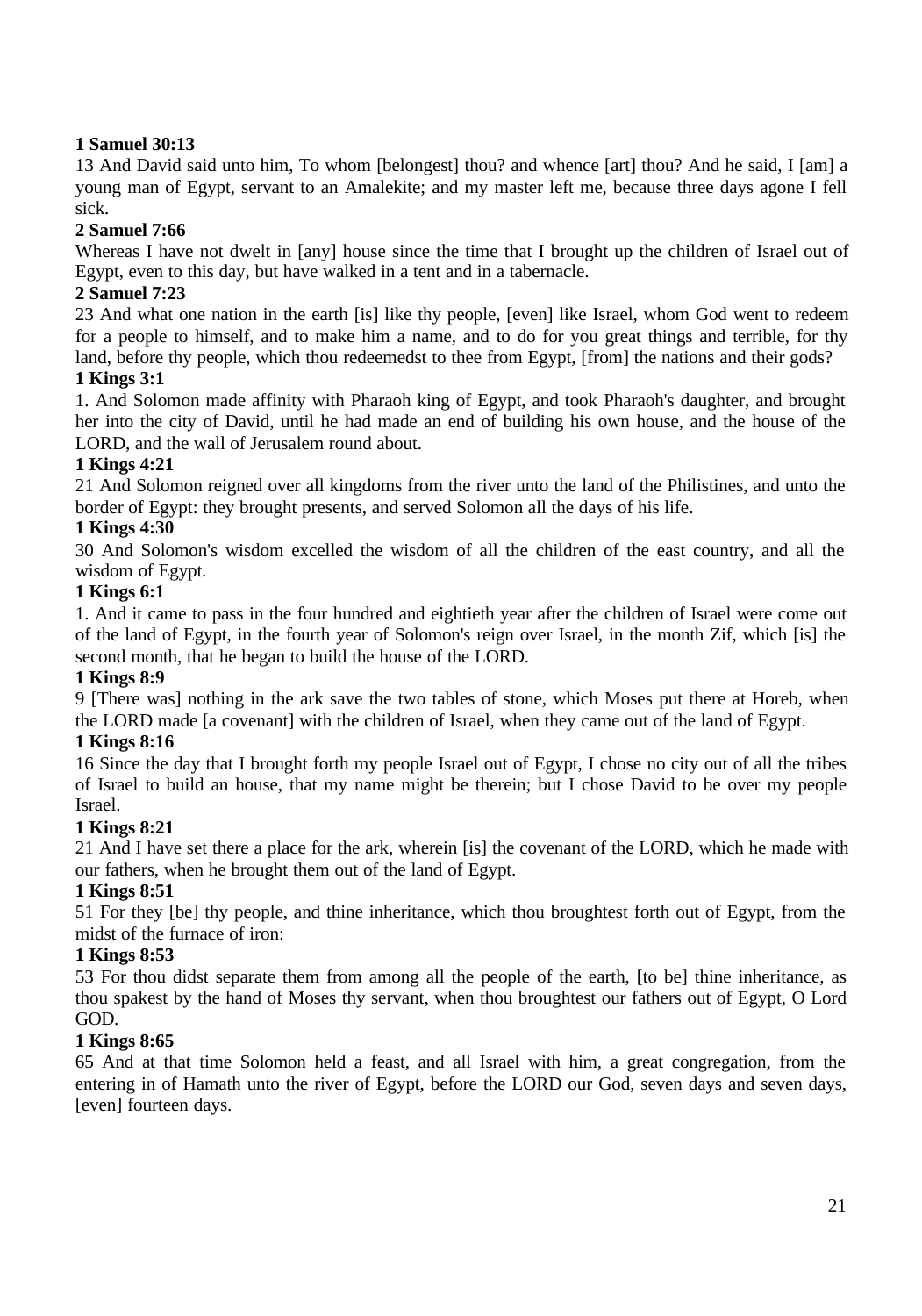# **1 Kings 9:9**

9 And they shall answer, Because they forsook the LORD their God, who brought forth their fathers out of the land of Egypt, and have taken hold upon other gods, and have worshipped them, and served them: therefore hath the LORD brought upon them all this evil.

# **1 Kings 9:16**

16 [For] Pharaoh king of Egypt had gone up, and taken Gezer, and burnt it with fire, and slain the Canaanites that dwelt in the city, and given it [for] a present unto his daughter, Solomon's wife.

# **1 Kings 10:28**

28 And Solomon had horses brought out of Egypt, and linen yarn: the king's merchants received the linen yarn at a price.

## **1 Kings 10:29**

29 And a chariot came up and went out of Egypt for six hundred [shekels] of silver, and an horse for an hundred and fifty: and so for all the kings of the Hittites, and for the kings of Syria, did they bring [them] out by their means.

# **1 Kings 11:17**

17 That Hadad fled, he and certain Edomites of his father's servants with him, to go into Egypt; Hadad [being] yet a little child.

# **1 Kings 11:18**

18 And they arose out of Midian, and came to Paran: and they took men with them out of Paran, and they came to Egypt, unto Pharaoh king of Egypt; which gave him an house, and appointed him victuals, and gave him land.

## **1 Kings 11:21**

21 And when Hadad heard in Egypt that David slept with his fathers, and that Joab the captain of the host was dead, Hadad said to Pharaoh, Let me depart, that I may go to mine own country.

## **1 Kings 11:40**

40 Solomon sought therefore to kill Jeroboam. And Jeroboam arose, and fled into Egypt, unto Shishak king of Egypt, and was in Egypt until the death of Solomon.

## **1 Kings 12:2**

2 And it came to pass, when Jeroboam the son of Nebat, who was yet in Egypt, heard [of it], (for he was fled from the presence of king Solomon, and Jeroboam dwelt in Egypt;)

# **1 Kings 12:28**

28 Whereupon the king took counsel, and made two calves [of] gold, and said unto them, It is too much for you to go up to Jerusalem: behold thy gods, O Israel, which brought thee up out of the land of Egypt.

# **1 Kings 14:25**

25 And it came to pass in the fifth year of king Rehoboam, [that] Shishak king of Egypt came up against Jerusalem:

# **2 Kings 17:4**

4 And the king of Assyria found conspiracy in Hoshea: for he had sent messengers to So king of Egypt, and brought no present to the king of Assyria, as [he had done] year by year: therefore the king of Assyria shut him up, and bound him in prison.

## **2 Kings 17:7**

7. For [so] it was, that the children of Israel had sinned against the LORD their God, which had brought them up out of the land of Egypt, from under the hand of Pharaoh king of Egypt, and had feared other gods,

# **2 Kings 17:36**

36 But the LORD, who brought you up out of the land of Egypt with great power and a stretched out arm, him shall ye fear, and him shall ye worship, and to him shall ye do sacrifice.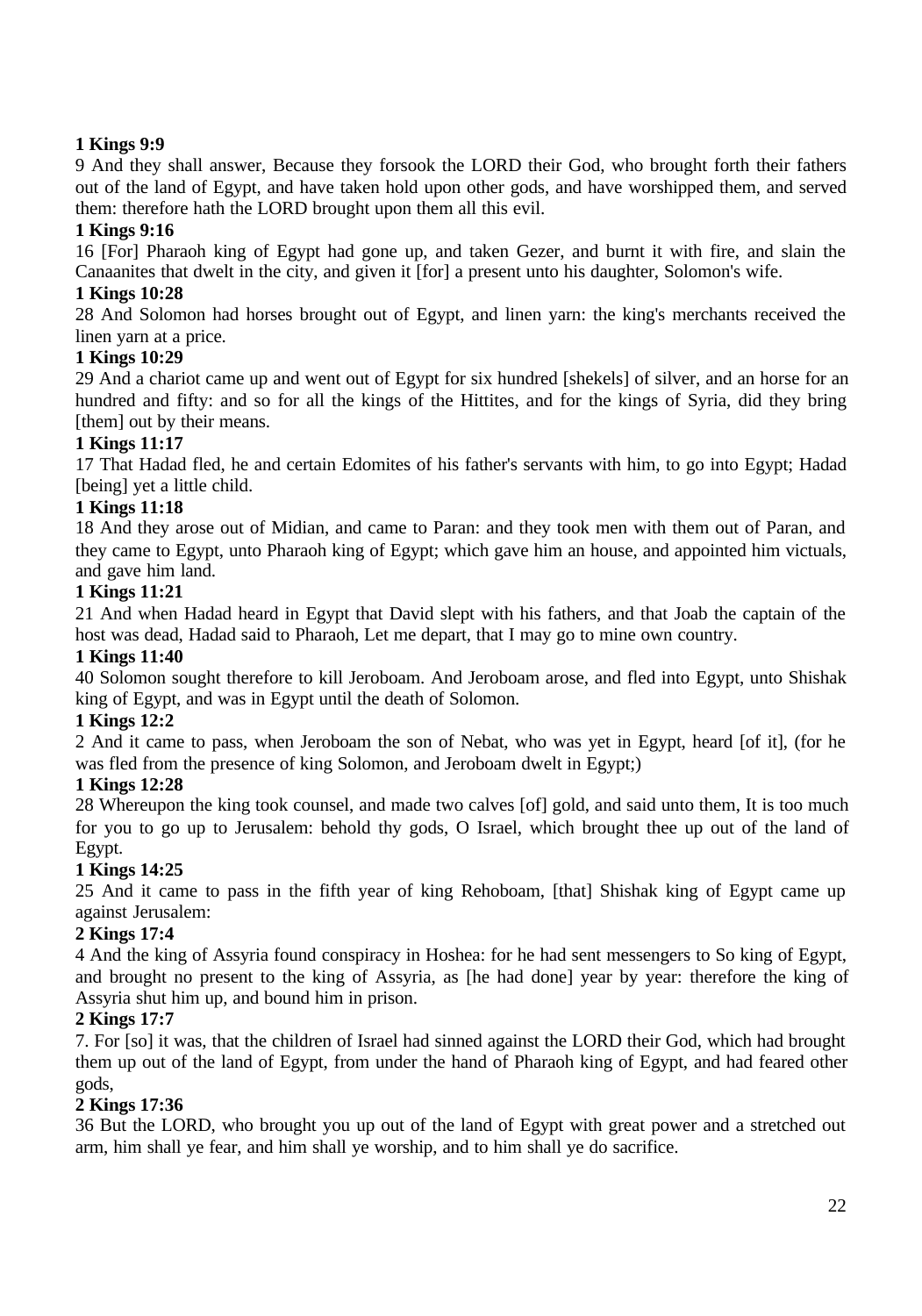# **2 Kings 18:21**

21 Now, behold, thou trustest upon the staff of this bruised reed, [even] upon Egypt, on which if a man lean, it will go into his hand, and pierce it: so [is] Pharaoh king of Egypt unto all that trust on him.

## **2 Kings 18:24**

24 How then wilt thou turn away the face of one captain of the least of my master's servants, and put thy trust on Egypt for chariots and for horsemen?

# **2 Kings 21:15**

15 Because they have done [that which was] evil in my sight, and have provoked me to anger, since the day their fathers came forth out of Egypt, even unto this day.

## **2 Kings 23:29**

29 In his days Pharaohnechoh king of Egypt went up against the king of Assyria to the river Euphrates: and king Josiah went against him; and he slew him at Megiddo, when he had seen him.

## **2 Kings 23:34**

34 And Pharaohnechoh made Eliakim the son of Josiah king in the room of Josiah his father, and turned his name to Jehoiakim, and took Jehoahaz away: and he came to Egypt, and died there.

## **2 Kings 24:7**

7 And the king of Egypt came not again any more out of his land: for the king of Babylon had taken from the river of Egypt unto the river Euphrates all that pertained to the king of Egypt.

# **2 Kings 25:26**

26 And all the people, both small and great, and the captains of the armies, arose, and came to Egypt: for they were afraid of the Chaldees.

## **1 Chronicles 13:5**

5 So David gathered all Israel together, from Shihor of Egypt even unto the entering of Hemath, to bring the ark of God from Kirjathjearim.

## **1 Chronicles 17:21**

21 And what one nation in the earth [is] like thy people Israel, whom God went to redeem [to be] his own people, to make thee a name of greatness and terribleness, by driving out nations from before thy people, whom thou hast redeemed out of Egypt?

# **2 Chronicles 1:16**

16 And Solomon had horses brought out of Egypt, and linen yarn: the king's merchants received the linen yarn at a price.

# **2 Chronicles 1:17**

17 And they fetched up, and brought forth out of Egypt a chariot for six hundred [shekels] of silver, and an horse for an hundred and fifty: and so brought they out [horses] for all the kings of the Hittites, and for the kings of Syria, by their means.

# **2 Chronicles 5:10**

10 [There was] nothing in the ark save the two tables which Moses put [therein] at Horeb, when the LORD made [a covenant] with the children of Israel, when they came out of Egypt.

## **2 Chronicles 6:5**

5 Since the day that I brought forth my people out of the land of Egypt I chose no city among all the tribes of Israel to build an house in, that my name might be there; neither chose I any man to be a ruler over my people Israel:

# **2 Chronicles 7:8**

8 Also at the same time Solomon kept the feast seven days, and all Israel with him, a very great congregation, from the entering in of Hamath unto the river of Egypt.

## **2 Chronicles 7:22**

22 And it shall be answered, Because they forsook the LORD God of their fathers, which brought them forth out of the land of Egypt, and laid hold on other gods, and worshipped them, and served them: therefore hath he brought all this evil upon them.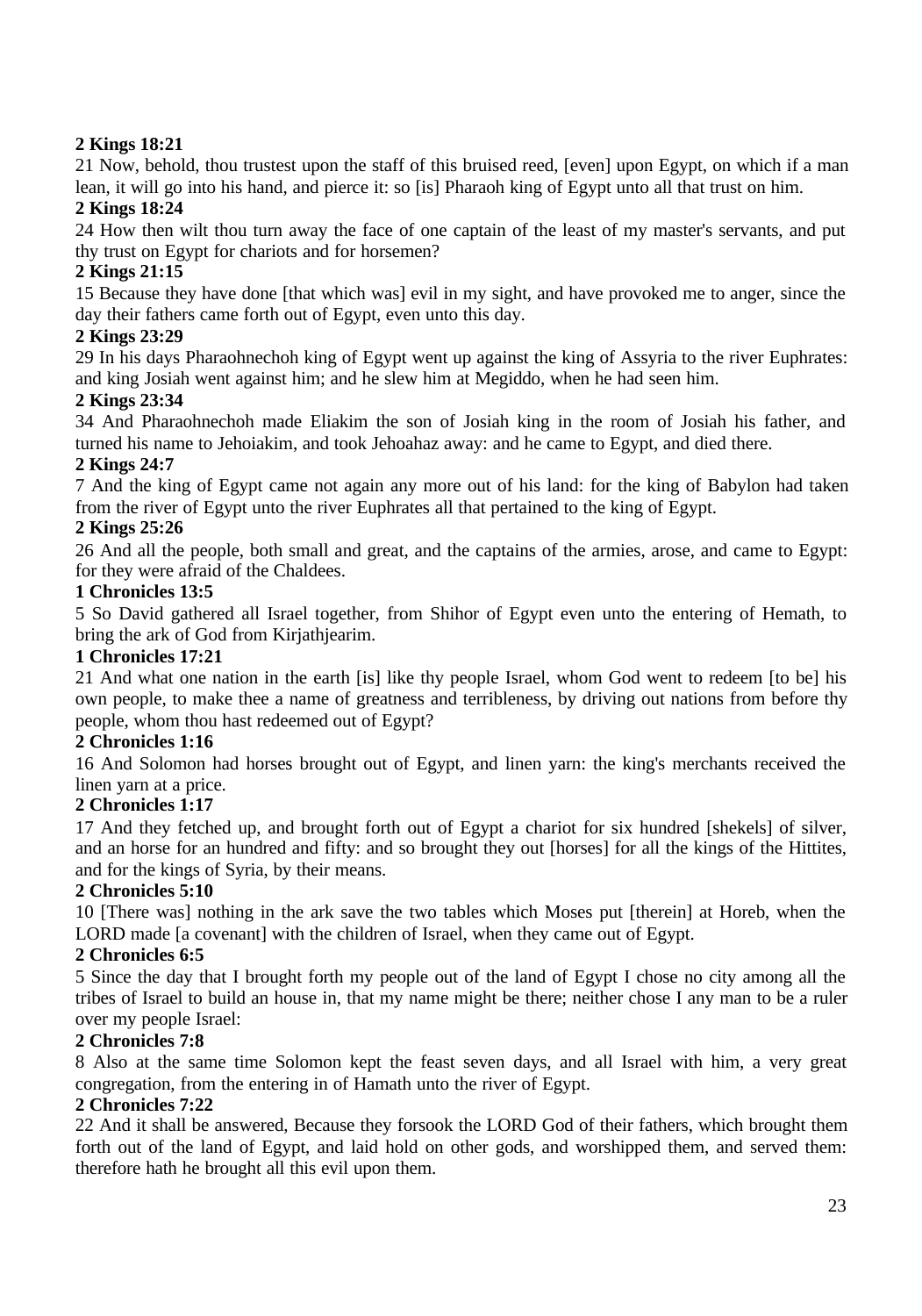# **2 Chronicles 9:26**

26 And he reigned over all the kings from the river even unto the land of the Philistines, and to the border of Egypt.

# **2 Chronicles 9:28**

28 And they brought unto Solomon horses out of Egypt, and out of all lands.

# **2 Chronicles 10:2**

2 And it came to pass, when Jeroboam the son of Nebat, who [was] in Egypt, whither he had fled from the presence of Solomon the king, heard [it], that Jeroboam returned out of Egypt.

## **2 Chronicles 12:2**

2 And it came to pass, [that] in the fifth year of king Rehoboam Shishak king of Egypt came up against Jerusalem, because they had transgressed against the LORD,

# **2 Chronicles 12:3**

3 With twelve hundred chariots, and threescore thousand horsemen: and the people [were] without number that came with him out of Egypt; the Lubims, the Sukkiims, and the Ethiopians.

## **2 Chronicles 12:9**

9 So Shishak king of Egypt came up against Jerusalem, and took away the treasures of the house of the LORD, and the treasures of the king's house; he took all: he carried away also the shields of gold which Solomon had made.

## **2 Chronicles 20:10**

10 And now, behold, the children of Ammon and Moab and mount Seir, whom thou wouldest not let Israel invade, when they came out of the land of Egypt, but they turned from them, and destroyed them not;

## **2 Chronicles 26:8**

8 And the Ammonites gave gifts to Uzziah: and his name spread abroad [even] to the entering in of Egypt; for he strengthened [himself] exceedingly.

## **2 Chronicles 35:20**

20. After all this, when Josiah had prepared the temple, Necho king of Egypt came up to fight against Carchemish by Euphrates: and Josiah went out against him.

## **2 Chronicles 36:3**

3 And the king of Egypt put him down at Jerusalem, and condemned the land in an hundred talents of silver and a talent of gold.

## **2 Chronicles 36:4**

4 And the king of Egypt made Eliakim his brother king over Judah and Jerusalem, and turned his name to Jehoiakim. And Necho took Jehoahaz his brother, and carried him to Egypt.

## **Nehemiah 9:9**

9 And didst see the affliction of our fathers in Egypt, and heardest their cry by the Red sea;

## **Nehemiah 9:18**

18 Yea, when they had made them a molten calf, and said, This [is] thy God that brought thee up out of Egypt, and had wrought great provocations;

# **Psalm 68:31**

31 Princes shall come out of Egypt; Ethiopia shall soon stretch out her hands unto God.

## **Psalm 78:12**

12 Marvellous things did he in the sight of their fathers, in the land of Egypt, [in] the field of Zoan.

# **Psalm 78:43**

43 How he had wrought his signs in Egypt, and his wonders in the field of Zoan:

## **Psalm 78:51**

51 And smote all the firstborn in Egypt; the chief of [their] strength in the tabernacles of Ham:

## **Psalm 80:8**

8. Thou hast brought a vine out of Egypt: thou hast cast out the heathen, and planted it.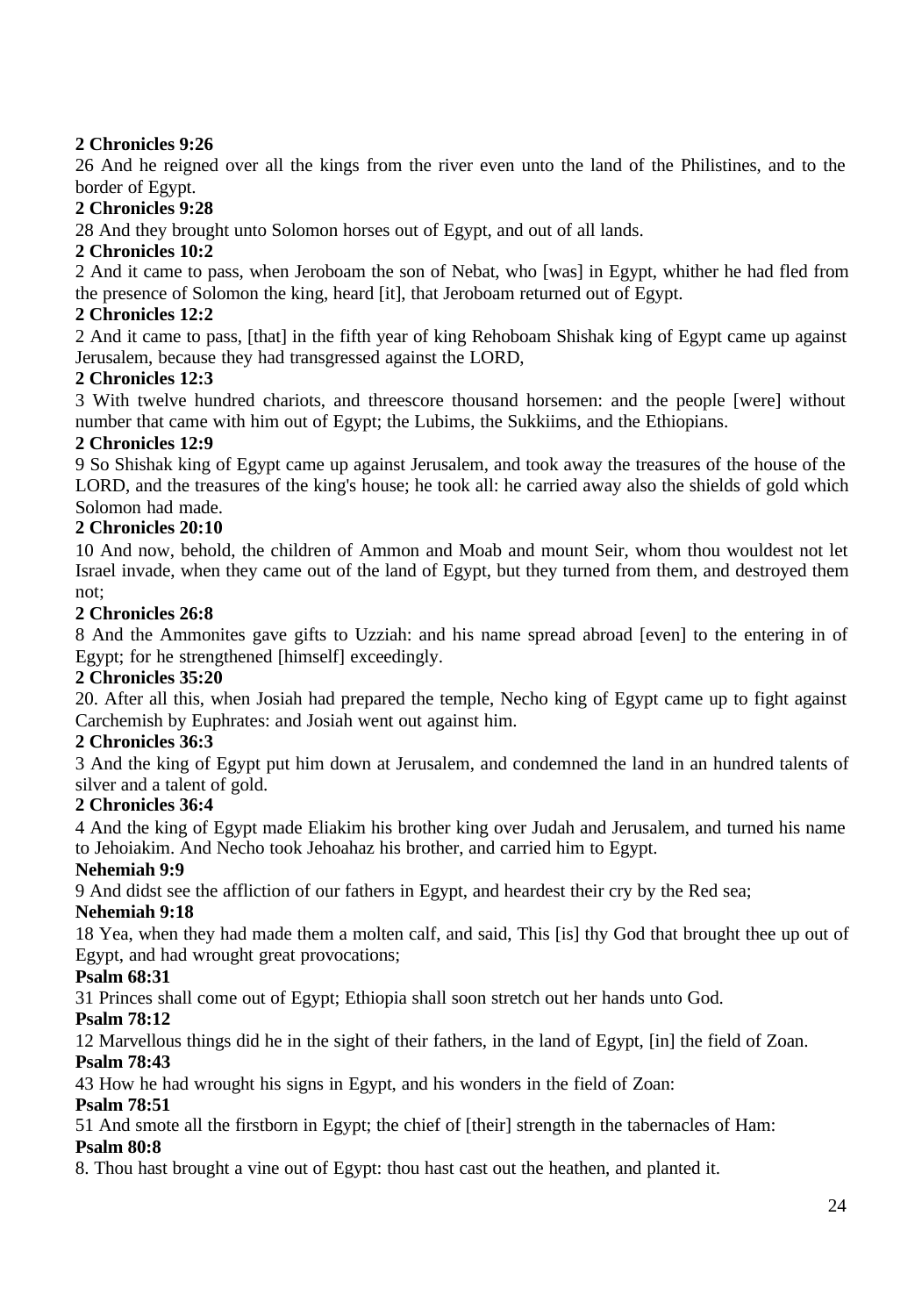# **Psalm 81:5**

5 This he ordained in Joseph [for] a testimony, when he went out through the land of Egypt: [where] I heard a language [that] I understood not.

# **Psalm 81:10**

10 I [am] the LORD thy God, which brought thee out of the land of Egypt: open thy mouth wide, and I will fill it.

# **Psalm 105:23**

23 Israel also came into Egypt; and Jacob sojourned in the land of Ham.

## **Psalm 105:38**

38 Egypt was glad when they departed: for the fear of them fell upon them.

## **Psalm 106:7**

7 Our fathers understood not thy wonders in Egypt; they remembered not the multitude of thy mercies; but provoked [him] at the sea, [even] at the Red sea.

# **Psalm 106:21**

21 They forgat God their saviour, which had done great things in Egypt;

# **Psalm 114:1**

1. When Israel went out of Egypt, the house of Jacob from a people of strange language;

# **Psalm 135:8**

8 Who smote the firstborn of Egypt, both of man and beast.

## **Psalm 135:9**

9 [Who] sent tokens and wonders into the midst of thee, O Egypt, upon Pharaoh, and upon all his servants.

## **Psalm 136:10**

10. To him that smote Egypt in their firstborn: for his mercy [endureth] for ever:

## **Proverbs 7:16**

16 I have decked my bed with coverings of tapestry, with carved [works], with fine linen of Egypt.

## **Isaiah 7:18**

18 And it shall come to pass in that day, [that] the LORD shall hiss for the fly that [is] in the uttermost part of the rivers of Egypt, and for the bee that [is] in the land of Assyria.

## **Isaiah 10:24**

24. Therefore thus saith the Lord GOD of hosts, O my people that dwellest in Zion, be not afraid of the Assyrian: he shall smite thee with a rod, and shall lift up his staff against thee, after the manner of Egypt.

# **Isaiah 10:26**

26 And the LORD of hosts shall stir up a scourge for him according to the slaughter of Midian at the rock of Oreb: and [as] his rod [was] upon the sea, so shall he lift it up after the manner of Egypt.

# **Isaiah 11:11**

11 And it shall come to pass in that day, [that] the Lord shall set his hand again the second time to recover the remnant of his people, which shall be left, from Assyria, and from Egypt, and from Pathros, and from Cush, and from Elam, and from Shinar, and from Hamath, and from the islands of the sea.

# **Isaiah 11:16**

16 And there shall be an highway for the remnant of his people, which shall be left, from Assyria; like as it was to Israel in the day that he came up out of the land of Egypt.

# **Isaiah 19:1**

1. The burden of Egypt. Behold, the LORD rideth upon a swift cloud, and shall come into Egypt: and the idols of Egypt shall be moved at his presence, and the heart of Egypt shall melt in the midst of it. **Isaiah 19:3**

3 And the spirit of Egypt shall fail in the midst thereof; and I will destroy the counsel thereof: and they shall seek to the idols, and to the charmers, and to them that have familiar spirits, and to the wizards.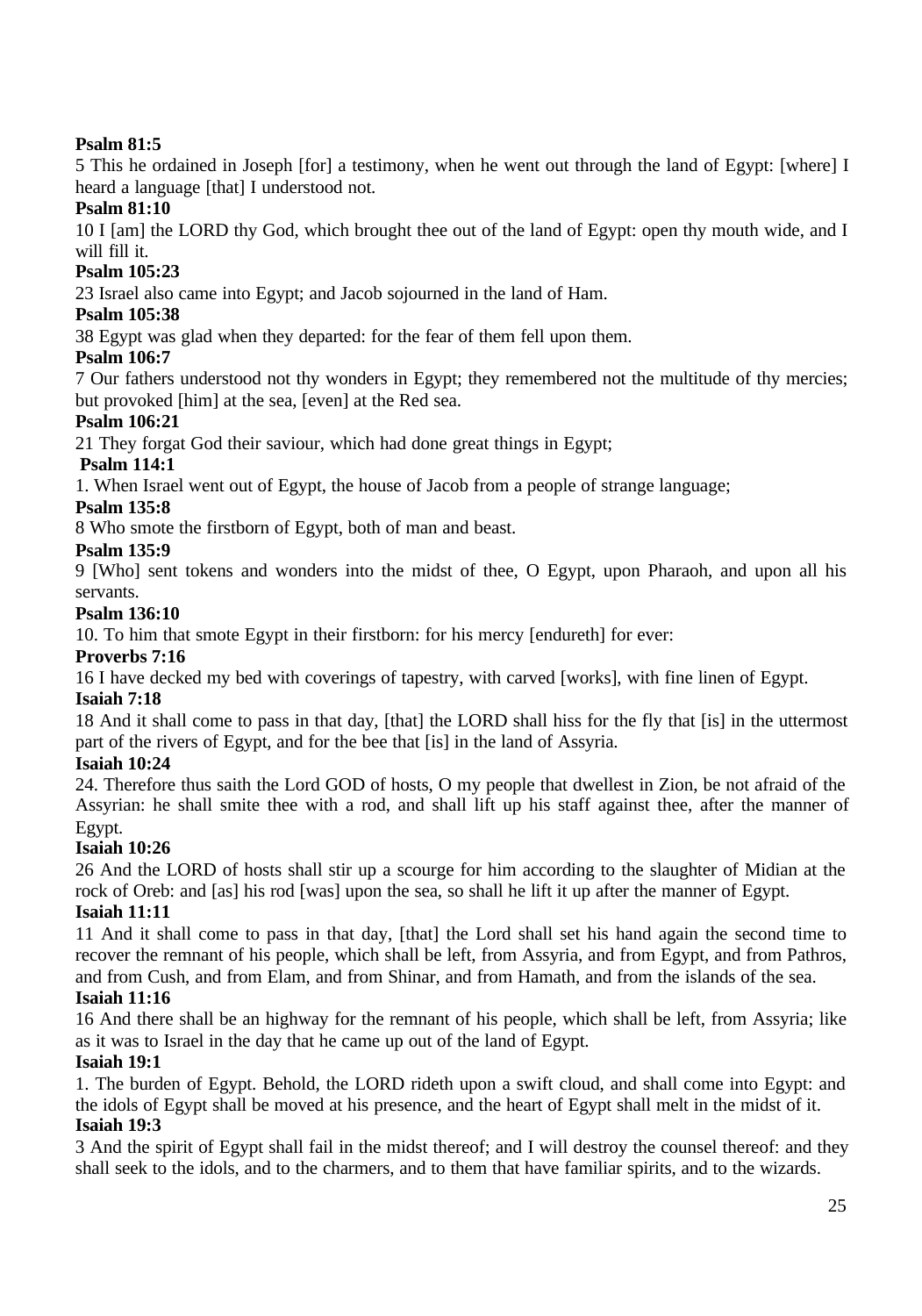# **Isaiah 19:12**

12 Where [are] they? where [are] thy wise [men]? and let them tell thee now, and let them know what the LORD of hosts hath purposed upon Egypt.

# **Isaiah 19:13**

13 The princes of Zoan are become fools, the princes of Noph are deceived; they have also seduced Egypt, [even they that are] the stay of the tribes thereof.

# **Isaiah 19:14**

14 The LORD hath mingled a perverse spirit in the midst thereof: and they have caused Egypt to err in every work thereof, as a drunken [man] staggereth in his vomit.

## **Isaiah 19:15**

15 Neither shall there be [any] work for Egypt, which the head or tail, branch or rush, may do.

## **Isaiah 19:16**

16 In that day shall Egypt be like unto women: and it shall be afraid and fear because of the shaking of the hand of the LORD of hosts, which he shaketh over it.

## **Isaiah 19:17**

17 And the land of Judah shall be a terror unto Egypt, every one that maketh mention thereof shall be afraid in himself, because of the counsel of the LORD of hosts, which he hath determined against it.

## **Isaiah 19:18**

18. In that day shall five cities in the land of Egypt speak the language of Canaan, and swear to the LORD of hosts; one shall be called, The city of destruction.

## **Isaiah 19:19**

19 In that day shall there be an altar to the LORD in the midst of the land of Egypt, and a pillar at the border thereof to the LORD.

## **Isaiah 19:20**

20 And it shall be for a sign and for a witness unto the LORD of hosts in the land of Egypt: for they shall cry unto the LORD because of the oppressors, and he shall send them a saviour, and a great one, and he shall deliver them.

## **Isaiah 19:21**

21 And the LORD shall be known to Egypt, and the Egyptians shall know the LORD in that day, and shall do sacrifice and oblation; yea, they shall vow a vow unto the LORD, and perform [it].

# **Isaiah 19:22**

22 And the LORD shall smite Egypt: he shall smite and heal [it]: and they shall return [even] to the LORD, and he shall be intreated of them, and shall heal them.

# **Isaiah 19:23**

23 In that day shall there be a highway out of Egypt to Assyria, and the Assyrian shall come into Egypt, and the Egyptian into Assyria, and the Egyptians shall serve with the Assyrians.

## **Isaiah 19:24**

24 In that day shall Israel be the third with Egypt and with Assyria, [even] a blessing in the midst of the land:

# **Isaiah 19:25**

25 Whom the LORD of hosts shall bless, saying, Blessed [be] Egypt my people, and Assyria the work of my hands, and Israel mine inheritance.

# **Isaiah 20:3**

3 And the LORD said, Like as my servant Isaiah hath walked naked and barefoot three years [for] a sign and wonder upon Egypt and upon Ethiopia;

## **Isaiah 20:4**

4 So shall the king of Assyria lead away the Egyptians prisoners, and the Ethiopians captives, young and old, naked and barefoot, even with [their] buttocks uncovered, to the shame of Egypt.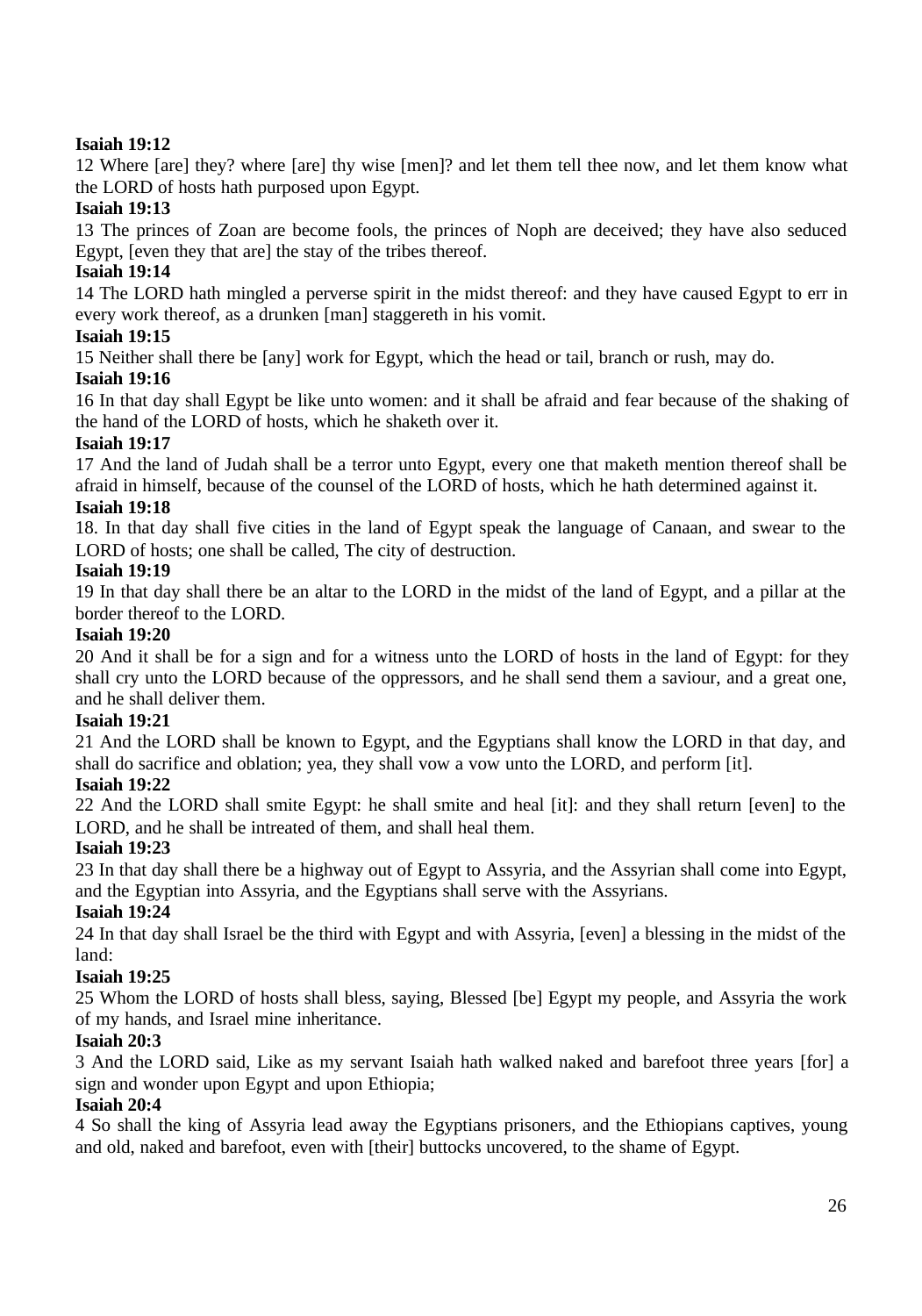# **Isaiah 20:5**

5 And they shall be afraid and ashamed of Ethiopia their expectation, and of Egypt their glory. **Isaiah 23:5**

5 As at the report concerning Egypt, [so] shall they be sorely pained at the report of Tyre.

# **Isaiah 27:12**

12 And it shall come to pass in that day, [that] the LORD shall beat off from the channel of the river unto the stream of Egypt, and ye shall be gathered one by one, O ye children of Israel.

# **Isaiah 27:13**

13 And it shall come to pass in that day, [that] the great trumpet shall be blown, and they shall come which were ready to perish in the land of Assyria, and the outcasts in the land of Egypt, and shall worship the LORD in the holy mount at Jerusalem.

# **Isaiah 30:2**

2 That walk to go down into Egypt, and have not asked at my mouth; to strengthen themselves in the strength of Pharaoh, and to trust in the shadow of Egypt!

# **Isaiah 30:3**

3 Therefore shall the strength of Pharaoh be your shame, and the trust in the shadow of Egypt [your] confusion.

# **Isaiah 31:1**

1. Woe to them that go down to Egypt for help; and stay on horses, and trust in chariots, because [they are] many; and in horsemen, because they are very strong; but they look not unto the Holy One of Israel, neither seek the LORD!

# **Isaiah 36:6**

6 Lo, thou trustest in the staff of this broken reed, on Egypt; whereon if a man lean, it will go into his hand, and pierce it: so [is] Pharaoh king of Egypt to all that trust in him.

# **Isaiah 36:9**

9 How then wilt thou turn away the face of one captain of the least of my master's servants, and put thy trust on Egypt for chariots and for horsemen?

# **Isaiah 43:3**

3 For I [am] the LORD thy God, the Holy One of Israel, thy Saviour: I gave Egypt [for] thy ransom, Ethiopia and Seba for thee.

# **Isaiah 45:14**

14 Thus saith the LORD, The labour of Egypt, and merchandise of Ethiopia and of the Sabeans, men of stature, shall come over unto thee, and they shall be thine: they shall come after thee; in chains they shall come over, and they shall fall down unto thee, they shall make supplication unto thee, [saying], Surely God [is] in thee; and [there is] none else, [there is] no God.

# **Isaiah 52:4**

4 For thus saith the Lord GOD, My people went down aforetime into Egypt to sojourn there; and the Assyrian oppressed them without cause.

# **Jeremiah 2:6**

6 Neither said they, Where [is] the LORD that brought us up out of the land of Egypt, that led us through the wilderness, through a land of deserts and of pits, through a land of drought, and of the shadow of death, through a land that no man passed through, and where no man dwelt?

# **Jeremiah 2:18**

18 And now what hast thou to do in the way of Egypt, to drink the waters of Sihor? or what hast thou to do in the way of Assyria, to drink the waters of the river?

# **Jeremiah 2:36**

36 Why gaddest thou about so much to change thy way? thou also shalt be ashamed of Egypt, as thou wast ashamed of Assyria.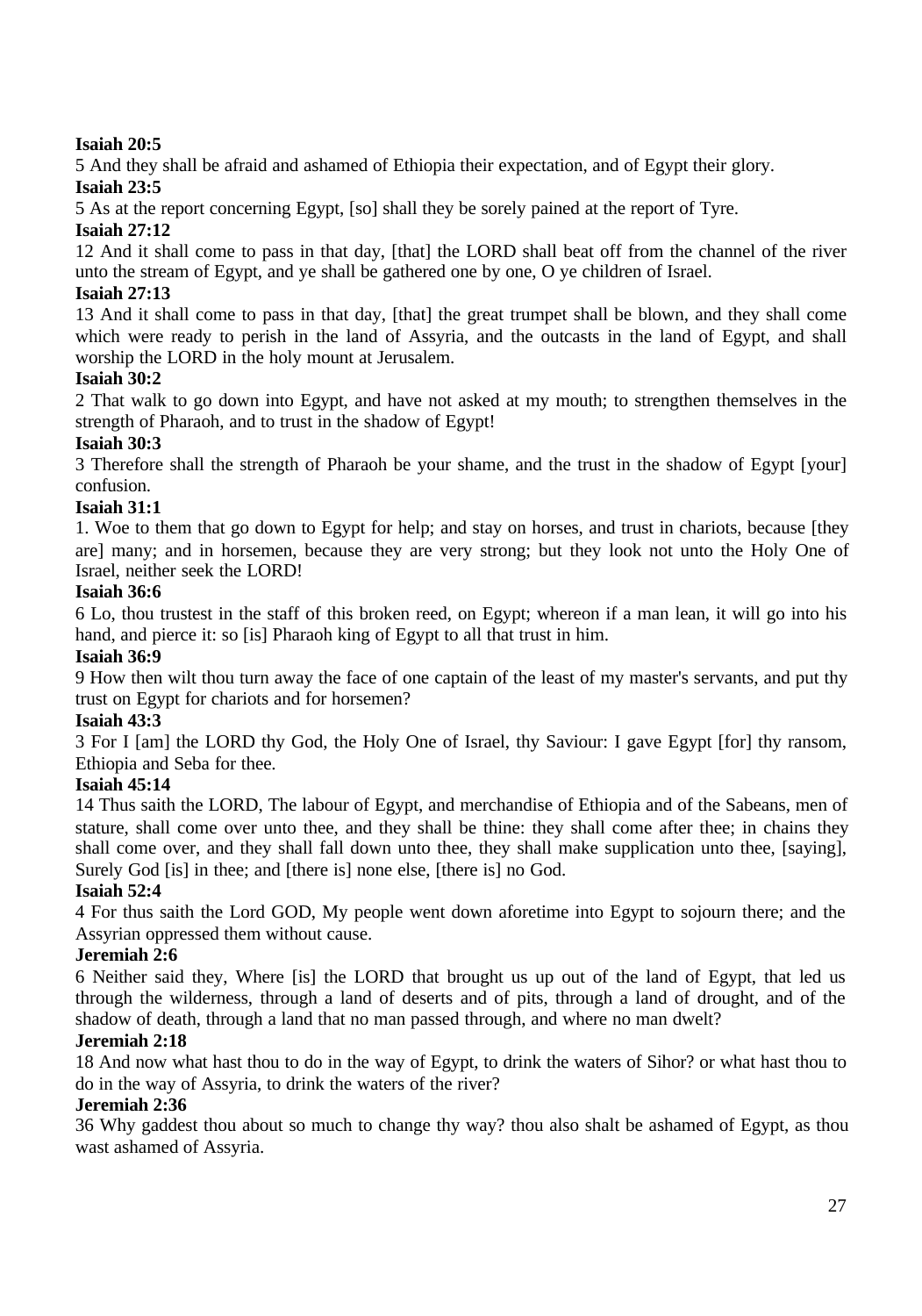# **Jeremiah 7:22**

22 For I spake not unto your fathers, nor commanded them in the day that I brought them out of the land of Egypt, concerning burnt offerings or sacrifices:

# **Jeremiah 7:25**

25 Since the day that your fathers came forth out of the land of Egypt unto this day I have even sent unto you all my servants the prophets, daily rising up early and sending [them]:

# **Jeremiah 9:26**

26 Egypt, and Judah, and Edom, and the children of Ammon, and Moab, and all [that are] in the utmost corners, that dwell in the wilderness: for all [these] nations [are] uncircumcised, and all the house of Israel [are] uncircumcised in the heart.

## **Jeremiah 11:4**

4 Which I commanded your fathers in the day [that] I brought them forth out of the land of Egypt, from the iron furnace, saying, Obey my voice, and do them, according to all which I command you: so shall ye be my people, and I will be your God:

## **Jeremiah 11:7**

7 For I earnestly protested unto your fathers in the day [that] I brought them up out of the land of Egypt, [even] unto this day, rising early and protesting, saying, Obey my voice.

## **Jeremiah 16:14**

14. Therefore, behold, the days come, saith the LORD, that it shall no more be said, The LORD liveth, that brought up the children of Israel out of the land of Egypt;

## **Jeremiah 23:7**

7 Therefore, behold, the days come, saith the LORD, that they shall no more say, The LORD liveth, which brought up the children of Israel out of the land of Egypt;

## **Jeremiah 24:8**

8 And as the evil figs, which cannot be eaten, they are so evil; surely thus saith the LORD, So will I give Zedekiah the king of Judah, and his princes, and the residue of Jerusalem, that remain in this land, and them that dwell in the land of Egypt:

## **Jeremiah 25:19**

19 Pharaoh king of Egypt, and his servants, and his princes, and all his people;

# **Jeremiah 26:21**

21 And when Jehoiakim the king, with all his mighty men, and all the princes, heard his words, the king sought to put him to death: but when Urijah heard it, he was afraid, and fled, and went into Egypt; **Jeremiah 26:22**

22 And Jehoiakim the king sent men into Egypt, [namely], Elnathan the son of Achbor, and [certain] men with him into Egypt.

# **Jeremiah 26:23**

23 And they fetched forth Urijah out of Egypt, and brought him unto Jehoiakim the king; who slew him with the sword, and cast his dead body into the graves of the common people.

# **Jeremiah 31:32**

32 Not according to the covenant that I made with their fathers in the day [that] I took them by the hand to bring them out of the land of Egypt; which my covenant they brake, although I was an husband unto them, saith the LORD:

# **Jeremiah 32:20**

20 Which hast set signs and wonders in the land of Egypt, [even] unto this day, and in Israel, and among [other] men; and hast made thee a name, as at this day;

## **Jeremiah 32:21**

21 And hast brought forth thy people Israel out of the land of Egypt with signs, and with wonders, and with a strong hand, and with a stretched out arm, and with great terror;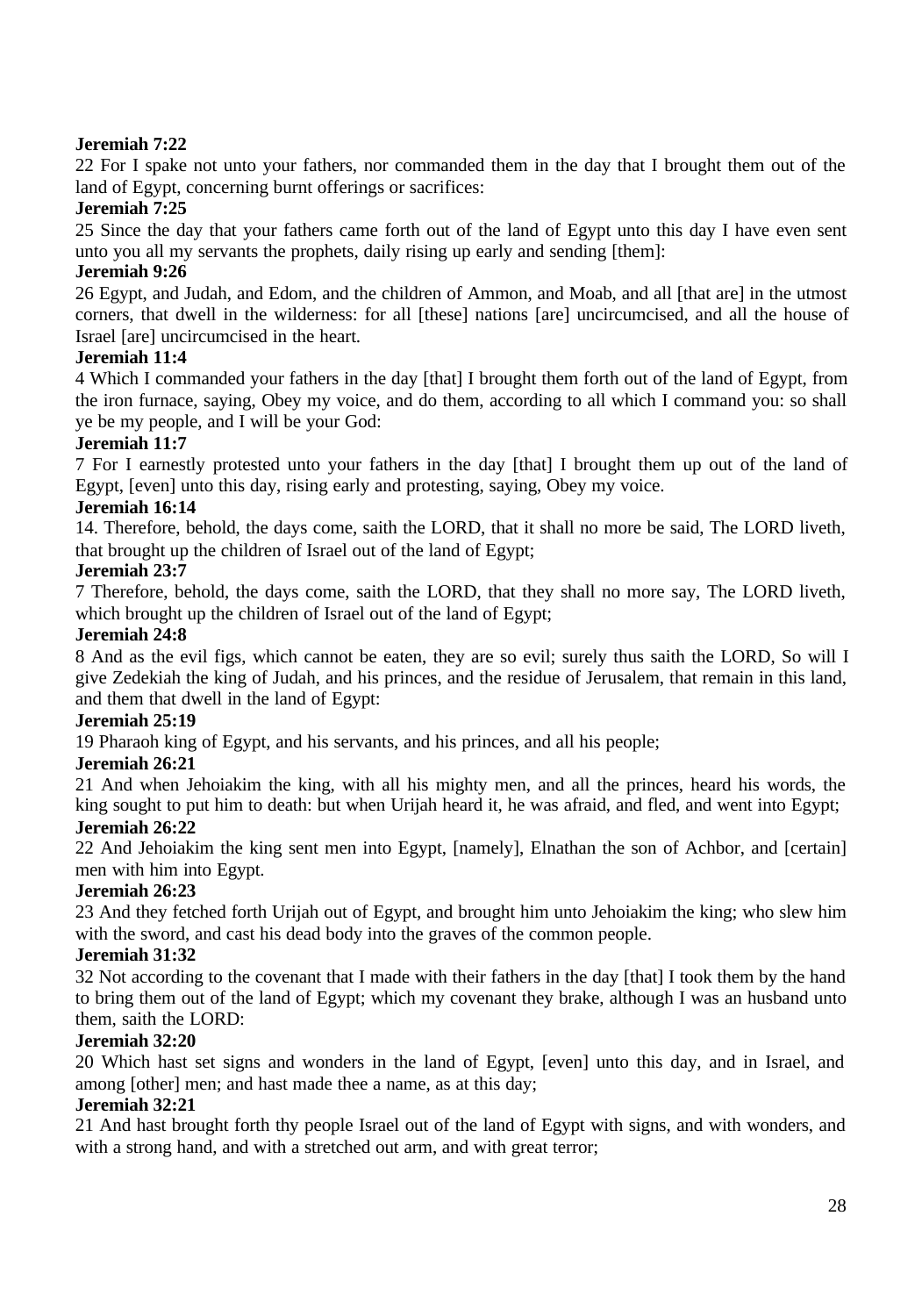# **Jeremiah 34:13**

13 Thus saith the LORD, the God of Israel; I made a covenant with your fathers in the day that I brought them forth out of the land of Egypt, out of the house of bondmen, saying,

# **Jeremiah 37:5**

5 Then Pharaoh's army was come forth out of Egypt: and when the Chaldeans that besieged Jerusalem heard tidings of them, they departed from Jerusalem.

## **Jeremiah 37:7**

7 Thus saith the LORD, the God of Israel; Thus shall ye say to the king of Judah, that sent you unto me to enquire of me; Behold, Pharaoh's army, which is come forth to help you, shall return to Egypt into their own land.

## **Jeremiah 41:17**

17 And they departed, and dwelt in the habitation of Chimham, which is by Bethlehem, to go to enter into Egypt,

# **Jeremiah 42:14**

14 Saying, No; but we will go into the land of Egypt, where we shall see no war, nor hear the sound of the trumpet, nor have hunger of bread; and there will we dwell:

## **Jeremiah 42:15**

15 And now therefore hear the word of the LORD, ye remnant of Judah; Thus saith the LORD of hosts, the God of Israel; If ye wholly set your faces to enter into Egypt, and go to sojourn there;

## **Jeremiah 42:16**

16 Then it shall come to pass, [that] the sword, which ye feared, shall overtake you there in the land of Egypt, and the famine, whereof ye were afraid, shall follow close after you there in Egypt; and there ye shall die.

## **Jeremiah 42:17**

17 So shall it be with all the men that set their faces to go into Egypt to sojourn there; they shall die by the sword, by the famine, and by the pestilence: and none of them shall remain or escape from the evil that I will bring upon them.

## **Jeremiah 42:18**

18 For thus saith the LORD of hosts, the God of Israel; As mine anger and my fury hath been poured forth upon the inhabitants of Jerusalem; so shall my fury be poured forth upon you, when ye shall enter into Egypt: and ye shall be an execration, and an astonishment, and a curse, and a reproach; and ye shall see this place no more.

## **Jeremiah 42:19**

19 The LORD hath said concerning you, O ye remnant of Judah; Go ye not into Egypt: know certainly that I have admonished you this day.

# **Jeremiah 43:2**

2 Then spake Azariah the son of Hoshaiah, and Johanan the son of Kareah, and all the proud men, saying unto Jeremiah, Thou speakest falsely: the LORD our God hath not sent thee to say, Go not into Egypt to sojourn there:

# **Jeremiah 43:7**

7 So they came into the land of Egypt: for they obeyed not the voice of the LORD: thus came they [even] to Tahpanhes.

# **Jeremiah 43:11**

11 And when he cometh, he shall smite the land of Egypt, [and deliver] such [as are] for death to death; and such [as are] for captivity to captivity; and such [as are] for the sword to the sword.

## **Jeremiah 43:12**

12 And I will kindle a fire in the houses of the gods of Egypt; and he shall burn them, and carry them away captives: and he shall array himself with the land of Egypt, as a shepherd putteth on his garment; and he shall go forth from thence in peace.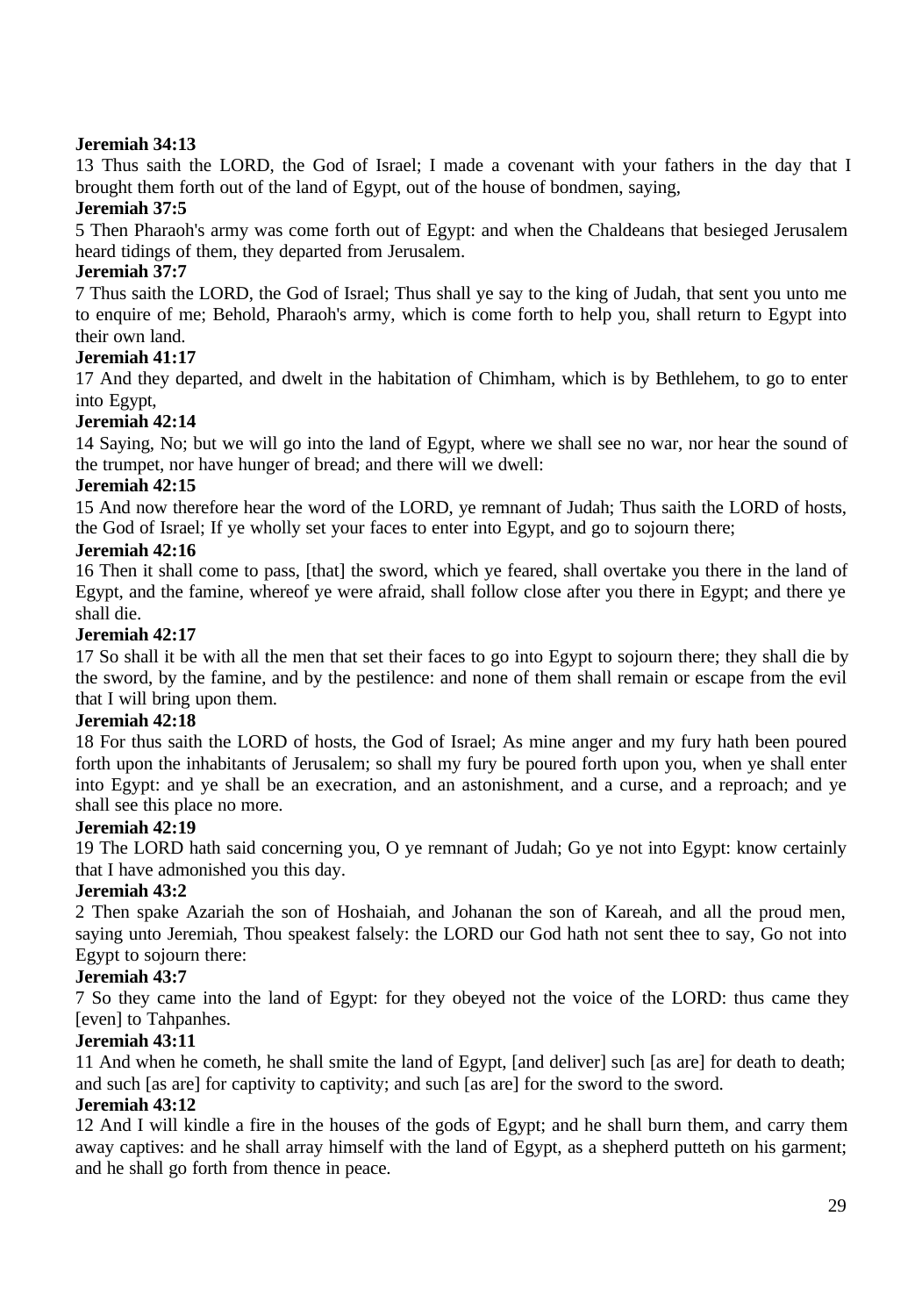## **Jeremiah 43:13**

13 He shall break also the images of Bethshemesh, that [is] in the land of Egypt; and the houses of the gods of the Egyptians shall he burn with fire.

# **Jeremiah 44:1**

1. The word that came to Jeremiah concerning all the Jews which dwell in the land of Egypt, which dwell at Migdol, and at Tahpanhes, and at Noph, and in the country of Pathros, saying,

## **Jeremiah 44:8**

8 In that ye provoke me unto wrath with the works of your hands, burning incense unto other gods in the land of Egypt, whither ye be gone to dwell, that ye might cut yourselves off, and that ye might be a curse and a reproach among all the nations of the earth?

## **Jeremiah 44:12**

12 And I will take the remnant of Judah, that have set their faces to go into the land of Egypt to sojourn there, and they shall all be consumed, [and] fall in the land of Egypt; they shall [even] be consumed by the sword [and] by the famine: they shall die, from the least even unto the greatest, by the sword and by the famine: and they shall be an execration, [and] an astonishment, and a curse, and a reproach.

## **Jeremiah 44:13**

13 For I will punish them that dwell in the land of Egypt, as I have punished Jerusalem, by the sword, by the famine, and by the pestilence:

## **Jeremiah 44:14**

14 So that none of the remnant of Judah, which are gone into the land of Egypt to sojourn there, shall escape or remain, that they should return into the land of Judah, to the which they have a desire to return to dwell there: for none shall return but such as shall escape.

## **Jeremiah 44:15**

15. Then all the men which knew that their wives had burned incense unto other gods, and all the women that stood by, a great multitude, even all the people that dwelt in the land of Egypt, in Pathros, answered Jeremiah, saying,

## **Jeremiah 44:24**

24 Moreover Jeremiah said unto all the people, and to all the women, Hear the word of the LORD, all Judah that [are] in the land of Egypt:

# **Jeremiah 44:26**

26 Therefore hear ye the word of the LORD, all Judah that dwell in the land of Egypt; Behold, I have sworn by my great name, saith the LORD, that my name shall no more be named in the mouth of any man of Judah in all the land of Egypt, saying, The Lord GOD liveth.

## **Jeremiah 44:27**

27 Behold, I will watch over them for evil, and not for good: and all the men of Judah that [are] in the land of Egypt shall be consumed by the sword and by the famine, until there be an end of them.

## **Jeremiah 44:28**

28 Yet a small number that escape the sword shall return out of the land of Egypt into the land of Judah, and all the remnant of Judah, that are gone into the land of Egypt to sojourn there, shall know whose words shall stand, mine, or theirs.

## **Jeremiah 44:30**

30 Thus saith the LORD; Behold, I will give Pharaohhophra king of Egypt into the hand of his enemies, and into the hand of them that seek his life; as I gave Zedekiah king of Judah into the hand of Nebuchadrezzar king of Babylon, his enemy, and that sought his life.

## **Jeremiah 46:2**

2 Against Egypt, against the army of Pharaohnecho king of Egypt, which was by the river Euphrates in Carchemish, which Nebuchadrezzar king of Babylon smote in the fourth year of Jehoiakim the son of Josiah king of Judah.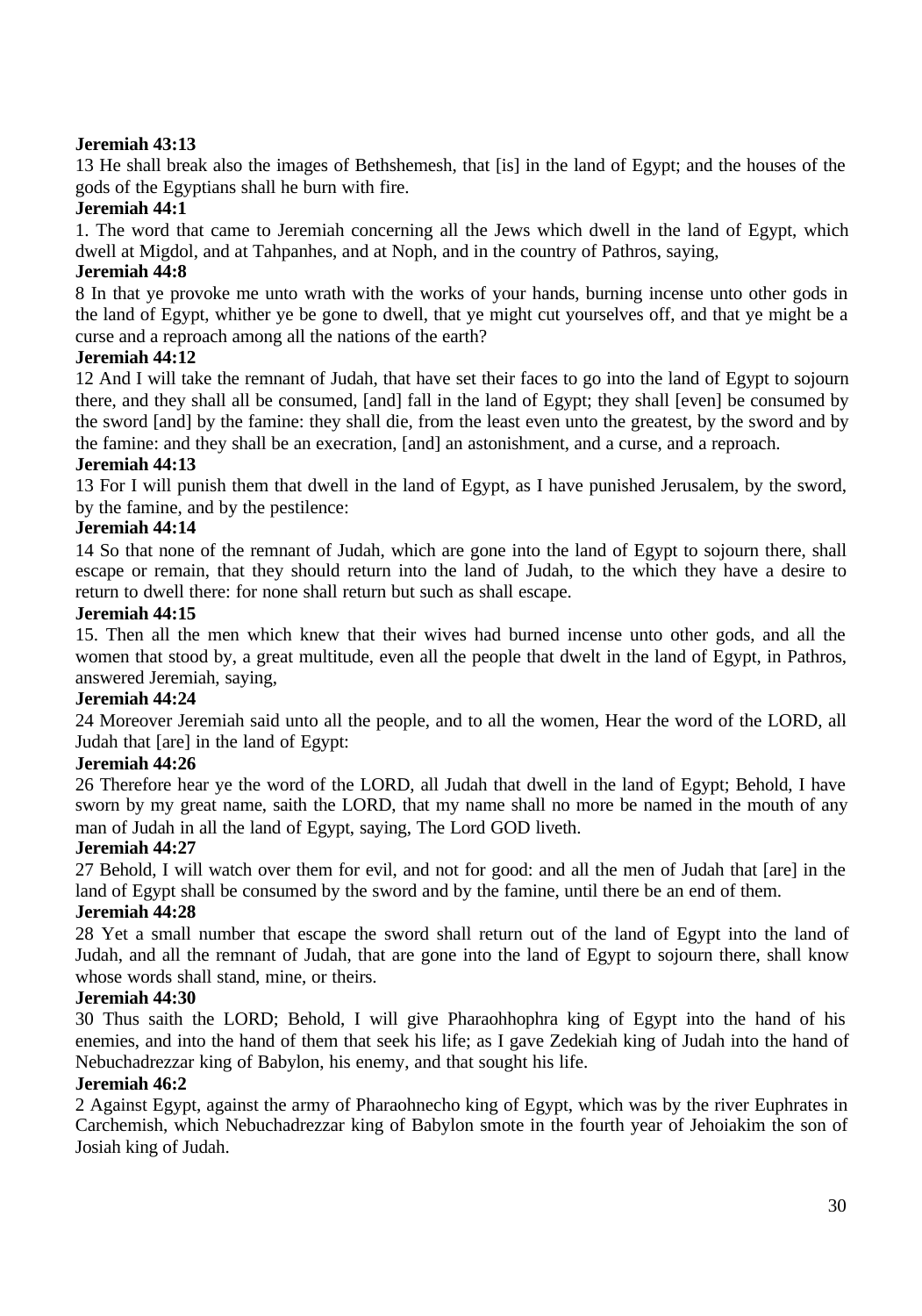# **Jeremiah 46:8**

8 Egypt riseth up like a flood, and [his] waters are moved like the rivers; and he saith, I will go up, [and] will cover the earth; I will destroy the city and the inhabitants thereof.

# **Jeremiah 46:11**

11 Go up into Gilead, and take balm, O virgin, the daughter of Egypt: in vain shalt thou use many medicines; [for] thou shalt not be cured.

# **Jeremiah 46:13**

13 The word that the LORD spake to Jeremiah the prophet, how Nebuchadrezzar king of Babylon should come [and] smite the land of Egypt.

# **Jeremiah 46:14**

14 Declare ye in Egypt, and publish in Migdol, and publish in Noph and in Tahpanhes: say ye, Stand fast, and prepare thee; for the sword shall devour round about thee.

# **Jeremiah 46:17**

17 They did cry there, Pharaoh king of Egypt [is but] a noise; he hath passed the time appointed.

# **Jeremiah 46:19**

19 O thou daughter dwelling in Egypt, furnish thyself to go into captivity: for Noph shall be waste and desolate without an inhabitant.

# **Jeremiah 46:20**

20 Egypt [is like] a very fair heifer, [but] destruction cometh; it cometh out of the north.

# **Jeremiah 46:24**

24 The daughter of Egypt shall be confounded; she shall be delivered into the hand of the people of the north.

## **Jeremiah 46:25**

25 The LORD of hosts, the God of Israel, saith; Behold, I will punish the multitude of No, and Pharaoh, and Egypt, with their gods, and their kings; even Pharaoh, and [all] them that trust in him:

# **Ezekiel 17:15**

15 But he rebelled against him in sending his ambassadors into Egypt, that they might give him horses and much people. Shall he prosper? shall he escape that doeth such [things]? or shall he break the covenant, and be delivered?

# **Ezekiel 19:4**

4 The nations also heard of him; he was taken in their pit, and they brought him with chains unto the land of Egypt.

# **Ezekiel 20:5**

5. And say unto them, Thus saith the Lord GOD; In the day when I chose Israel, and lifted up mine hand unto the seed of the house of Jacob, and made myself known unto them in the land of Egypt, when I lifted up mine hand unto them, saying, I [am] the LORD your God;

# **Ezekiel 20:6**

6 In the day [that] I lifted up mine hand unto them, to bring them forth of the land of Egypt into a land that I had espied for them, flowing with milk and honey, which [is] the glory of all lands:

# **Ezekiel 20:7**

7 Then said I unto them, Cast ye away every man the abominations of his eyes, and defile not yourselves with the idols of Egypt: I [am] the LORD your God.

# **Ezekiel 20:8**

8 But they rebelled against me, and would not hearken unto me: they did not every man cast away the abominations of their eyes, neither did they forsake the idols of Egypt: then I said, I will pour out my fury upon them, to accomplish my anger against them in the midst of the land of Egypt.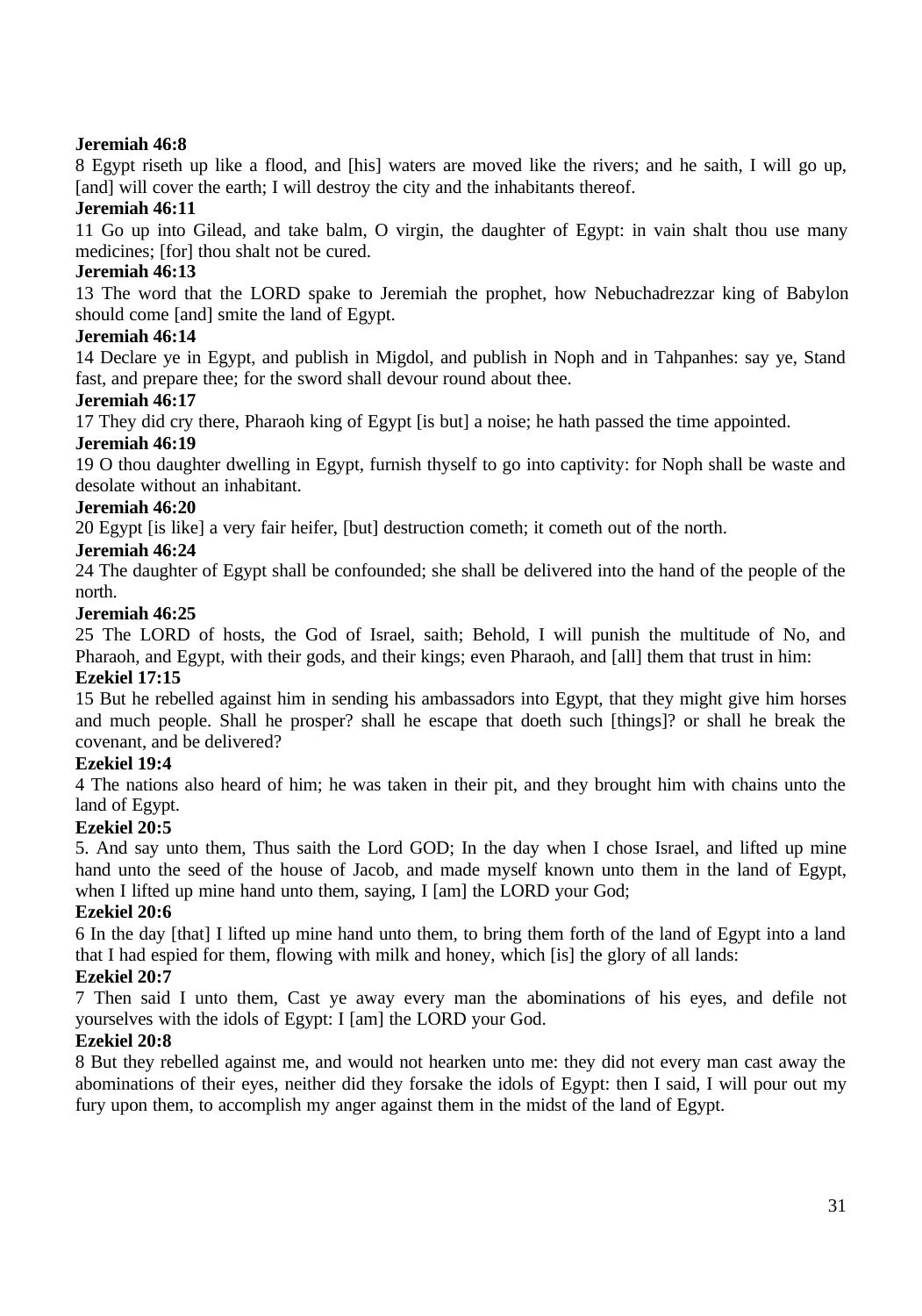# **Ezekiel 20:9**

9 But I wrought for my name's sake, that it should not be polluted before the heathen, among whom they [were], in whose sight I made myself known unto them, in bringing them forth out of the land of Egypt.

# **Ezekiel 20:10**

10. Wherefore I caused them to go forth out of the land of Egypt, and brought them into the wilderness. **Ezekiel 20:36**

36 Like as I pleaded with your fathers in the wilderness of the land of Egypt, so will I plead with you, saith the Lord GOD.

# **Ezekiel 23:3**

3 And they committed whoredoms in Egypt; they committed whoredoms in their youth: there were their breasts pressed, and there they bruised the teats of their virginity.

# **Ezekiel 23:8**

8 Neither left she her whoredoms [brought] from Egypt: for in her youth they lay with her, and they bruised the breasts of her virginity, and poured their whoredom upon her.

# **Ezekiel 23:19**

19 Yet she multiplied her whoredoms, in calling to remembrance the days of her youth, wherein she had played the harlot in the land of Egypt.

# **Ezekiel 23:27**

27 Thus will I make thy lewdness to cease from thee, and thy whoredom [brought] from the land of Egypt: so that thou shalt not lift up thine eyes unto them, nor remember Egypt any more.

# **Ezekiel 27:7**

7 Fine linen with broidered work from Egypt was that which thou spreadest forth to be thy sail; blue and purple from the isles of Elishah was that which covered thee.

# **Ezekiel 29:2**

2 Son of man, set thy face against Pharaoh king of Egypt, and prophesy against him, and against all Egypt:

# **Ezekiel 29:3**

3 Speak, and say, Thus saith the Lord GOD; Behold, I [am] against thee, Pharaoh king of Egypt, the great dragon that lieth in the midst of his rivers, which hath said, My river [is] mine own, and I have made [it] for myself.

# **Ezekiel 29:6**

6 And all the inhabitants of Egypt shall know that I [am] the LORD, because they have been a staff of reed to the house of Israel.

# **Ezekiel 29:9**

9 And the land of Egypt shall be desolate and waste; and they shall know that I [am] the LORD: because he hath said, The river [is] mine, and I have made [it].

# **Ezekiel 29:10**

10 Behold, therefore I [am] against thee, and against thy rivers, and I will make the land of Egypt utterly waste [and] desolate, from the tower of Syene even unto the border of Ethiopia.

# **Ezekiel 29:12**

12 And I will make the land of Egypt desolate in the midst of the countries [that are] desolate, and her cities among the cities [that are] laid waste shall be desolate forty years: and I will scatter the Egyptians among the nations, and will disperse them through the countries.

# **Ezekiel 29:14**

14 And I will bring again the captivity of Egypt, and will cause them to return [into] the land of Pathros, into the land of their habitation; and they shall be there a base kingdom.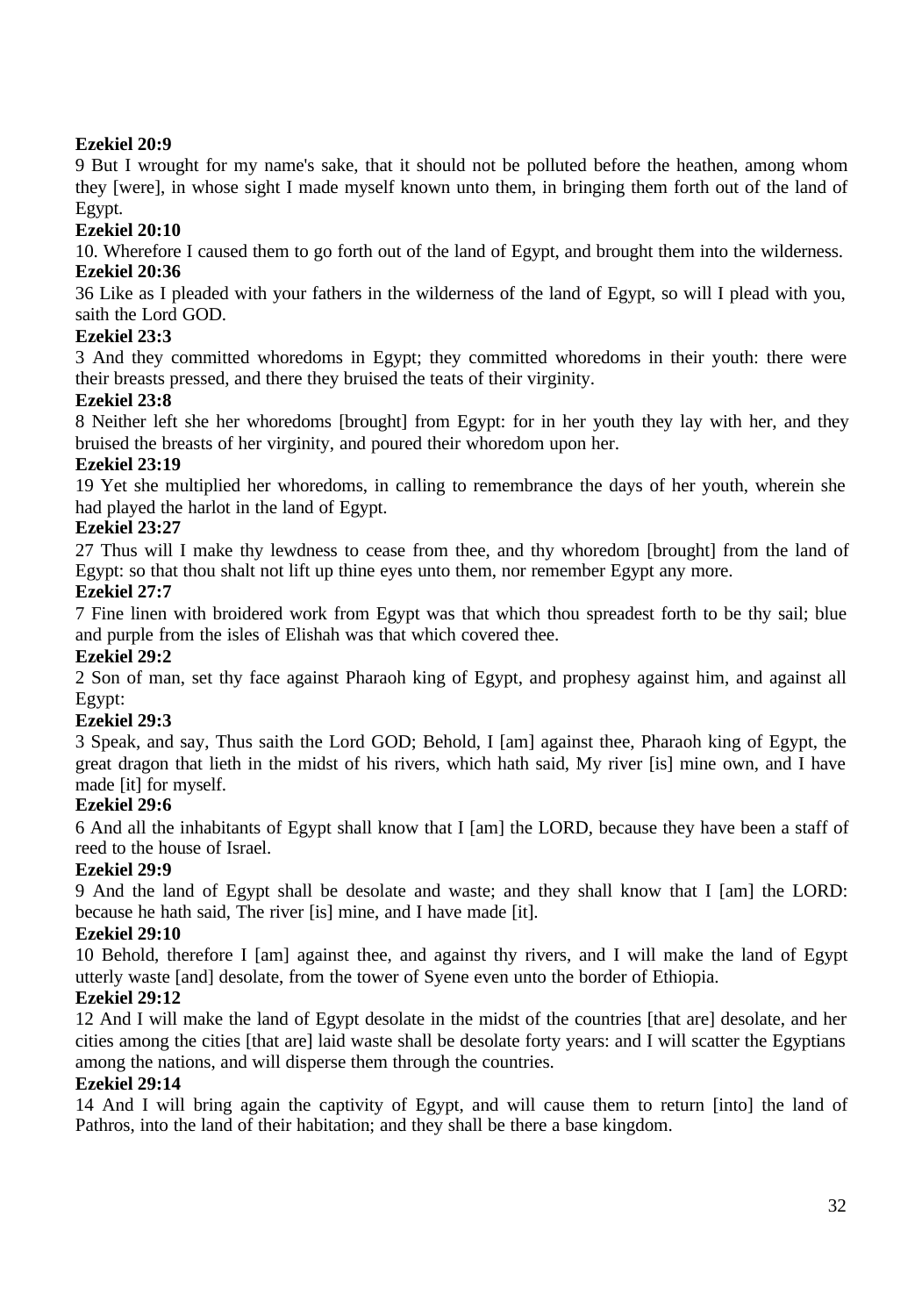# **Ezekiel 29:19**

19 Therefore thus saith the Lord GOD; Behold, I will give the land of Egypt unto Nebuchadrezzar king of Babylon; and he shall take her multitude, and take her spoil, and take her prey; and it shall be the wages for his army.

# **Ezekiel 29:20**

20 I have given him the land of Egypt [for] his labour wherewith he served against it, because they wrought for me, saith the Lord GOD.

# **Ezekiel 30:4**

4 And the sword shall come upon Egypt, and great pain shall be in Ethiopia, when the slain shall fall in Egypt, and they shall take away her multitude, and her foundations shall be broken down.

# **Ezekiel 30:6**

6 Thus saith the LORD; They also that uphold Egypt shall fall; and the pride of her power shall come down: from the tower of Syene shall they fall in it by the sword, saith the Lord GOD.

# **Ezekiel 30:8**

8 And they shall know that I [am] the LORD, when I have set a fire in Egypt, and [when] all her helpers shall be destroyed.

# **Ezekiel 30:9**

9 In that day shall messengers go forth from me in ships to make the careless Ethiopians afraid, and great pain shall come upon them, as in the day of Egypt: for, lo, it cometh.

# **Ezekiel 30:10**

10 Thus saith the Lord GOD; I will also make the multitude of Egypt to cease by the hand of Nebuchadrezzar king of Babylon.

# **Ezekiel 30:11**

11 He and his people with him, the terrible of the nations, shall be brought to destroy the land: and they shall draw their swords against Egypt, and fill the land with the slain.

# **Ezekiel 30:13**

13 Thus saith the Lord GOD; I will also destroy the idols, and I will cause [their] images to cease out of Noph; and there shall be no more a prince of the land of Egypt: and I will put a fear in the land of Egypt.

# **Ezekiel 30:15**

15 And I will pour my fury upon Sin, the strength of Egypt; and I will cut off the multitude of No.

# **Ezekiel 30:16**

16 And I will set fire in Egypt: Sin shall have great pain, and No shall be rent asunder, and Noph [shall have] distresses daily.

# **Ezekiel 30:18**

18 At Tehaphnehes also the day shall be darkened, when I shall break there the yokes of Egypt: and the pomp of her strength shall cease in her: as for her, a cloud shall cover her, and her daughters shall go into captivity.

# **Ezekiel 30:19**

19 Thus will I execute judgments in Egypt: and they shall know that I [am] the LORD.

# **Ezekiel 30:21**

21 Son of man, I have broken the arm of Pharaoh king of Egypt; and, lo, it shall not be bound up to be healed, to put a roller to bind it, to make it strong to hold the sword.

# **Ezekiel 30:22**

22 Therefore thus saith the Lord GOD; Behold, I [am] against Pharaoh king of Egypt, and will break his arms, the strong, and that which was broken; and I will cause the sword to fall out of his hand.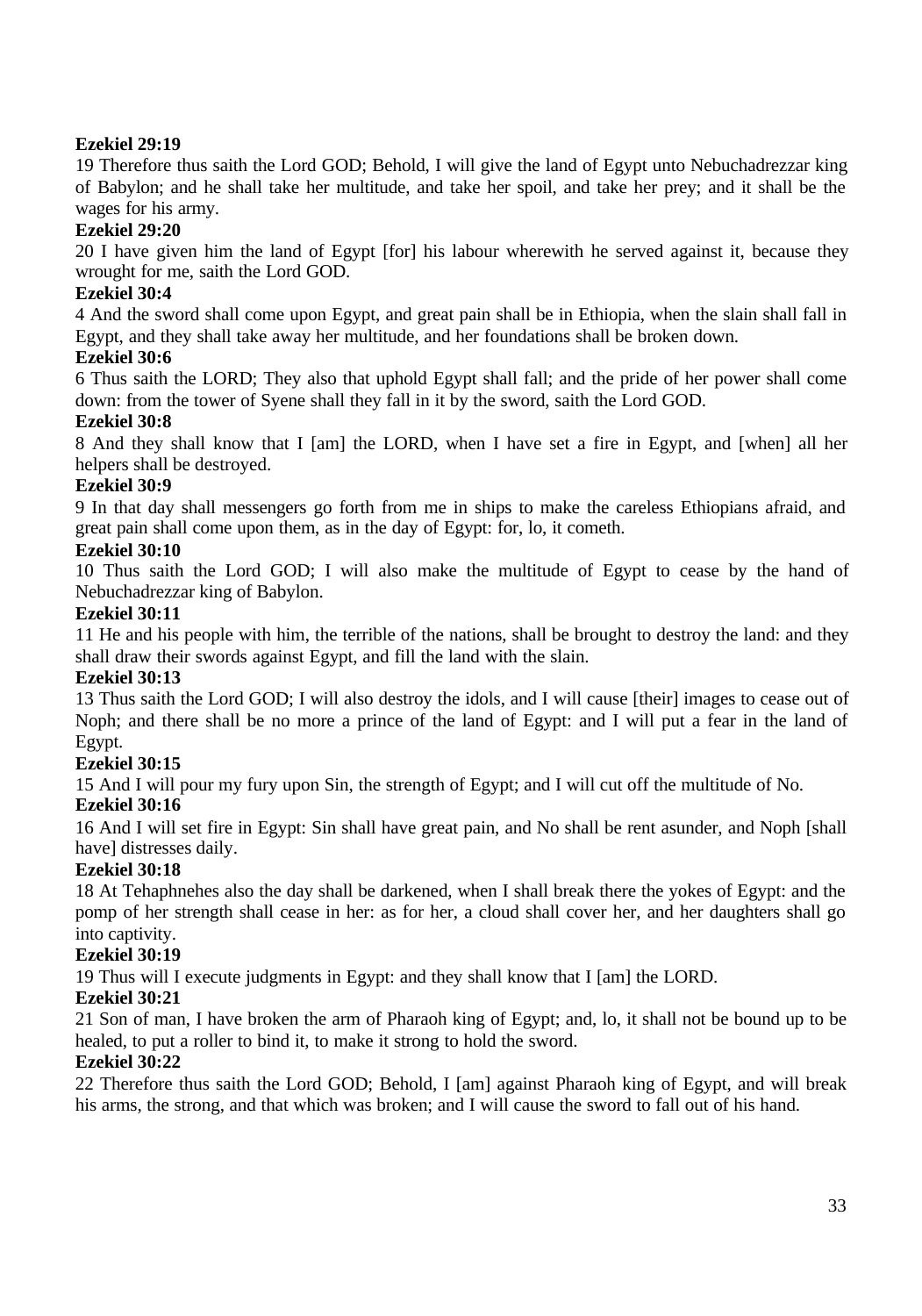# **Ezekiel 30:25**

25 But I will strengthen the arms of the king of Babylon, and the arms of Pharaoh shall fall down; and they shall know that I [am] the LORD, when I shall put my sword into the hand of the king of Babylon, and he shall stretch it out upon the land of Egypt.

# **Ezekiel 31:2**

2 Son of man, speak unto Pharaoh king of Egypt, and to his multitude; Whom art thou like in thy greatness?

# **Ezekiel 32:2**

2 Son of man, take up a lamentation for Pharaoh king of Egypt, and say unto him, Thou art like a young lion of the nations, and thou [art] as a whale in the seas: and thou camest forth with thy rivers, and troubledst the waters with thy feet, and fouledst their rivers.

# **Ezekiel 32:12**

12 By the swords of the mighty will I cause thy multitude to fall, the terrible of the nations, all of them: and they shall spoil the pomp of Egypt, and all the multitude thereof shall be destroyed.

## **Ezekiel 32:15**

15 When I shall make the land of Egypt desolate, and the country shall be destitute of that whereof it was full, when I shall smite all them that dwell therein, then shall they know that I [am] the LORD.

## **Ezekiel 32:16**

16 This [is] the lamentation wherewith they shall lament her: the daughters of the nations shall lament her: they shall lament for her, [even] for Egypt, and for all her multitude, saith the Lord GOD.

## **Ezekiel 32:18**

18 Son of man, wail for the multitude of Egypt, and cast them down, [even] her, and the daughters of the famous nations, unto the nether parts of the earth, with them that go down into the pit.

## **Daniel 9:15**

15 And now, O Lord our God, that hast brought thy people forth out of the land of Egypt with a mighty hand, and hast gotten thee renown, as at this day; we have sinned, we have done wickedly.

## **Daniel 11:8**

8 And shall also carry captives into Egypt their gods, with their princes, [and] with their precious vessels of silver and of gold; and he shall continue [more] years than the king of the north.

# **Daniel 11:42**

42 He shall stretch forth his hand also upon the countries: and the land of Egypt shall not escape.

## **Daniel 11:43**

43 But he shall have power over the treasures of gold and of silver, and over all the precious things of Egypt: and the Libyans and the Ethiopians [shall be] at his steps.

# **Hosea 2:15**

15 And I will give her her vineyards from thence, and the valley of Achor for a door of hope: and she shall sing there, as in the days of her youth, and as in the day when she came up out of the land of Egypt.

## **Hosea 7:11**

11 Ephraim also is like a silly dove without heart: they call to Egypt, they go to Assyria.

## **Hosea 7:16**

16 They return, [but] not to the most High: they are like a deceitful bow: their princes shall fall by the sword for the rage of their tongue: this [shall be] their derision in the land of Egypt.

## **Hosea 8:13**

13 They sacrifice flesh [for] the sacrifices of mine offerings, and eat [it; but] the LORD accepteth them not; now will he remember their iniquity, and visit their sins: they shall return to Egypt.

# **Hosea 9:3**

3 They shall not dwell in the LORD'S land; but Ephraim shall return to Egypt, and they shall eat unclean [things] in Assyria.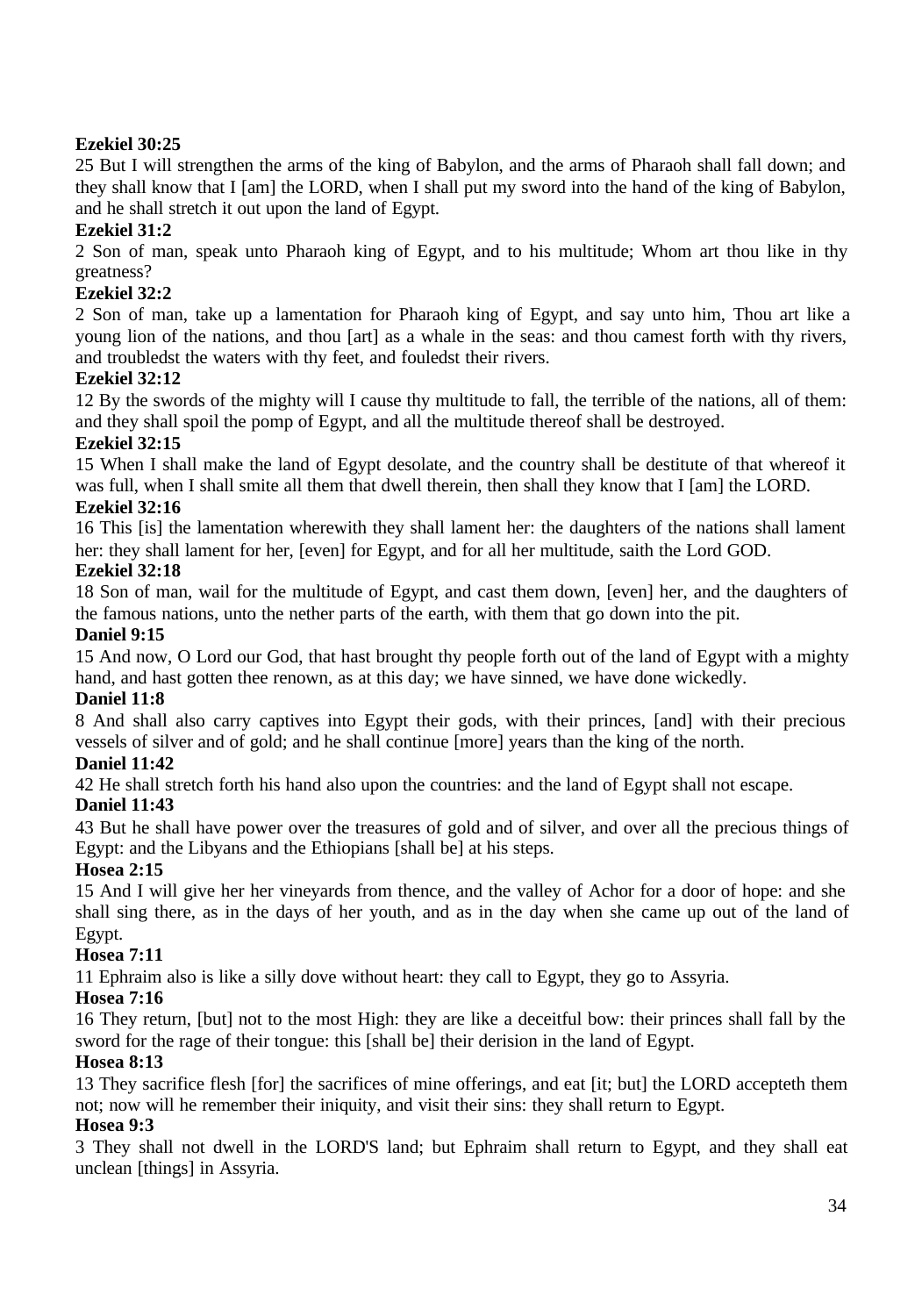# **Hosea 9:6**

6 For, lo, they are gone because of destruction: Egypt shall gather them up, Memphis shall bury them: the pleasant [places] for their silver, nettles shall possess them: thorns [shall be] in their tabernacles.

# **Hosea 11:1**

1. When Israel [was] a child, then I loved him, and called my son out of Egypt.

# **Hosea 11:5**

5 He shall not return into the land of Egypt, but the Assyrian shall be his king, because they refused to return.

# **Hosea 11:11**

11 They shall tremble as a bird out of Egypt, and as a dove out of the land of Assyria: and I will place them in their houses, saith the LORD.

# **Hosea 12:1**

1. Ephraim feedeth on wind, and followeth after the east wind: he daily increaseth lies and desolation; and they do make a covenant with the Assyrians, and oil is carried into Egypt.

# **Hosea 12:9**

9 And I [that am] the LORD thy God from the land of Egypt will yet make thee to dwell in tabernacles, as in the days of the solemn feast.

# **Hosea 12:13**

13 And by a prophet the LORD brought Israel out of Egypt, and by a prophet was he preserved.

# **Hosea 13:4**

4 Yet I [am] the LORD thy God from the land of Egypt, and thou shalt know no god but me: for [there is] no saviour beside me.

# **Joel 3:19**

19 Egypt shall be a desolation, and Edom shall be a desolate wilderness, for the violence [against] the children of Judah, because they have shed innocent blood in their land.

# **Amos 2:10**

10 Also I brought you up from the land of Egypt, and led you forty years through the wilderness, to possess the land of the Amorite.

# **Amos 3:1**

1. Hear this word that the LORD hath spoken against you, O children of Israel, against the whole family which I brought up from the land of Egypt, saying,

# **Amos 3:9**

9. Publish in the palaces at Ashdod, and in the palaces in the land of Egypt, and say, Assemble yourselves upon the mountains of Samaria, and behold the great tumults in the midst thereof, and the oppressed in the midst thereof.

# **Amos 4:10**

10 I have sent among you the pestilence after the manner of Egypt: your young men have I slain with the sword, and have taken away your horses; and I have made the stink of your camps to come up unto your nostrils: yet have ye not returned unto me, saith the LORD.

# **Amos 8:8**

8 Shall not the land tremble for this, and every one mourn that dwelleth therein? and it shall rise up wholly as a flood; and it shall be cast out and drowned, as [by] the flood of Egypt.

# **Amos 9:5**

5 And the Lord GOD of hosts [is] he that toucheth the land, and it shall melt, and all that dwell therein shall mourn: and it shall rise up wholly like a flood; and shall be drowned, as [by] the flood of Egypt.

# **Amos 9:7**

7 [Are] ye not as children of the Ethiopians unto me, O children of Israel? saith the LORD. Have not I brought up Israel out of the land of Egypt? and the Philistines from Caphtor, and the Syrians from Kir?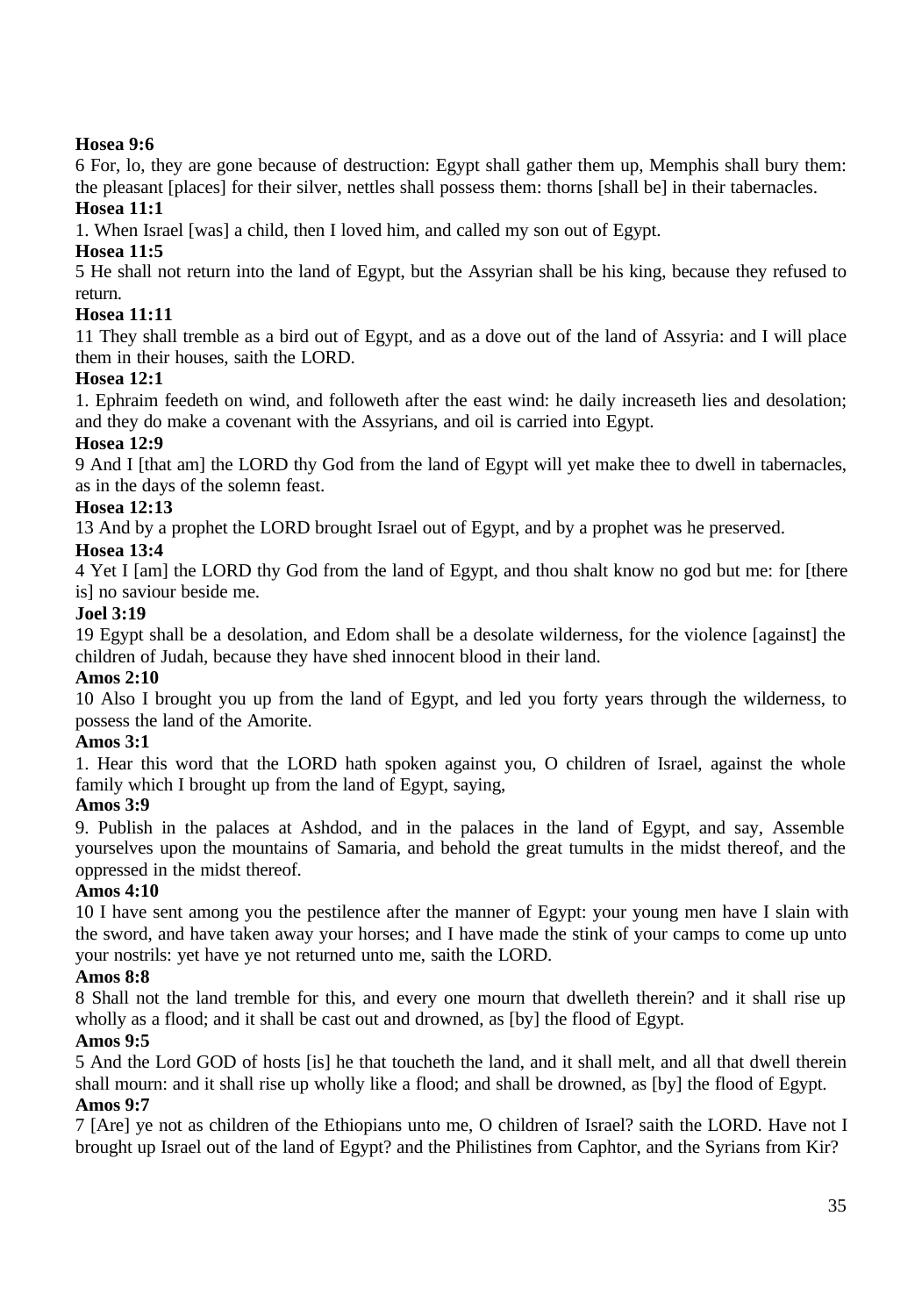# **Micah 6:4**

4 For I brought thee up out of the land of Egypt, and redeemed thee out of the house of servants; and I sent before thee Moses, Aaron, and Miriam.

# **Micah 7:15**

15 According to the days of thy coming out of the land of Egypt will I shew unto him marvellous [things].

# **Nahum 3:9**

9 Ethiopia and Egypt [were] her strength, and [it was] infinite; Put and Lubim were thy helpers.

# **Haggai 2:5**

5 [According to] the word that I covenanted with you when ye came out of Egypt, so my spirit remaineth among you: fear ye not.

# **Zechariah 10:10**

10 I will bring them again also out of the land of Egypt, and gather them out of Assyria; and I will bring them into the land of Gilead and Lebanon; and [place] shall not be found for them.

## **Zechariah 10:11**

11 And he shall pass through the sea with affliction, and shall smite the waves in the sea, and all the deeps of the river shall dry up: and the pride of Assyria shall be brought down, and the sceptre of Egypt shall depart away.

## **Zechariah 14:18**

18 And if the family of Egypt go not up, and come not, that [have] no [rain]; there shall be the plague, wherewith the LORD will smite the heathen that come not up to keep the feast of tabernacles.

## **Zechariah 14:19**

19 This shall be the punishment of Egypt, and the punishment of all nations that come not up to keep the feast of tabernacles.

## **Matthew 2:13**

13. And when they were departed, behold, the angel of the Lord appeareth to Joseph in a dream, saying, Arise, and take the young child and his mother, and flee into Egypt, and be thou there until I bring thee word: for Herod will seek the young child to destroy him.

# **Matthew 2:14**

14 When he arose, he took the young child and his mother by night, and departed into Egypt:

# **Matthew 2:15**

15 And was there until the death of Herod: that it might be fulfilled which was spoken of the Lord by the prophet, saying, Out of Egypt have I called my son.

# **Matthew 2:19**

19. But when Herod was dead, behold, an angel of the Lord appeareth in a dream to Joseph in Egypt, **Acts 2:10**

10 Phrygia, and Pamphylia, in Egypt, and in the parts of Libya about Cyrene, and strangers of Rome, Jews and proselytes,

# **Acts 7:9**

9 And the patriarchs, moved with envy, sold Joseph into Egypt: but God was with him,

# **Acts 7:10**

10 And delivered him out of all his afflictions, and gave him favour and wisdom in the sight of Pharaoh king of Egypt; and he made him governor over Egypt and all his house.

# **Acts 7:11**

11 Now there came a dearth over all the land of Egypt and Chanaan, and great affliction: and our fathers found no sustenance.

# **Acts 7:12**

12 But when Jacob heard that there was corn in Egypt, he sent out our fathers first.